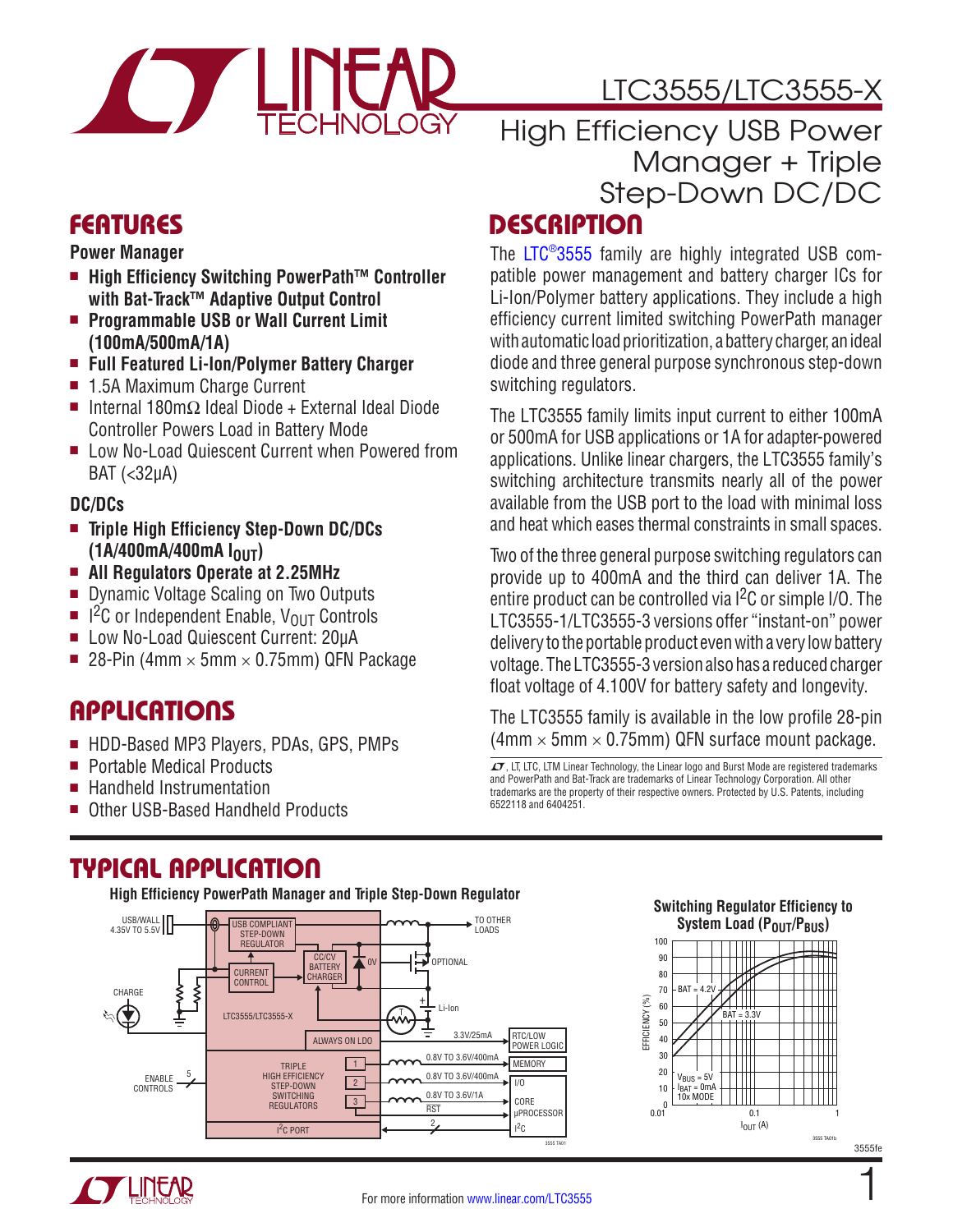## ABSOLUTE MAXIMUM RATINGS

# PIN CONFIGURATION



## ORDER INFORMATION

#### **<http://www.linear.com/product/LTC3555#orderinfo>**

| <b>LEAD FREE FINISH</b> | <b>TAPE AND REEL</b> | <b>PART MARKING*</b> | <b>PACKAGE DESCRIPTION</b>      | <b>TEMPERATURE RANGE</b>           |
|-------------------------|----------------------|----------------------|---------------------------------|------------------------------------|
| LTC3555EUFD#PBF         | LTC3555EUFD#TRPBF    | 3555                 | 28-Lead (4mm x 5mm) Plastic QFN | $-40^{\circ}$ C to 85°C            |
| LTC3555IUFD#PBF         | LTC3555IUFD#TRPBF    | 3555                 | 28-Lead (4mm x 5mm) Plastic QFN | $-40^{\circ}$ C to 85°C            |
| LTC3555EUFD-1#PBF       | LTC3555EUFD-1#TRPBF  | 35551                | 28-Lead (4mm x 5mm) Plastic QFN | $-40^{\circ}$ C to 85°C            |
| LTC3555IUFD-1#PBF       | LTC3555IUFD-1#TRPBF  | 35551                | 28-Lead (4mm x 5mm) Plastic QFN | $-40^{\circ}$ C to 85 $^{\circ}$ C |
| I TC3555FUFD-3#PBF      | I TC3555FUFD-3#TRPBF | 35553                | 28-Lead (4mm x 5mm) Plastic QFN | $-40^{\circ}$ C to 85 $^{\circ}$ C |
| LTC3555IUFD-3#PBF       | LTC3555IUFD-3#TRPBF  | 35553                | 28-Lead (4mm x 5mm) Plastic QFN | $-40^{\circ}$ C to 85 $^{\circ}$ C |

Consult LTC Marketing for parts specified with wider operating temperature ranges. \*The temperature grade is identified by a label on the shipping container.

For more information on lead free part marking, go to: <http://www.linear.com/leadfree/>

For more information on tape and reel specifications, go to: [http://www.linear.com/tapeandreel/.](http://www.linear.com/tapeandreel/) Some packages are available in 500 unit reels through designated sales channels with #TRMPBF suffix.

## **ELECTRICAL CHARACTERISTICS** The  $\bullet$  denotes the specifications which apply over the full operating

temperature range, otherwise specifications are at T<sub>A</sub> = 25°C. V<sub>BUS</sub> = 5V, BAT = 3.8V, DV<sub>CC</sub> = 3.3V, R<sub>PROG</sub> = 1k, R<sub>CLPROG</sub> = 3k, **unless otherwise noted.**

| <b>SYMBOL</b>    | <b>PARAMETER</b>                     | <b>CONDITIONS</b>                                                                                                                                                | <b>MIN</b>               | <b>TYP</b>               | <b>MAX</b>                 | <b>UNITS</b>         |
|------------------|--------------------------------------|------------------------------------------------------------------------------------------------------------------------------------------------------------------|--------------------------|--------------------------|----------------------------|----------------------|
|                  | <b>PowerPath Switching Regulator</b> |                                                                                                                                                                  |                          |                          |                            |                      |
| V <sub>BUS</sub> | Input Supply Voltage                 |                                                                                                                                                                  | 4.35                     |                          | 5.5                        | V                    |
| <b>IBUSLIM</b>   | <b>Total Input Current</b>           | 1x Mode, $V_{OUT} = BAT$<br>$5x$ Mode, $V_{OUIT} = BAT$<br>10x Mode, $V_{OIII}$ = BAT<br>Suspend Mode, $V_{OUT}$ = BAT                                           | 87<br>436<br>800<br>0.31 | 95<br>460<br>860<br>0.38 | 100<br>500<br>1000<br>0.50 | mA<br>mA<br>mA<br>mA |
| <b>I</b> VBUSQ   | V <sub>BUS</sub> Quiescent Current   | 1x Mode, $I_{\text{OUT}} = 0 \text{mA}$<br>5x Mode, $I_{OIII} = 0mA$<br>10x Mode, $I_{\text{OUT}} = 0 \text{mA}$<br>Suspend Mode, $I_{\text{OUT}} = 0 \text{mA}$ |                          | 15<br>15<br>0.044        |                            | mA<br>mA<br>mA<br>mA |

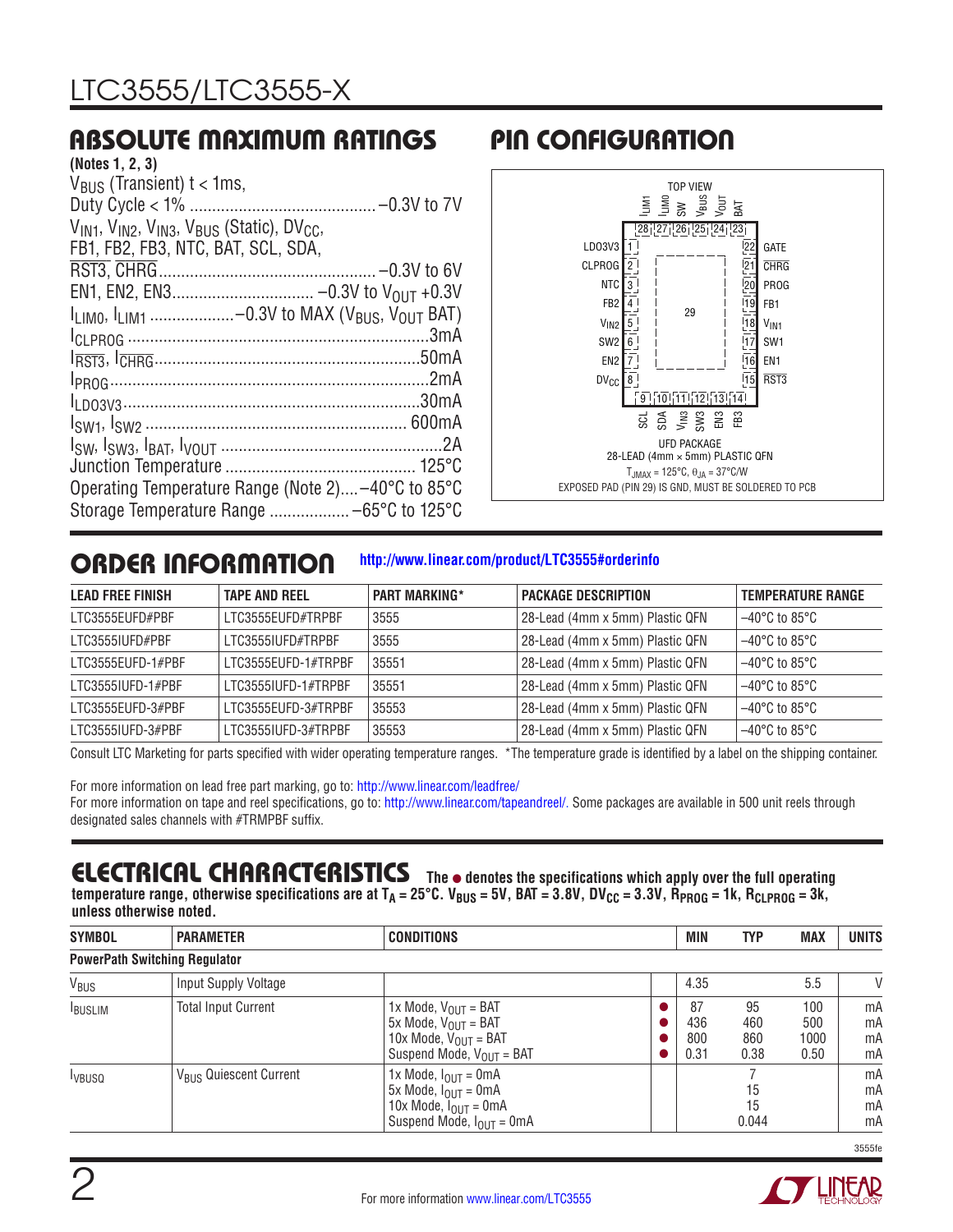temperature range, otherwise specifications are at T<sub>A</sub> = 25°C. V<sub>BUS</sub> = 5V, BAT = 3.8V, DV<sub>CC</sub> = 3.3V, R<sub>PROG</sub> = 1k, R<sub>CLPROG</sub> = 3k, **unless otherwise noted.**

| <b>SYMBOL</b>                   | <b>PARAMETER</b>                                                               | <b>CONDITIONS</b>                                                                                                                                              |  | <b>MIN</b>                       | <b>TYP</b>                       | <b>MAX</b>                       | <b>UNITS</b>                     |
|---------------------------------|--------------------------------------------------------------------------------|----------------------------------------------------------------------------------------------------------------------------------------------------------------|--|----------------------------------|----------------------------------|----------------------------------|----------------------------------|
| h <sub>CLPROG</sub><br>(Note 4) | Ratio of Measured V <sub>BUS</sub> Current to<br><b>CLPROG Program Current</b> | 1x Mode<br>5x Mode<br>10x Mode<br><b>Suspend Mode</b>                                                                                                          |  |                                  | 224<br>1133<br>2140<br>11.3      |                                  | mA/mA<br>mA/mA<br>mA/mA<br>mA/mA |
| lout(POWERPATH)                 | VOUT Current Available Before<br>Loading BAT                                   | $1x$ Mode, BAT = $3.3V$<br>$5x$ Mode, $BAT = 3.3V$<br>$10x$ Mode, BAT = $3.3V$<br><b>Suspend Mode</b>                                                          |  |                                  | 135<br>672<br>1251<br>0.32       |                                  | mA<br>mA<br>mA<br>mA             |
| VCLPROG                         | <b>CLPROG Servo Voltage in Current</b><br>Limit                                | 1x, 5x, 10x Modes<br><b>Suspend Mode</b>                                                                                                                       |  |                                  | 1.188<br>100                     |                                  | $\mathsf{V}$<br>mV               |
| VUVLO_VBUS                      | V <sub>BUS</sub> Undervoltage Lockout                                          | <b>Rising Threshold</b><br><b>Falling Threshold</b>                                                                                                            |  | 3.95                             | 4.30<br>4.00                     | 4.35                             | $\vee$<br>V                      |
| VUVLO_VBUS-BAT                  | V <sub>BUS</sub> to BAT Differential Undervoltage<br>Lockout                   | <b>Rising Threshold</b><br><b>Falling Threshold</b>                                                                                                            |  |                                  | 200<br>50                        |                                  | mV<br>mV                         |
| <b>V<sub>OUT</sub></b>          | V <sub>OUT</sub> Voltage                                                       | 1x, 5x, 10x Modes, 0V < BAT < 4.2V,<br>$IOUT = 0mA$ , Battery Charger Off                                                                                      |  | 3.4                              | $BAT + 0.3$                      | 4.7                              | $\vee$                           |
|                                 |                                                                                | USB Suspend Mode, $I_{VOIII}$ = 250µA                                                                                                                          |  | 4.5                              | 4.6                              | 4.7                              | $\vee$                           |
| $f_{\rm OSC}$                   | <b>Switching Frequency</b>                                                     |                                                                                                                                                                |  | 1.8                              | 2.25                             | 2.7                              | <b>MHz</b>                       |
| R <sub>PMOS</sub> POWERPATH     | PMOS On Resistance                                                             |                                                                                                                                                                |  |                                  | 0.18                             |                                  | $\Omega$                         |
| RNMOS_POWERPATH                 | NMOS On Resistance                                                             |                                                                                                                                                                |  |                                  | 0.30                             |                                  | $\Omega$                         |
| <b>IPEAK POWERPATH</b>          | Peak Switch Current Limit                                                      | 1x, 5x Modes<br>10x                                                                                                                                            |  |                                  | $\overline{2}$<br>3              |                                  | A<br>A                           |
| <b>Battery Charger</b>          |                                                                                |                                                                                                                                                                |  |                                  |                                  |                                  |                                  |
| V <sub>FLOAT</sub>              | <b>BAT Regulated Output Voltage</b>                                            | LTC3555/LTC3555-1<br>LTC3555/LTC3555-1<br>LTC3555-3<br>LTC3555-3                                                                                               |  | 4.179<br>4.165<br>4.079<br>4.065 | 4.200<br>4.200<br>4.100<br>4.100 | 4.221<br>4.235<br>4.121<br>4.135 | V<br>V<br>V<br>V                 |
| ICHG                            | <b>Constant Current Mode Charge</b><br>Current                                 | $RPROG = 1k$<br>$R_{PROG} = 5k$                                                                                                                                |  | 980<br>185                       | 1022<br>204                      | 1065<br>223                      | mA<br>mA                         |
| $I_{BAT}$                       | <b>Battery Drain Current</b>                                                   | $V_{BUS}$ > $V_{UVLO}$ , Battery Charger Off, $V_{VOUT} = 0\mu A$<br>$V_{BUS} = 0V$ , $V_{VOUT} = 0\mu A$ (Ideal Diode Mode)<br>LTC3555<br>LTC3555-1/LTC3555-3 |  | 2                                | 3.5<br>27<br>32                  | 5<br>38<br>44                    | μA<br>μA<br>μA                   |
| V <sub>PROG</sub>               | PROG Pin Servo Voltage                                                         |                                                                                                                                                                |  |                                  | 1.000                            |                                  | $\vee$                           |
| VPROG_TRKL                      | PROG Pin Servo Voltage in Trickle<br>Charge                                    | <b>BAT &lt; VTRKL</b>                                                                                                                                          |  |                                  | 0.100                            |                                  | V                                |
| V <sub>C/10</sub>               | C/10 Threshold Voltage at PROG                                                 |                                                                                                                                                                |  |                                  | 100                              |                                  | mV                               |
| <b>h</b> <sub>ROG</sub>         | Ratio of I <sub>BAT</sub> to PROG Pin Current                                  |                                                                                                                                                                |  |                                  | 1022                             |                                  | mA/mA                            |
| <b>TRKL</b>                     | Trickle Charge Current                                                         | $BAT < V_{TRKL}$                                                                                                                                               |  |                                  | 100                              |                                  | mA                               |
| <b>VTRKL</b>                    | Trickle Charge Threshold Voltage                                               | <b>BAT Rising</b>                                                                                                                                              |  | 2.7                              | 2.85                             | 3.0                              | $\vee$                           |
| $\Delta V_{\text{TRKL}}$        | Trickle Charge Hysteresis Voltage                                              |                                                                                                                                                                |  |                                  | 135                              |                                  | mV                               |
| $\Delta V_{RECHRG}$             | Recharge Battery Threshold Voltage                                             | Threshold Voltage Relative to V <sub>FLOAT</sub>                                                                                                               |  | $-75$                            | $-100$                           | $-125$                           | mV                               |
| t <sub>TERM</sub>               | Safety Timer Termination                                                       | Timer Starts when BAT = $V_{FLOAT}$                                                                                                                            |  | 3.3                              | 4                                | 5                                | Hour                             |
| t <sub>BADBAT</sub>             | <b>Bad Battery Termination Time</b>                                            | $BAT < V_{TRKL}$                                                                                                                                               |  | 0.42                             | 0.5                              | 0.63                             | Hour                             |
| $h_{C/10}$                      | End of Charge Indication Current Ratio                                         | (Note 5)                                                                                                                                                       |  |                                  |                                  | 0.112                            | mA/mA                            |



3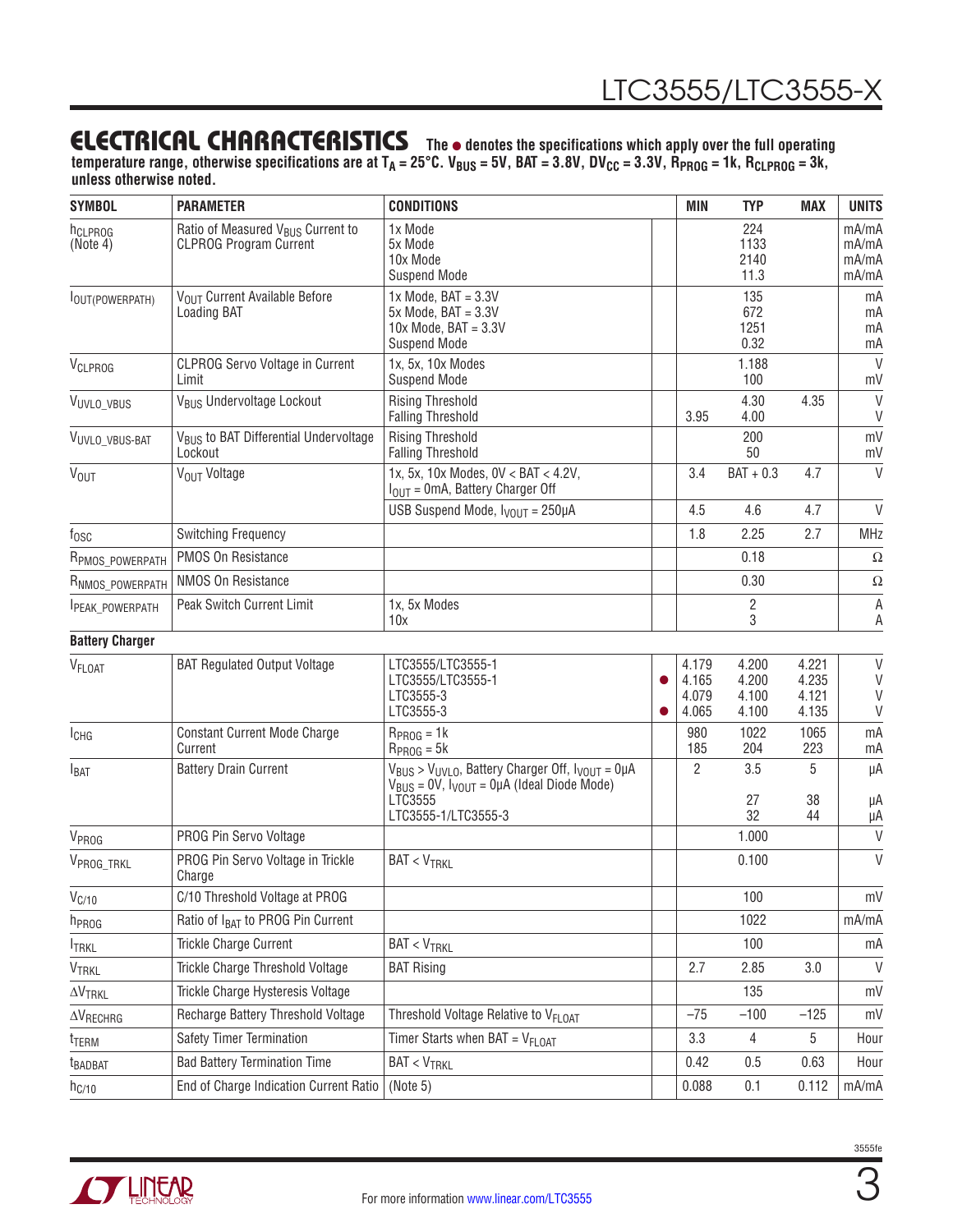temperature range, otherwise specifications are at T<sub>A</sub> = 25°C. V<sub>BUS</sub> = 5V, BAT = 3.8V, DV<sub>CC</sub> = 3.3V, R<sub>PROG</sub> = 1k, R<sub>CLPROG</sub> = 3k, **unless otherwise noted.**

| <b>SYMBOL</b>                                    | <b>PARAMETER</b>                                                                   | <b>CONDITIONS</b>                                       | <b>MIN</b> | <b>TYP</b>           | <b>MAX</b> | <b>UNITS</b>                     |
|--------------------------------------------------|------------------------------------------------------------------------------------|---------------------------------------------------------|------------|----------------------|------------|----------------------------------|
| V <sub>CHRG</sub>                                | <b>CHRG</b> Pin Output Low Voltage                                                 | $l_{\overline{CHRG}} = 5mA$                             |            | 65                   | 100        | mV                               |
| $I$ <sub>CHR<math>G</math></sub>                 | <b>CHRG</b> Pin Leakage Current                                                    | $V_{\overline{CHRG}} = 5V$                              |            |                      | 1          | μA                               |
| $R_{ON\_CHG}$                                    | Battery Charger Power FET On<br>Resistance (Between V <sub>OUT</sub> and BAT)      |                                                         |            | 0.18                 |            | $\Omega$                         |
| T <sub>LIM</sub>                                 | Junction Temperature in Constant<br>Temperature Mode                               |                                                         |            | 110                  |            | $\overline{C}$                   |
| <b>NTC</b>                                       |                                                                                    |                                                         |            |                      |            |                                  |
| V <sub>COLD</sub>                                | Cold Temperature Fault Threshold<br>Voltage                                        | <b>Rising Threshold</b><br>Hysteresis                   | 75.0       | 76.5<br>1.5          | 78.0       | $%V_{BUS}$<br>$\%V_{\text{BUS}}$ |
| <b>V<sub>HOT</sub></b>                           | Hot Temperature Fault Threshold<br>Voltage                                         | <b>Falling Threshold</b><br>Hysteresis                  | 33.4       | 34.9<br>1.5          | 36.4       | $%V_{BUS}$<br>$%V_{BUS}$         |
| V <sub>DIS</sub>                                 | NTC Disable Threshold Voltage                                                      | <b>Falling Threshold</b><br>Hysteresis                  | 0.7        | 1.7<br>50            | 2.7        | $\%V_{\text{BUS}}$<br>mV         |
| INTC                                             | NTC Leakage Current                                                                | $V_{NTC} = V_{BUS} = 5V$                                | $-50$      |                      | 50         | nA                               |
| <b>Ideal Diode</b>                               |                                                                                    |                                                         |            |                      |            |                                  |
| VFWD                                             | <b>Forward Voltage</b>                                                             | $V_{BUS} = 0V$ , $V_{VOUT} = 10mA$<br>$I_{VOUT} = 10mA$ |            | $\overline{2}$<br>15 |            | mV<br>mV                         |
| RDROPOUT                                         | Internal Diode On Resistance, Dropout                                              | $V_{BUS} = 0V$                                          |            | 0.18                 |            | $\Omega$                         |
| <b>Internal Diode Current Limit</b><br>MAX_DIODE |                                                                                    |                                                         | 1.6        |                      |            | А                                |
| Always On 3.3V LDO Supply                        |                                                                                    |                                                         |            |                      |            |                                  |
| VLD03V3                                          | <b>Regulated Output Voltage</b>                                                    | $0mA < I_{LD03V3} < 25mA$                               | 3.1        | 3.3                  | 3.5        | $\vee$                           |
| R <sub>CL_LDO3V3</sub>                           | Closed-Loop Output Resistance                                                      |                                                         |            | 4                    |            | $\Omega$                         |
| R <sub>OL_LDO3V3</sub>                           | <b>Dropout Output Resistance</b>                                                   |                                                         |            | 23                   |            | $\Omega$                         |
|                                                  | Logic (I <sub>LIMO</sub> , I <sub>LIM1</sub> , EN1, EN2, EN3)                      |                                                         |            |                      |            |                                  |
| $V_{\text{IL}}$                                  | Logic Low Input Voltage                                                            |                                                         |            |                      | 0.4        | $\mathsf{V}$                     |
| $V_{\text{IH}}$                                  | Logic High Input Voltage                                                           |                                                         | 1.2        |                      |            | $\vee$                           |
| I <sub>PD1</sub>                                 | I <sub>LIMO</sub> , I <sub>LIM1</sub> , EN1, EN2, EN3<br><b>Pull-Down Currents</b> |                                                         |            | $\overline{2}$       |            | μA                               |
| $12C$ Port                                       |                                                                                    |                                                         |            |                      |            |                                  |
| $DV_{CC}$                                        | Input Supply Voltage                                                               |                                                         | 1.6        |                      | 5.5        | $\vee$                           |
| I <sub>DVCC</sub>                                | DV <sub>CC</sub> Current                                                           | $SCL/SDA = OKHz$                                        |            | 0.5                  |            | μA                               |
| V <sub>DVCC_UVLO</sub>                           | DV <sub>CC</sub> UVLO                                                              |                                                         |            | 1.0                  |            | $\mathsf{V}$                     |
| ADDRESS                                          | <sup>2</sup> C Address                                                             |                                                         |            | 0001 001[0]          |            |                                  |
| V <sub>IH</sub> , SDA, SCL                       | Input High Threshold                                                               |                                                         | 70         |                      |            | $%DV_{CC}$                       |
| V <sub>IL</sub> , SDA, SCL                       | Input Low Threshold                                                                |                                                         |            |                      | 30         | %DV <sub>CC</sub>                |
| I <sub>PD2</sub> SDA, SCL                        | Pull-Down Current                                                                  |                                                         |            | $\overline{2}$       |            | μA                               |
| $V_{OL}$                                         | Digital Output Low (SDA)                                                           | I <sub>PULLUP</sub> = 3mA                               |            |                      | 0.4        | $\vee$                           |
| $f_{\mathsf{SCL}}$                               | <b>Clock Operating Frequency</b>                                                   |                                                         |            |                      | 400        | kHz                              |
| t <sub>BUF</sub>                                 | Bus Free Time Between Stop and Start<br>Condition                                  |                                                         | 1.3        |                      |            | $\mu s$                          |
| t <sub>HD_STA</sub>                              | Hold Time After (Repeated) Start<br>Condition                                      |                                                         | 0.6        |                      |            | μs                               |
| t <sub>SU_STA</sub>                              | Repeated Start Condition Setup Time                                                |                                                         | 0.6        |                      |            | μs                               |

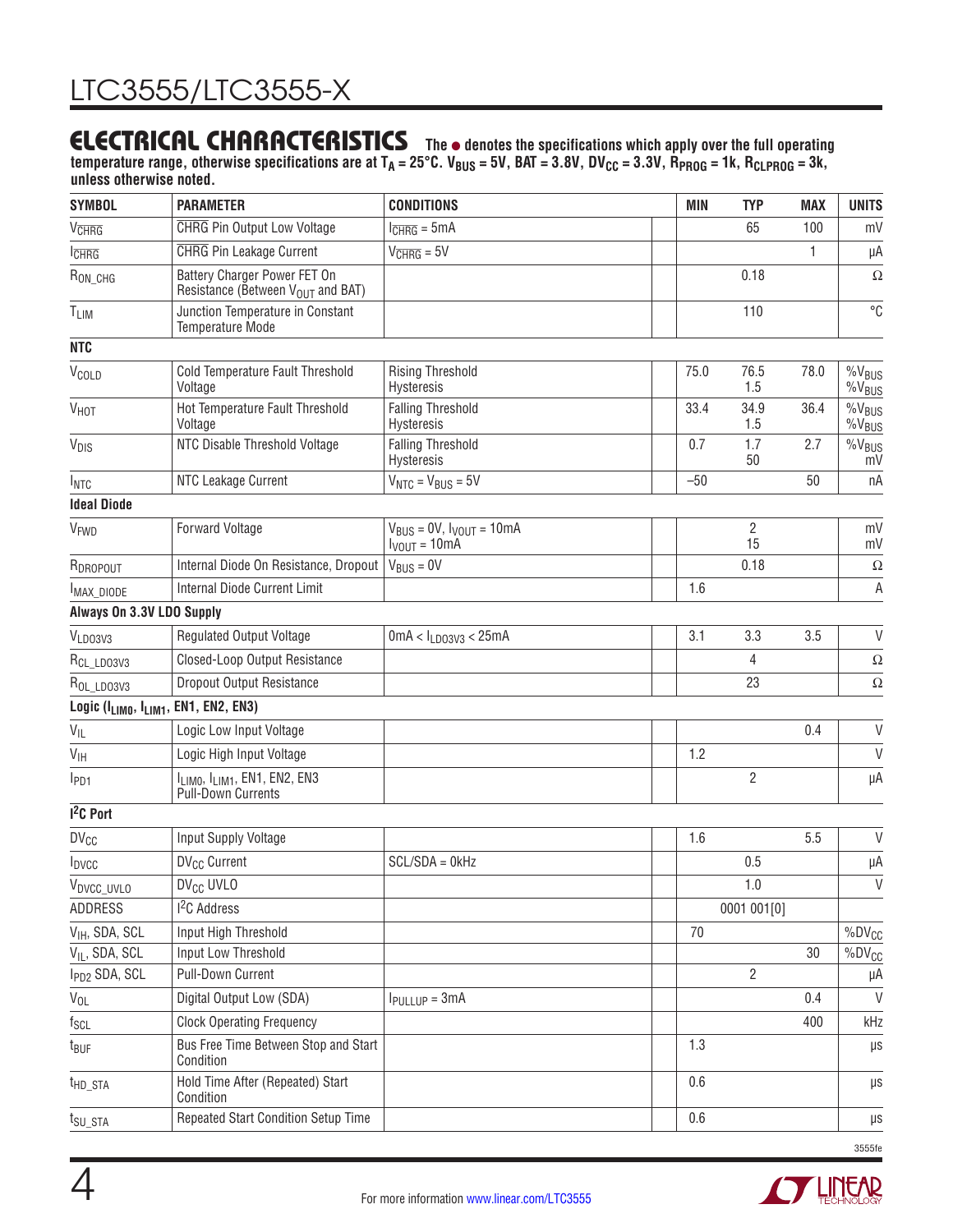temperature range, otherwise specifications are at T<sub>A</sub> = 25°C. V<sub>BUS</sub> = 5V, BAT = 3.8V, DV<sub>CC</sub> = 3.3V, R<sub>PROG</sub> = 1k, R<sub>CLPROG</sub> = 3k, **unless otherwise noted.**

| <b>SYMBOL</b>                       | <b>PARAMETER</b>                                                                                                                                                     | <b>CONDITIONS</b>                                                                                                                               |           | MIN             | <b>TYP</b>            | <b>MAX</b>          | <b>UNITS</b>               |
|-------------------------------------|----------------------------------------------------------------------------------------------------------------------------------------------------------------------|-------------------------------------------------------------------------------------------------------------------------------------------------|-----------|-----------------|-----------------------|---------------------|----------------------------|
| $t_{\text{SU}_\text{-} \text{STD}}$ | <b>Stop Condition Time</b>                                                                                                                                           |                                                                                                                                                 |           | 0.6             |                       |                     | μs                         |
| $t_{HD\_DAT(OUT)}$                  | Data Hold Time                                                                                                                                                       |                                                                                                                                                 |           | 225             |                       |                     | ns                         |
| $t_{HD\_DAT(IN)}$                   | Input Data Hold Time                                                                                                                                                 |                                                                                                                                                 |           | $\mathbf{0}$    |                       | 900                 | ns                         |
| t <sub>SU</sub> DAT                 | Data Setup Time                                                                                                                                                      |                                                                                                                                                 |           | 100             |                       |                     | ns                         |
| t <sub>LOW</sub>                    | <b>Clock Low Period</b>                                                                                                                                              |                                                                                                                                                 |           | 1.3             |                       |                     | $\mu s$                    |
| t <sub>HIGH</sub>                   | Clock High Period                                                                                                                                                    |                                                                                                                                                 |           | 0.6             |                       |                     | $\mu s$                    |
| t <sub>f</sub>                      | Clock Data Fall Time                                                                                                                                                 |                                                                                                                                                 |           | 20              |                       | 300                 | ns                         |
| tŗ                                  | Clock Data Rise Time                                                                                                                                                 |                                                                                                                                                 |           | 20              |                       | 300                 | ns                         |
| t <sub>SP</sub>                     | Spike Suppression Time                                                                                                                                               |                                                                                                                                                 |           |                 |                       | 50                  | ns                         |
|                                     | <b>General Purpose Switching Regulators 1, 2 and 3</b>                                                                                                               |                                                                                                                                                 |           |                 |                       |                     |                            |
| $V_{IN1,2,3}$                       | Input Supply Voltage                                                                                                                                                 |                                                                                                                                                 |           | 2.7             |                       | 5.5                 | V                          |
| VOUTUVLO                            | VOUT UVLO-VOUT Falling<br>V <sub>OUT</sub> UVLO-V <sub>OUT</sub> Rising                                                                                              | V <sub>IN1.2.3</sub> Connected to V <sub>OUT</sub> Through Low<br>Impedance. Switching Regulators are Disabled in<br><b>UVLO</b>                |           | 2.5             | 2.6<br>2.8            | 2.9                 | $\mathsf{V}$<br>V          |
| $f_{\rm OSC}$                       | <b>Oscillator Frequency</b>                                                                                                                                          |                                                                                                                                                 |           | 1.8             | 2.25                  | 2.7                 | <b>MHz</b>                 |
| $I_{FB1,2,3}$                       | FBx Input Current                                                                                                                                                    | $V_{FB1,2,3} = 0.85V$                                                                                                                           |           | $-50$           |                       | 50                  | nA                         |
| $D_{1,2,3}$                         | Maximum Duty Cycle                                                                                                                                                   |                                                                                                                                                 |           | 100             |                       |                     | $\frac{0}{0}$              |
| R <sub>SW1,2,3_PD</sub>             | SWx Pull-Down in Shutdown                                                                                                                                            |                                                                                                                                                 |           |                 | 10                    |                     | $k\Omega$                  |
|                                     | <b>General Purpose Switching Regulator 1</b>                                                                                                                         |                                                                                                                                                 |           |                 |                       |                     |                            |
| <b>LVIN1</b>                        | Pulse Skip Mode Input Current<br><b>Burst Mode Input Current</b><br>Forced Burst Mode <sup>®</sup> Input Current<br>LDO Mode Input Current<br>Shutdown Input Current | $IOUT1 = 0\muA (Note 6)$<br>$IOUT1 = 0\muA (Note 6)$<br>$IOUT1 = 0\muA (Note 6)$<br>$IOUT1 = 0\muA (Note 6)$<br>$IOUT1 = QµA$ , FB1 = 0V        |           |                 | 225<br>35<br>20<br>20 | 60<br>35<br>35      | μA<br>μA<br>μA<br>μA<br>μA |
| ILIMSW1                             | <b>PMOS Switch Current Limit</b>                                                                                                                                     | Pulse Skip/Burst Mode Operation                                                                                                                 |           | 600             | 800                   | 1100                | mA                         |
| I <sub>OUT1</sub>                   | Available Output Current                                                                                                                                             | Pulse Skip/Burst Mode Operation (Note 7)<br>Forced Burst Mode Operation (Note 7)<br>LDO Mode (Note 7)                                           |           | 400<br>60<br>50 |                       |                     | mA<br>mA<br>mA             |
| V <sub>FB1</sub>                    | V <sub>FR1</sub> Servo Voltage                                                                                                                                       | (Note 8)                                                                                                                                        | $\bullet$ | 0.78            | 0.80                  | 0.82                | $\vee$                     |
| $R_{P1}$                            | PMOS R <sub>DS(ON)</sub>                                                                                                                                             |                                                                                                                                                 |           |                 | 0.6                   |                     | $\Omega$                   |
| $R_{N1}$                            | NMOS $R_{DS(ON)}$                                                                                                                                                    |                                                                                                                                                 |           |                 | 0.7                   |                     | $\Omega$                   |
| $R_{LDO\_CL1}$                      | LDO Mode Closed-Loop ROUT                                                                                                                                            |                                                                                                                                                 |           |                 | 0.25                  |                     | Ω                          |
| $RLD0_0L1$                          | LDO Mode Open-Loop $R_{OIII}$                                                                                                                                        | (Note 9)                                                                                                                                        |           |                 | 2.5                   |                     | Ω                          |
|                                     | <b>General Purpose Switching Regulator 2</b>                                                                                                                         |                                                                                                                                                 |           |                 |                       |                     |                            |
| $I_{VIN2}$                          | Pulse Skip Mode Input Current<br><b>Burst Mode Input Current</b><br>Forced Burst Mode Input Current<br>LDO Mode Input Current<br>Shutdown Input Current              | $IOIII2 = QµA (Note 6)$<br>$IOUT2 = QµA (Note 6)$<br>$IOUT2 = QµA (Note 6)$<br>$I_{OUT2} = 0 \mu A$ (Note 6)<br>$I_{OUT2} = 0 \mu A$ , FB2 = 0V |           |                 | 225<br>35<br>20<br>20 | 60<br>35<br>35<br>1 | μA<br>μA<br>μA<br>μA<br>μA |
| LIMSW <sub>2</sub>                  | <b>PMOS Switch Current Limit</b>                                                                                                                                     | Pulse Skip/Burst Mode Operation                                                                                                                 |           | 600             | 800                   | 1100                | mA                         |
| I <sub>OUT2</sub>                   | <b>Available Output Current</b>                                                                                                                                      | Pulse Skip/Burst Mode Operation (Note 7)<br>Forced Burst Mode Operation (Note 7)<br>LDO Mode (Note 7)                                           |           | 400<br>60<br>50 |                       |                     | mA<br>mA<br>mA             |



5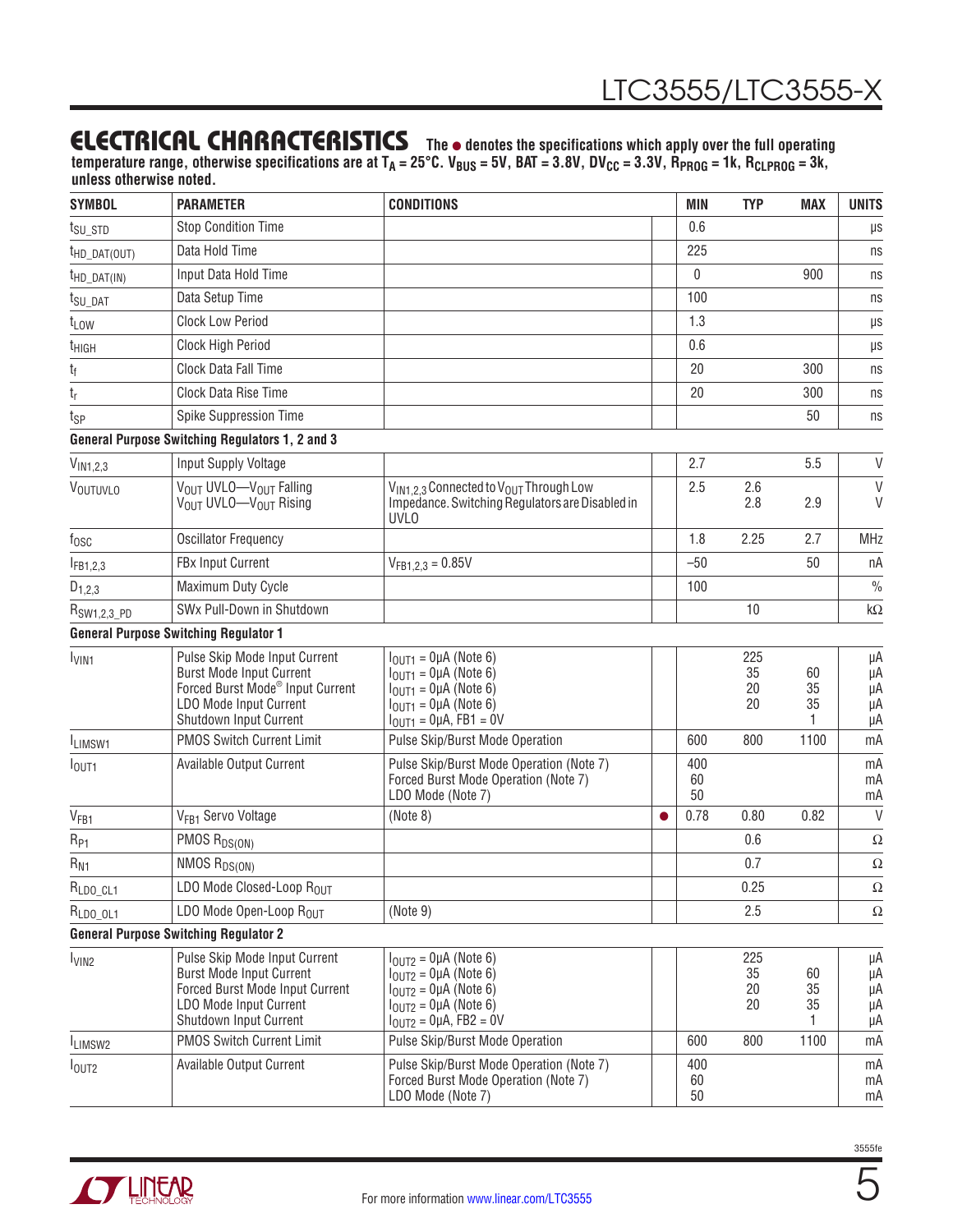temperature range, otherwise specifications are at T<sub>A</sub> = 25°C. V<sub>BUS</sub> = 5V, BAT = 3.8V, DV<sub>CC</sub> = 3.3V, R<sub>PROG</sub> = 1k, R<sub>CLPROG</sub> = 3k, **unless otherwise noted.**

| <b>SYMBOL</b>                   | <b>PARAMETER</b>                                                                                                                                               | <b>CONDITIONS</b>                                                                                                                           |           | <b>MIN</b>        | <b>TYP</b>            | <b>MAX</b>     | <b>UNITS</b>               |
|---------------------------------|----------------------------------------------------------------------------------------------------------------------------------------------------------------|---------------------------------------------------------------------------------------------------------------------------------------------|-----------|-------------------|-----------------------|----------------|----------------------------|
| V <sub>FBHIGH2</sub>            | Maximum Servo Voltage                                                                                                                                          | Full Scale (1, 1, 1, 1) (Note 8)                                                                                                            | ●         | 0.78              | 0.80                  | 0.82           | $\vee$                     |
| V <sub>FBLOW2</sub>             | Minimum Servo Voltage                                                                                                                                          | Zero Scale (0, 0, 0, 0) (Note 8)                                                                                                            |           | 0.405             | 0.425                 | 0.445          | $\vee$                     |
| VLSB2                           | V <sub>FB2</sub> Servo Voltage Step Size                                                                                                                       |                                                                                                                                             |           |                   | 25                    |                | mV                         |
| $R_{P2}$                        | PMOS R <sub>DS(ON)</sub>                                                                                                                                       |                                                                                                                                             |           |                   | 0.6                   |                | $\Omega$                   |
| $R_{N2}$                        | NMOS R <sub>DS(ON)</sub>                                                                                                                                       |                                                                                                                                             |           |                   | 0.7                   |                | $\Omega$                   |
| $R_{LDO\_CL2}$                  | LDO Mode Closed-Loop ROUT                                                                                                                                      |                                                                                                                                             |           |                   | 0.25                  |                | $\Omega$                   |
| RLDO OL2                        | LDO Mode Open-Loop ROUT                                                                                                                                        | (Note 9)                                                                                                                                    |           |                   | 2.5                   |                | Ω                          |
|                                 | <b>General Purpose Switching Regulator 3</b>                                                                                                                   |                                                                                                                                             |           |                   |                       |                |                            |
| l <sub>VIN3</sub>               | Pulse Skip Mode Input Current<br><b>Burst Mode Input Current</b><br>Forced Burst Mode Input Current<br><b>LDO Mode Input Current</b><br>Shutdown Input Current | $IOIII3 = QµA (Note 6)$<br>$IOIII3 = QµA$ (Note 6)<br>$IOIII3 = QµA$ (Note 6)<br>$IO1173 = QUA (Note 6)$<br>$I_{OUT3} = 0 \mu A$ , FB3 = 0V |           |                   | 225<br>35<br>20<br>20 | 60<br>35<br>35 | μA<br>μA<br>μA<br>μA<br>μA |
| <sup>I</sup> LIMSW <sub>3</sub> | <b>PMOS Switch Current Limit</b>                                                                                                                               | Pulse Skip/Burst Mode Operation                                                                                                             |           | 1500              | 2000                  | 2800           | mA                         |
| I <sub>OUT3</sub>               | Available Output Current                                                                                                                                       | Pulse Skip/Burst Mode Operation (Note 7)<br>Forced Burst Mode Operation (Note 7)<br>LDO Mode (Note 7)                                       |           | 1000<br>150<br>50 |                       |                | mA<br>mA<br>mA             |
| V <sub>FBHIGH3</sub>            | Maximum Servo Voltage                                                                                                                                          | Full Scale (1, 1, 1, 1) (Note 8)                                                                                                            | $\bullet$ | 0.78              | 0.80                  | 0.82           | $\vee$                     |
| VFBLOW3                         | Minimum Servo Voltage                                                                                                                                          | Zero Scale (0, 0, 0, 0) (Note 8)                                                                                                            |           | 0.405             | 0.425                 | 0.445          | $\vee$                     |
| V <sub>LSB3</sub>               | V <sub>FB</sub> Servo Voltage Step Size                                                                                                                        |                                                                                                                                             |           |                   | 25                    |                | mV                         |
| $R_{P3}$                        | PMOS R <sub>DS(ON)</sub>                                                                                                                                       |                                                                                                                                             |           |                   | 0.18                  |                | $\Omega$                   |
| $R_{N3}$                        | NMOS R <sub>DS(ON)</sub>                                                                                                                                       |                                                                                                                                             |           |                   | 0.30                  |                | $\Omega$                   |
| R <sub>LDOCL3</sub>             | LDO Mode Closed Loop ROUT                                                                                                                                      |                                                                                                                                             |           |                   | 0.25                  |                | $\Omega$                   |
| RLDOOL3                         | LDO Mode Open Loop R <sub>OUT</sub>                                                                                                                            | (Note 9)                                                                                                                                    |           |                   | 2.5                   |                | $\Omega$                   |
| t <sub>RST3</sub>               | Power On Reset Time for Switching<br>Regulator                                                                                                                 | V <sub>FB3</sub> Within 92% of Final Value to RST3 Hi-Z                                                                                     | 230       |                   | ms                    |                |                            |

**Note 1:** Stresses beyond those listed under Absolute Maximum Ratings may cause permanent damage to the device. Exposure to any Absolute Maximum Rating condition for extended periods may affect device reliability and lifetime.

**Note 2:** The LTC3555E/LTC3555E-X are guaranteed to meet performance specifications from 0°C to 85°C. Specifications over the –40°C to 85°C operating temperature range are assured by design, characterization and correlation with statistical process controls. The LTC3555I/LTC3555I-X are guaranteed to meet performance specifications over the full –40°C to 85°C operating temperature range.

**Note 3:** The LTC3555/LTC3555-X include overtemperature protection that is intended to protect the device during momentary overload conditions. Junction temperature will exceed 125°C when overtemperature protection is active. Continuous operation above the specified maximum operating junction temperature may impair device reliability.

**Note 4:** Total input current is the sum of quiescent current,  $I_{VBUSQ}$ , and measured current given by:

VCLPROG/RCLPROG • (hCLPROG +1)

**Note 5:** h<sub>C/10</sub> is expressed as a fraction of measured full charge current with indicated PROG resistor.

**Note 6:** FBx above regulation such that regulator is in sleep. Specification does not include resistive divider current reflected back to  $V_{INX}$ .

**Note 7:** Guaranteed by design but not explicitly tested.

**Note 8:** Applies to pulse skip, Burst Mode operation and forced Burst Mode operation only.

**Note 9:** Inductor series resistance adds to open-loop R<sub>OUT</sub>.

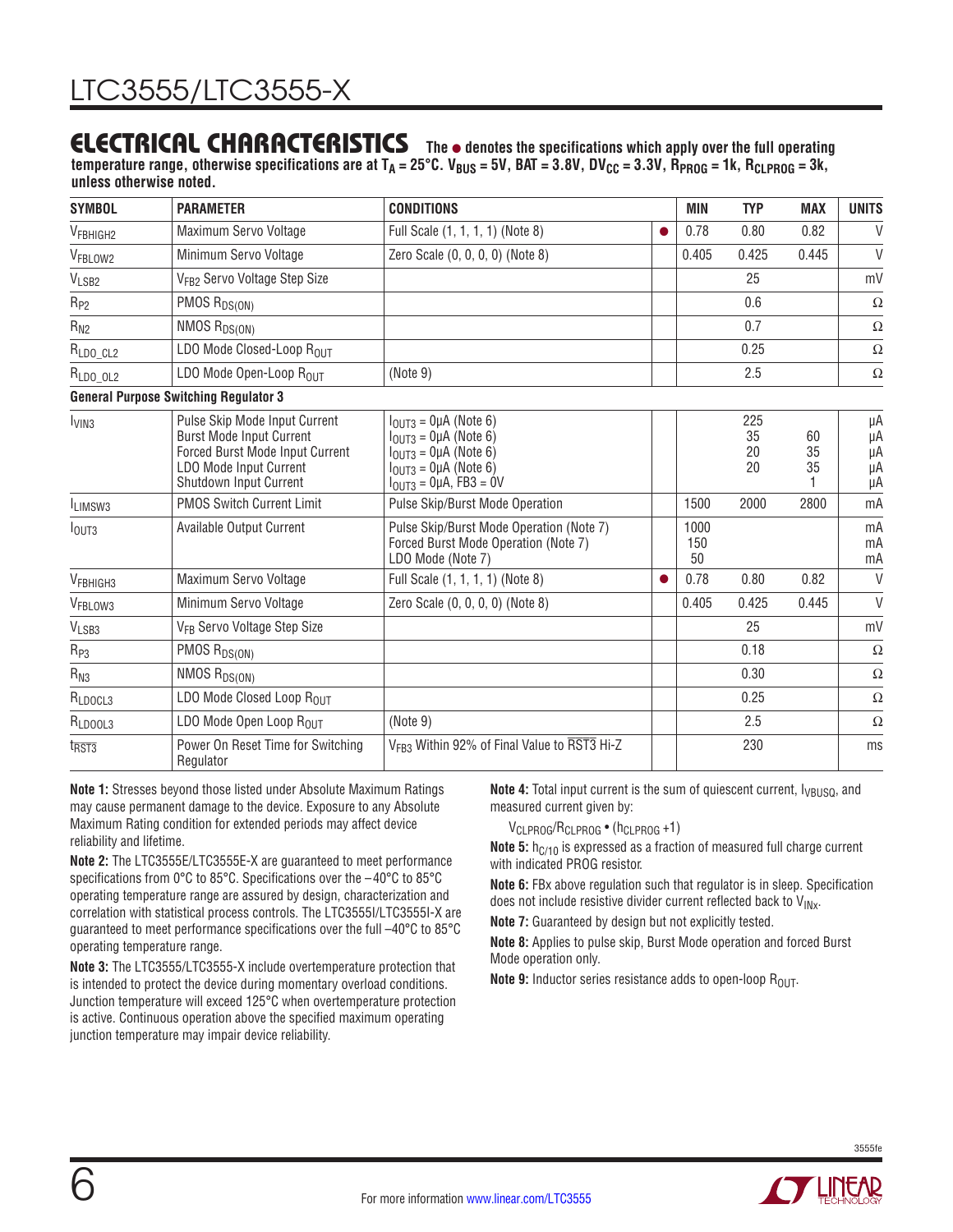0.25





**Ideal Diode Resistance vs Battery Voltage**





**PowerPath Switching Regulator Efficiency vs Output Current**



**USB Limited Battery Charge Current vs Battery Voltage**



**Battery Charging Efficiency vs Battery Voltage with No External**  Load (P<sub>BAT</sub>/P<sub>BUS</sub>)





**Battery Drain Current vs Battery Voltage**



**VBUS Current vs VBUS Voltage (Suspend)**



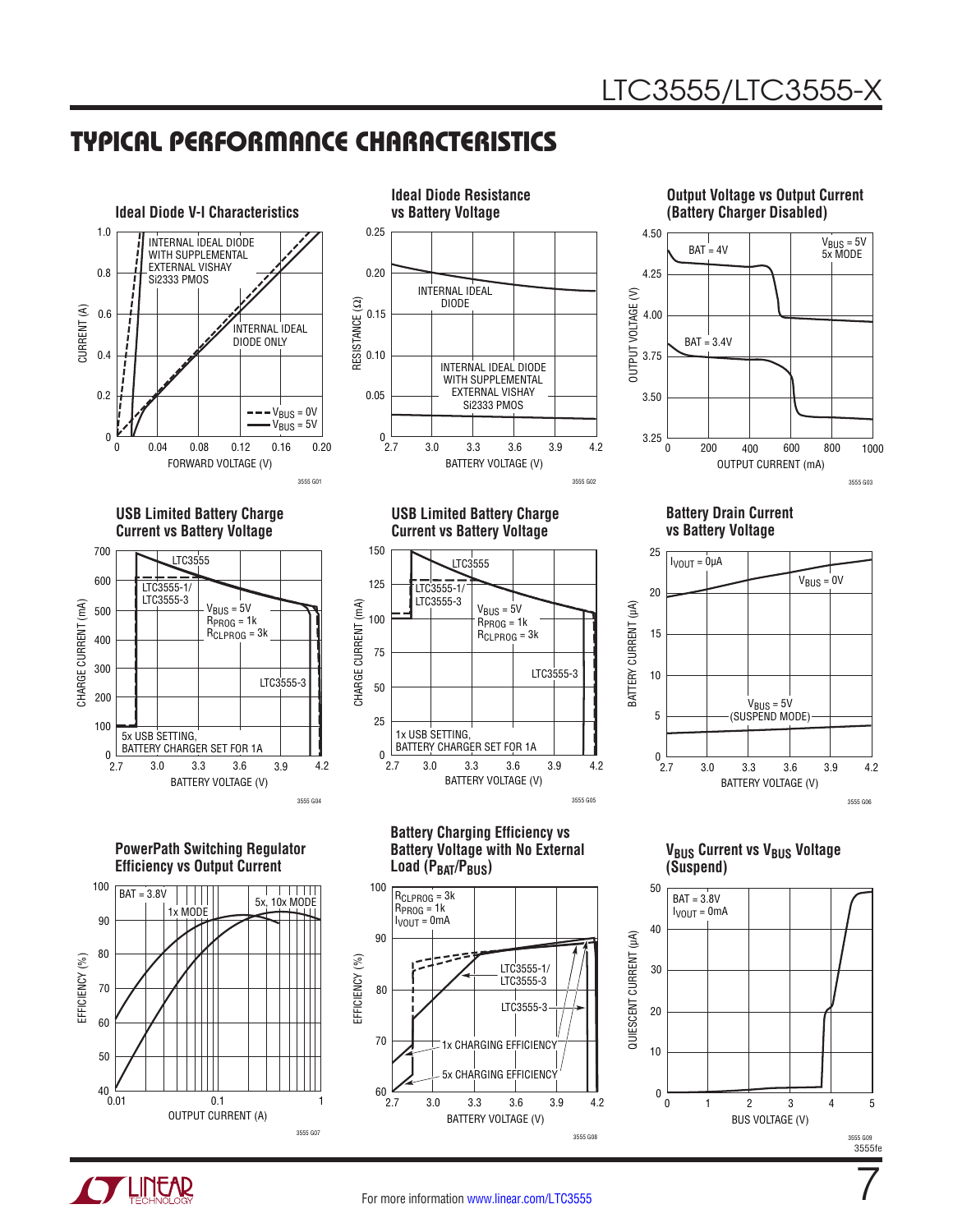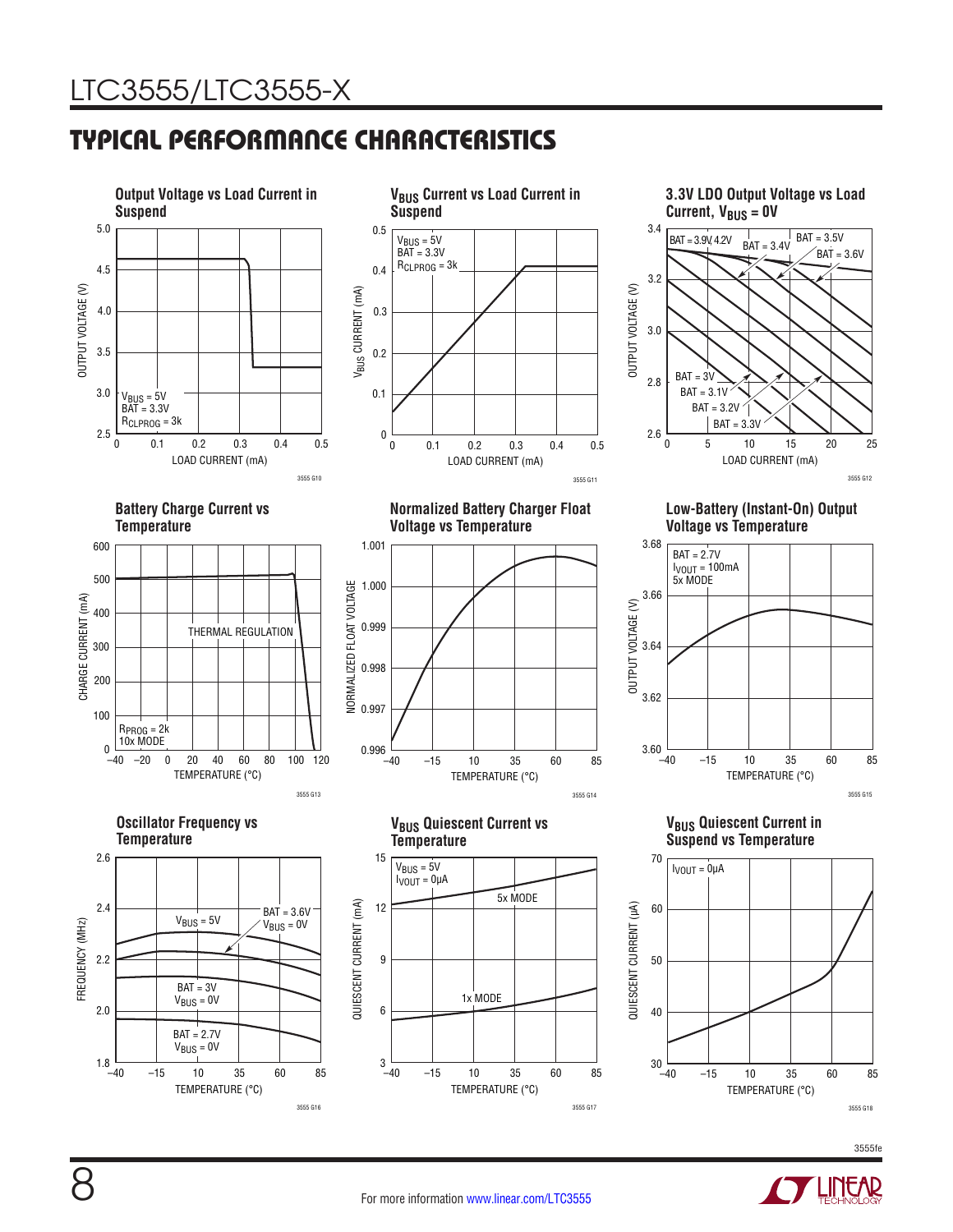

**3.3V LDO Step Response (5mA to 15mA)** ILDO3V3 5mA/DIV 0mA  $BAT = 3.8V$  20µs/DIV  $3555 620$ VLDO3V3 20mV/DIV AC COUPLED

**Battery Drain Current vs Temperature**



**RDS(ON)** for Switching Regulator **Power Switches vs Temperature**



**Switching Regulators 1, 2 Pulse Skip Mode Quiescent Currents**



**Switching Regulator Current Limit vs Temperature**



**Switching Regulator 3 Pulse Skip Mode Quiescent Currents**

(CONSTANT FREQUENCY)

**Switching Regulator Low Power Mode Quiescent Currents**



**Switching Regulator Soft-Start Waveform**



INPUT CURRENT (mA)

9 INPUT CURRENT (mA)

11

8

7

3555fe



–40

INPUT CURRENT (µA)

INPUT CURRENT (µA)

300

250

200

350

400

 $V<sub>OUT3</sub> = 2.5V$ 

TEMPERATURE (°C)

–15 10 35 85

 $V_{1N3} = 3.5V$ 

60

 $V_{1N3} = 3.8V$ (PULSE SKIPPING)

3555 G26

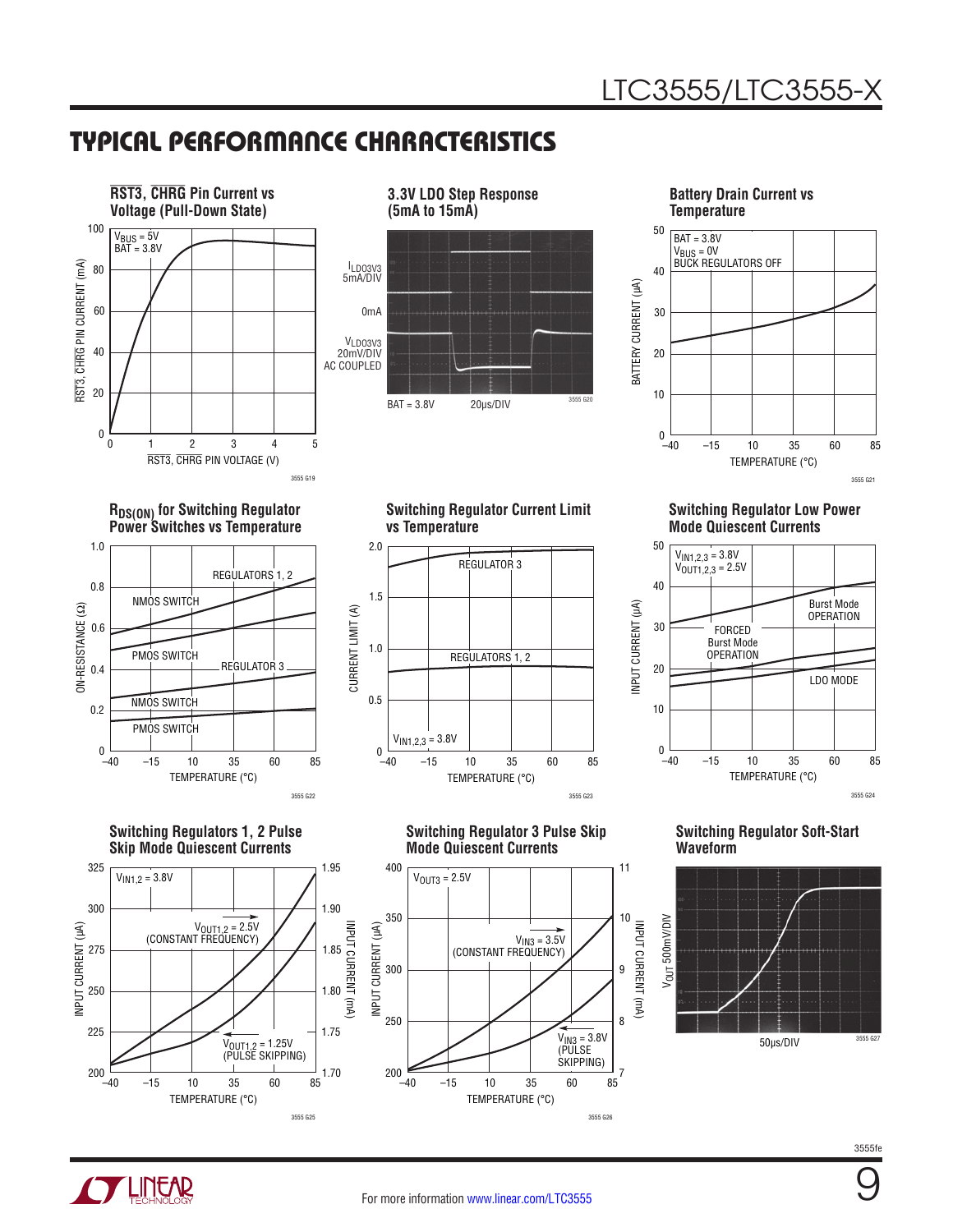

10

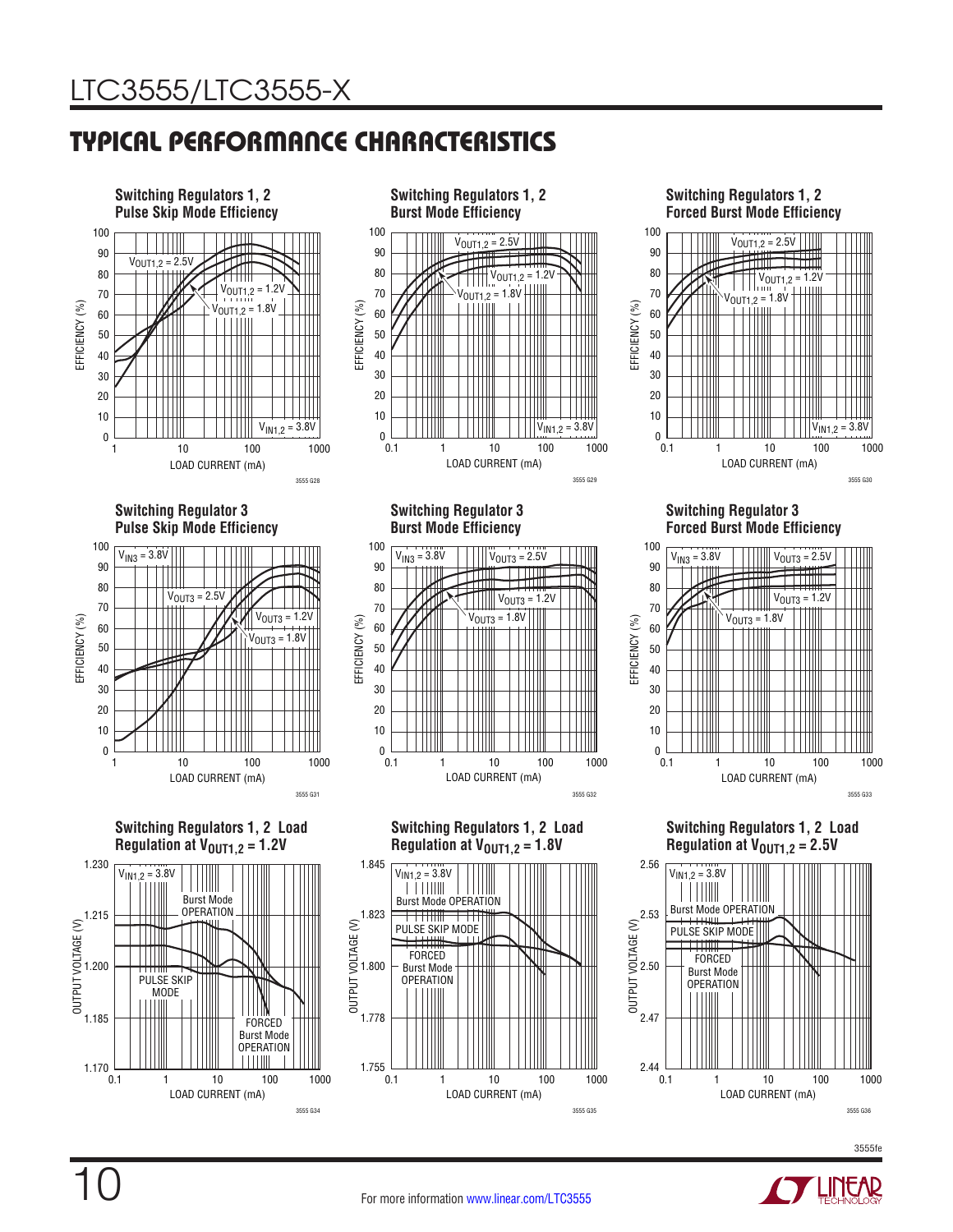## PIN FUNCTIONS

**LDO3V3 (Pin 1):** 3.3V LDO Output Pin. This pin provides a regulated always-on 3.3V supply voltage. LDO3V3 gets its power from  $V_{\text{OUT}}$ . It may be used for light loads such as a watchdog microprocessor or real time clock. A 1µF capacitor is required from LDO3V3 to ground. If the LDO3V3 output is not used it should be disabled by connecting it to  $V_{\text{OUT}}$ .

**CLPROG (Pin 2):** USB Current Limit Program and Monitor Pin. A resistor from CLPROG to ground determines the upper limit of the current drawn from the  $V_{\rm BUS}$  pin. A fraction of the  $V_{\text{RUS}}$  current is sent to the CLPROG pin when the synchronous switch of the PowerPath switching regulator is on. The switching regulator delivers power until the CLPROG pin reaches 1.188V. Several V $_{\rm BUS}$  current limit settings are available via user input which will typically correspond to the 500mA and 100mA USB specifications. A multi-layer ceramic averaging capacitor or R-C network is required at CLPROG for filtering.

**NTC (Pin 3):** Input to the Thermistor Monitoring Circuits. The NTC pin connects to a battery's thermistor to determine if the battery is too hot or too cold to charge. If the battery's temperature is out of range, charging is paused until it re-enters the valid range. A low drift bias resistor is required from  $V_{BUS}$  to NTC and a thermistor is required from NTC to ground. If the NTC function is not desired, the NTC pin should be grounded.

**FB2 (Pin 4):** Feedback Input for Switching Regulator 2. When regulator 2's control loop is complete, this pin servos to 1 of 16 possible set-points based on the commanded value from the  $1<sup>2</sup>C$  serial port. See Table 4.

**VIN2 (Pin 5):** Power Input for Switching Regulator 2. This pin will generally be connected to  $V_{\text{OUT}}$ . A 1µF MLCC capacitor is recommended on this pin.

**SW2 (Pin 6):** Power Transmission Pin for Switching Regulator 2.

**EN2 (Pin 7):** Logic Input. This logic input pin independently enables switching regulator 2. This pin is logically OR-ed with its corresponding bit in the  $1^2C$  serial port. See Table 2. **DV<sub>CC</sub>** (Pin 8): Logic Supply for the I<sup>2</sup>C Serial Port. If the serial port is not needed it can be disabled by grounding  $DV_{\text{CC}}$ . When DV<sub>CC</sub> is grounded, chip control is automatically passed to the individual logic input pins.

**SCL (Pin 9):** Clock Input Pin for the I<sup>2</sup>C Serial Port. The  $1^2$ C logic levels are scaled with respect to DV<sub>CC</sub>. If DV<sub>CC</sub> is grounded, the SCL pin is equivalent to the B5 bit in the <sup>2</sup>C serial port. SCL in conjunction with SDA determine the operating modes of switching regulators 1, 2 and 3 when  $DV_{CC}$  is grounded. See Tables 2 and 5.

**SDA (Pin 10):** Data Input Pin for the I<sup>2</sup>C Serial Port. The  $1<sup>2</sup>C$  logic levels are scaled with respect to DV<sub>CC</sub>. If DV<sub>CC</sub> is grounded, the SDA pin is equivalent to the B6 bit in the <sup>2</sup>C serial port. SDA in conjunction with SCL determine the operating modes of switching regulators 1, 2 and 3 when  $DV_{CC}$  is grounded. See Tables 2 and 5.

V<sub>IN3</sub> (Pin 11): Power Input for Switching Regulator 3. This pin will generally be connected to  $V_{\text{OUT}}$ . A 1µF MLCC capacitor is recommended on this pin.

**SW3 (Pin 12):** Power Transmission Pin for Switching Regulator 3.

**EN3 (Pin 13):** Logic Input. This logic input pin independently enables switching regulator 3. This pin is logically OR-ed with its corresponding bit in the  $1<sup>2</sup>C$  serial port. See Table 2.

**FB3 (Pin 14):** Feedback Input for Switching Regulator 3. When regulator 3's control loop is complete, this pin servos to 1 of 16 possible set-points based on the commanded value from the  $1<sup>2</sup>C$  serial port. See Table 4.

**RST3 (Pin 15):** Logic Output. This in an open-drain output which indicates that switching regulator 3 has settled to its final value. It can be used as a power-on reset for the primary microprocessor or to enable the other switching regulators for supply sequencing.

**EN1 (Pin 16):** Logic Input. This logic input pin independently enables switching regulator 1. This pin is logically OR-ed with its corresponding bit in the  $1^2C$  serial port. See Table 2.

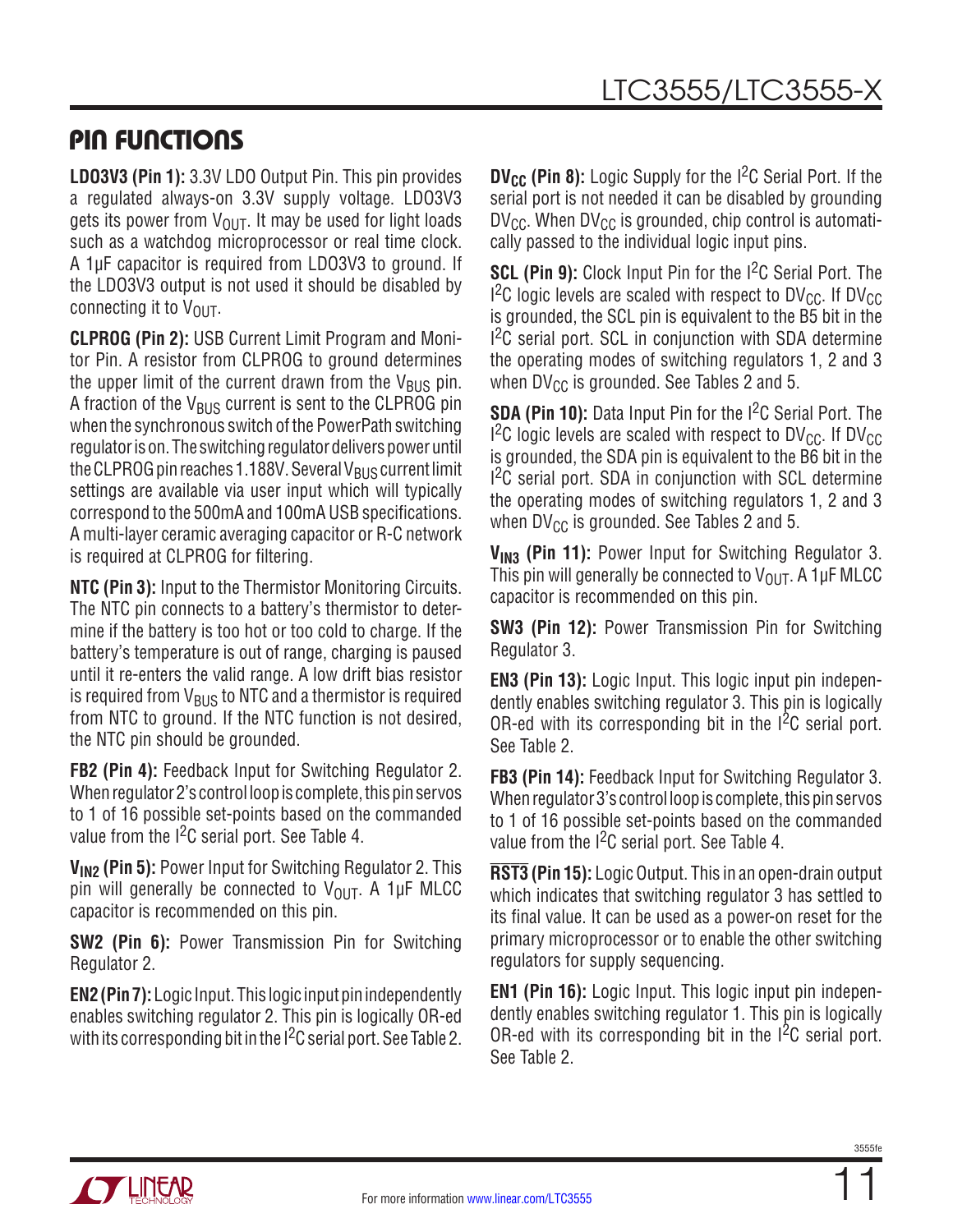## PIN FUNCTIONS

**SW1 (Pin 17):** Power Transmission Pin for Switching Regulator 1.

V<sub>IN1</sub> (Pin 18): Power Input for Switching Regulator 1. This pin will generally be connected to  $V_{\text{OUT}}$ . A 1µF MLCC capacitor is recommended on this pin.

**FB1 (Pin 19):** Feedback Input for Switching Regulator 1. When regulator 1's control loop is complete, this pin servos to a fixed voltage of 0.8V.

**PROG (Pin 20):** Charge Current Program and Charge Current Monitor Pin. Connecting a resistor from PROG to ground programs the charge current. If sufficient input power is available in constant-current mode, this pin servos to 1V. The voltage on this pin always represents the actual charge current.

**CHRG (Pin 21):** Open-Drain Charge Status Output. The CHRG pin indicates the status of the battery charger. Four possible states are represented by CHRG: charging, not charging, unresponsive battery and battery temperature out of range. CHRG is modulated at 35kHz and switches between a low and a high duty cycle for easy recognition by either humans or microprocessors. See Table 1. CHRG requires a pull-up resistor and/or LED to provide indication.

**GATE (Pin 22):** Analog Output. This pin controls the gate of an optional external P-channel MOSFET transistor used to supplement the ideal diode between  $V_{OUT}$  and BAT. The external ideal diode operates in parallel with the internal ideal diode. The source of the P-channel MOSFET should be connected to  $V_{\text{OUT}}$  and the drain should be connected to BAT. If the external ideal diode FET is not used, GATE should be left floating.

**BAT (Pin 23):** Single Cell Li-Ion Battery Pin. Depending on available  $V_{\text{BUS}}$  power, a Li-Ion battery on BAT will either deliver power to  $V_{\text{OUT}}$  through the ideal diode or be charged from  $V_{\text{OUT}}$  via the battery charger.

**V<sub>OUT</sub> (Pin 24):** Output voltage of the Switching PowerPath Controller and Input Voltage of the Battery Charger. The majority of the portable product should be powered from  $V_{\text{OUT}}$ . The LTC3555 family will partition the available power between the external load on  $V_{OUT}$  and the internal battery charger. Priority is given to the external load and any extra power is used to charge the battery. An ideal diode from BAT to  $V_{\text{OUT}}$  ensures that  $V_{\text{OUT}}$  is powered even if the load exceeds the allotted power from  $V_{BUS}$  or if the  $V_{BUS}$  power source is removed.  $V_{OU}T$  should be bypassed with a low impedance ceramic capacitor.

**V<sub>BUS</sub> (Pin 25):** Primary Input Power Pin. This pin delivers power to  $V_{OUT}$  via the SW pin by drawing controlled current from a DC source such as a USB port or wall adapter.

**SW (Pin 26):** Power Transmission Pin for the USB Power Path. The SW pin delivers power from  $V_{BUS}$  to  $V_{OUT}$  via the step-down switching regulator. A 3.3µH inductor should be connected from SW to  $V_{\Omega IIT}$ .

**ILIMO, ILIM1 (Pins 27, 28):** Logic Inputs. I<sub>LIMO</sub> and  $I_{LIM1}$ control the current limit of the PowerPath switching regulator. See Table 3. Both of the  $I_{LIM0}$  and  $I_{LIM1}$  pins are logically OR-ed with their corresponding bits in the  $I^2C$ serial port. See Table 2.

**Exposed Pad (Pin 29):** Ground. The Exposed Pad should be connected to a continuous ground plane on the second layer of the printed circuit board by several vias directly under the part.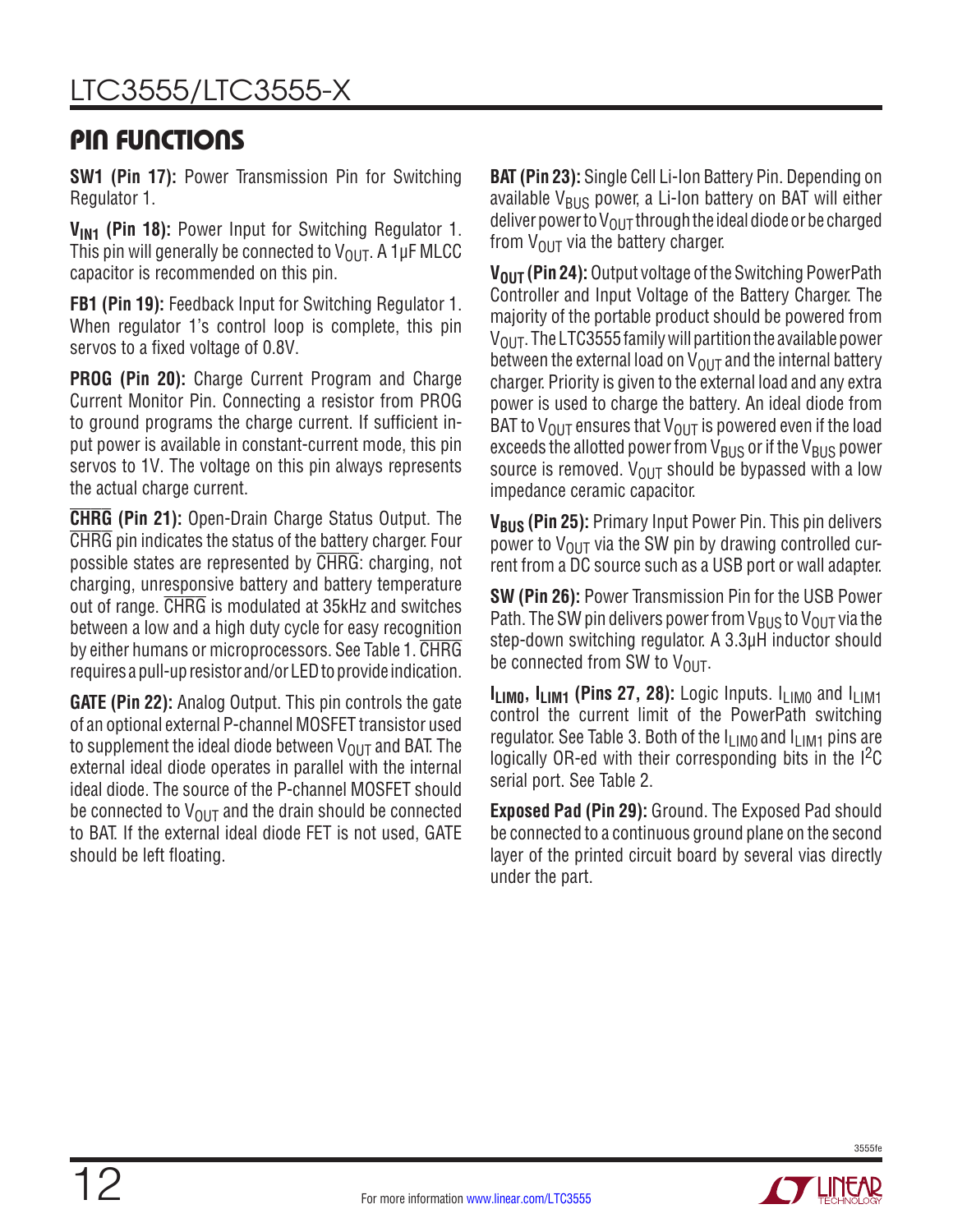## BLOCK DIAGRAM



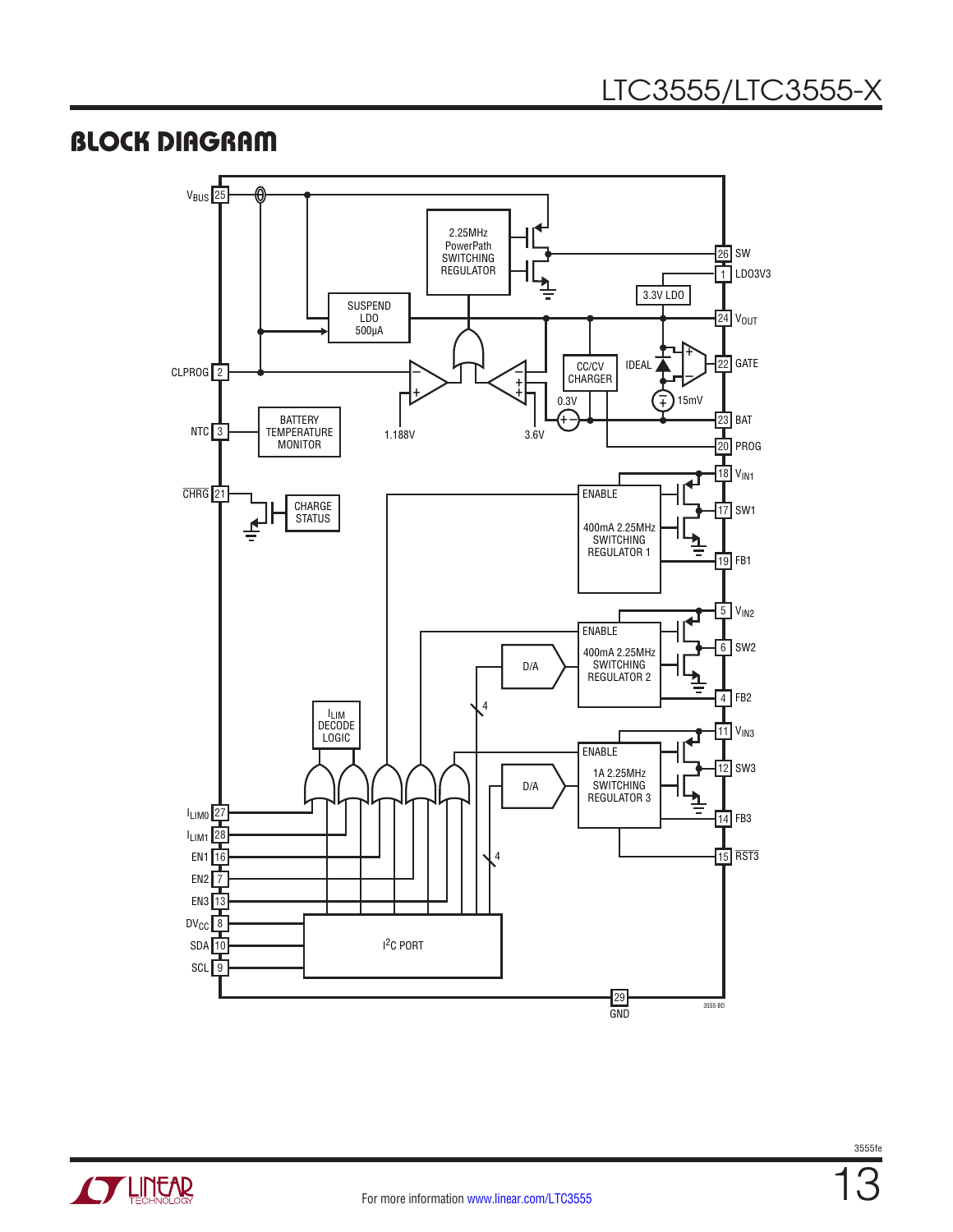# TIMING DIAGRAM



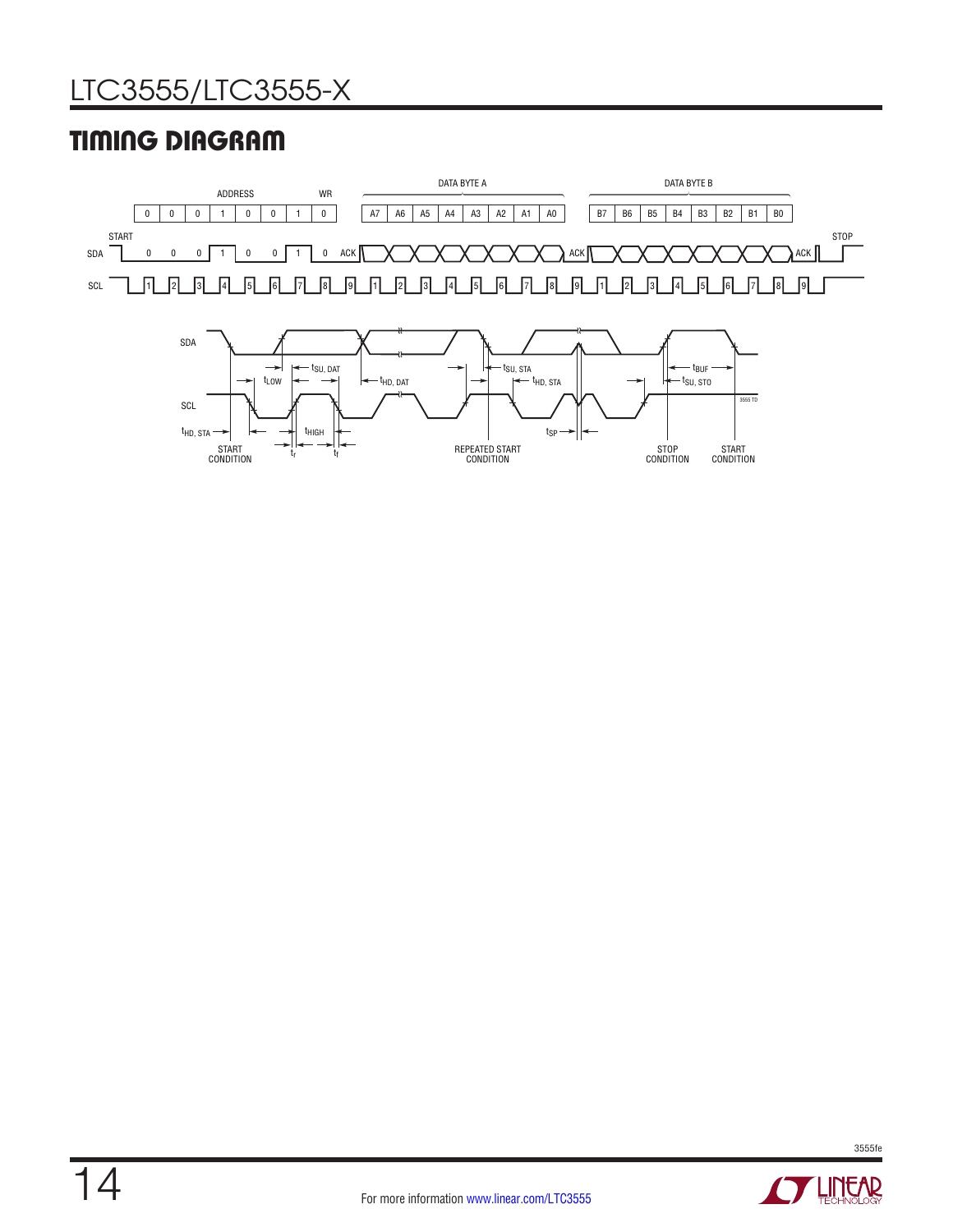### **Introduction**

The LTC3555 family are highly integrated power management ICs which include a high efficiency switch mode PowerPath controller, a battery charger, an ideal diode, an always-on LDO and three general purpose step-down switching regulators. The entire chip is controlled by either direct digital control, by an I2C serial port or both.

Designed specifically for USB applications, the PowerPath controller incorporates a precision average input current step-down switching regulator to make maximum use of the allowable USB power. Because power is conserved, the LTC3555 family allows the load current on  $V_{\text{OUT}}$  to exceed the current drawn by the USB port without exceeding the USB load specifications.

The PowerPath switching regulator and battery charger communicate to ensure that the input current never violates the USB specifications.

The ideal diode from BAT to  $V_{O \cup T}$  guarantees that ample power is always available to  $V_{\text{OUT}}$  even if there is insufficient or absent power at  $V_{\text{BUS}}$ .

An "always on" LDO provides a regulated 3.3V from available power at  $V_{OUT}$ . Drawing very little quiescent current, this LDO will be on at all times and can be used to supply up to 25mA.

The three general purpose switching regulators can be independently enabled via either direct digital control or by operating the  $I^2C$  serial port. Under  $I^2C$  control, two of the three switching regulators have adjustable set-points so that voltages can be reduced when high processor performance is not needed. Along with constant frequency PWM mode, all three switching regulators have a low power burst-only mode setting as well as automatic Burst Mode operation and LDO modes for significantly reduced quiescent current under light load conditions.

### **High Efficiency Switching PowerPath Controller**

Whenever  $V_{BUS}$  is available and the PowerPath switching regulator is enabled, power is delivered from  $V_{\text{BUS}}$  to  $V_{\text{OUT}}$ via SW.  $V_{\text{OUT}}$  drives the combination of the external load (switching regulators 1, 2 and 3) and the battery charger.

If the combined load does not exceed the PowerPath switching regulator's programmed input current limit,  $V_{OUT}$  will track 0.3V above the battery. By keeping the voltage across the battery charger low, efficiency is optimized because power lost to the linear battery charger is minimized. Power available to the external load is therefore optimized.

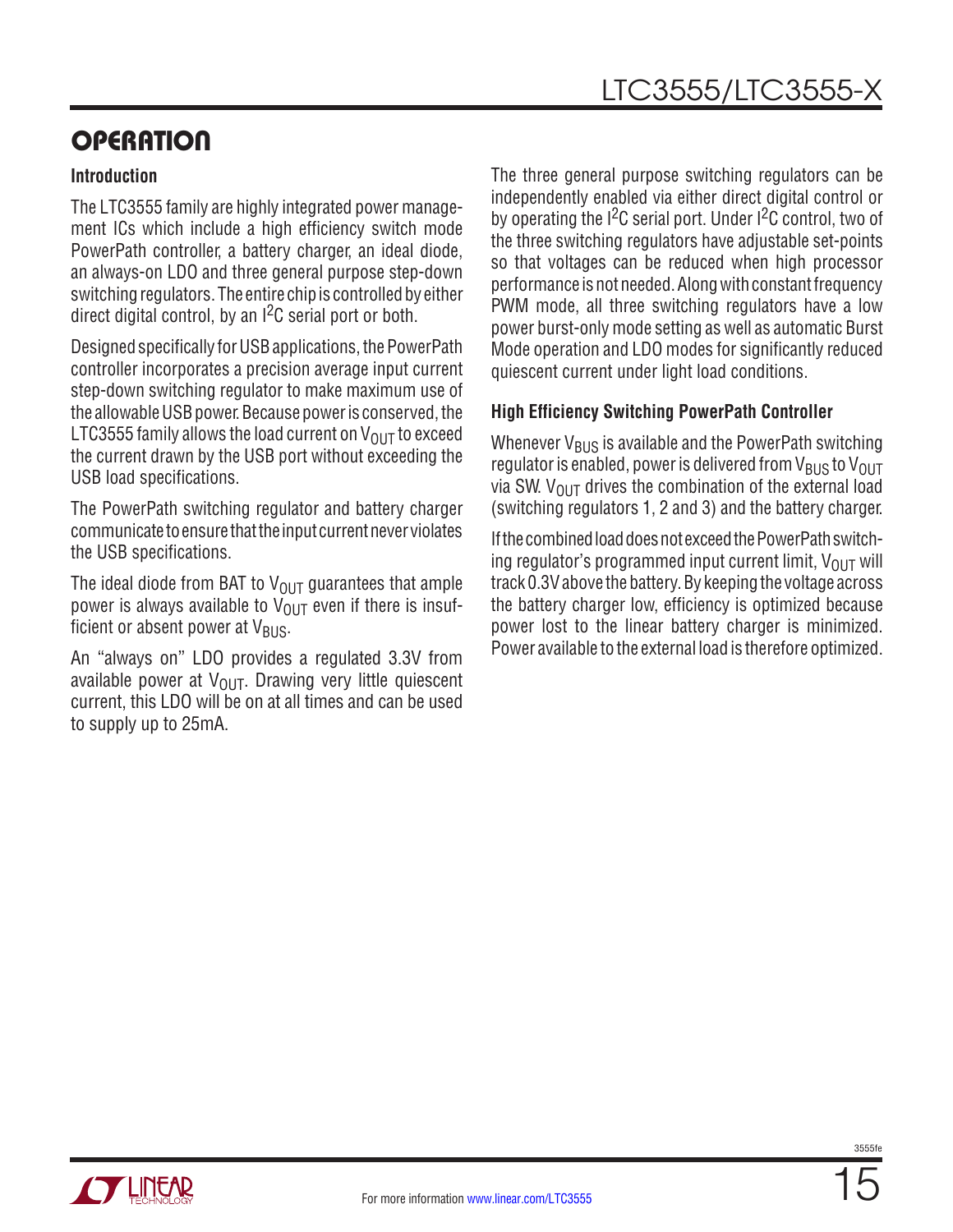If the combined load at  $V_{\text{OUT}}$  is large enough to cause the switching power supply to reach the programmed input current limit, the battery charger will reduce its charge current by that amount necessary to enable the external load to be satisfied. Even if the battery charge current is set to exceed the allowable USB current, the USB specification will not be violated. The switching regulator will limit the average input current so that the USB specification is never violated. Furthermore, load current at  $V_{\text{OUT}}$  will always be prioritized and only excess available power will be used to charge the battery.

If the voltage at BAT is below 3.3V, or the battery is not present, and the load requirement does not cause the switching regulator to exceed the USB specification,  $V_{OUT}$ will regulate at 3.6V. If the load exceeds the available power,  $V_{\text{OUT}}$  will drop to a voltage between 3.6V and the battery voltage. If there is no battery present when the load exceeds the available USB power,  $V_{\text{OUT}}$  can drop toward ground.

The power delivered from  $V_{\text{BUS}}$  to  $V_{\text{OUT}}$  is controlled by a 2.25MHz constant-frequency step-down switching regulator. To meet the USB maximum load specification, the switching regulator includes a control loop which ensures that the average input current is below the level programmed at CLPROG.

The current at CLPROG is a fraction ( $h_{CLPROG}^{-1}$ ) of the V<sub>BUS</sub> current. When a programming resistor and an averaging capacitor are connected from CLPROG to GND, the voltage on CLPROG represents the average input current of the switching regulator. When the input current approaches the programmed limit, CLPROG reaches  $V_{\text{CI PROG}}$ , 1.188V, and power out is held constant. The input current limit is programmed by the  $I_{LIM0}$  and  $I_{LIM1}$  pins or by the I<sup>2</sup>C serial port. It can be configured to limit average input current to one of several possible settings as well as be deactivated (USB suspend). The input current limit will be set by the  $V_{CI\ PROG}$  servo voltage and the resistor on CLPROG according to the following expression:

$$
I_{VBUS} = I_{VBUSQ} + \frac{V_{CLPROG}}{R_{CLPROG}} \bullet (h_{CLPROG} + 1)
$$

Figure 1 shows the range of possible voltages at  $V_{\text{OUT}}$  as a function of battery voltage.



**Figure 1. VOUT VS BAT** 

## **The LTC3555 vs the LTC3555-1 and LTC3555-3**

For very low battery voltages, the battery charger acts like a load and, due to limited input power, its current will tend to pull  $V_{\text{OUT}}$  below the 3.6V "instant-on" voltage. To prevent  $V_{\text{OUT}}$  from falling below this level, the LTC3555-1 and LTC3555-3 include an undervoltage circuit that automatic detects that  $V_{\text{OUT}}$  is falling and reduces the battery charge current as needed. This reduction ensures that load current and output voltage are always prioritized and yet delivers as much battery charge current as possible. The standard LTC3555 does not include this circuit and thus favors maximum charge current at all times over output voltage preservation.

If instant-on operation under low battery conditions is a requirement then the LTC3555-1 or LTC3555-3 should be used. If maximum charge efficiency at low battery voltages is preferred, and instant-on operation is not a requirement, then the standard LTC3555 should be selected. All versions of the LTC3555 family will start up with a removed battery.

The LTC3555-3 has a battery charger float voltage of 4.100V rather than the 4.200V float voltage of the LTC3555 and LTC3555-1.

## **Ideal Diode from BAT to VOUT**

The LTC3555 family has an internal ideal diode as well as a controller for an optional external ideal diode. The ideal diode controller is always on and will respond quickly whenever  $V_{\text{OUT}}$  drops below BAT.

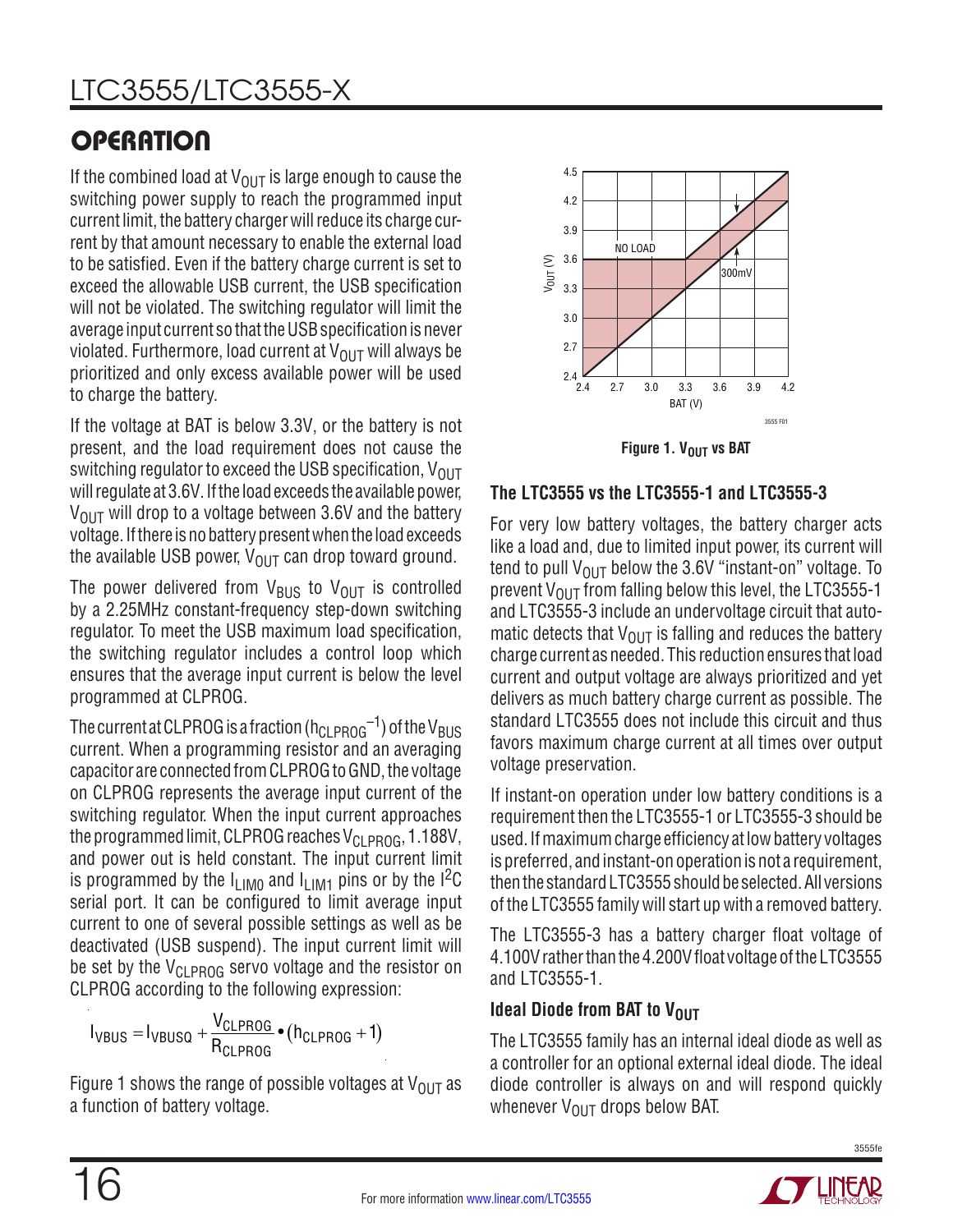If the load current increases beyond the power allowed from the switching regulator, additional power will be pulled from the battery via the ideal diode. Furthermore, if power to  $V_{\text{BUS}}$  (USB or wall power) is removed, then all of the application power will be provided by the battery via the ideal diode. The transition from input power to battery power at  $V_{\text{OUT}}$  will be quick enough to allow only the 10 $\mu$ F capacitor to keep V<sub>OUT</sub> from drooping. The ideal diode consists of a precision amplifier that enables a large on-chip P-channel MOSFET transistor whenever the voltage at V<sub>OUT</sub> is approximately 15mV (V<sub>FWD</sub>) below the voltage



at BAT. The resistance of the internal ideal diode is approximately 180m $\Omega$ . If this is sufficient for the application, then no external components are necessary. However, if more conductance is needed, an external P-channel MOSFET transistor can be added from BAT to  $V_{OUT}$ .

When an external P-channel MOSFET transistor is present, the GATE pin of the LTC3555 family drives its gate for automatic ideal diode control. The source of the external P-channel MOSFET should be connected to  $V_{OUT}$  and the drain should be connected to BAT. Capable of driving a 1nF load, the GATE pin can control an external P-channel MOSFET transistor having an on-resistance of 40mΩ or lower.

### **Suspend LDO**

If the LTC3555 family is configured for USB suspend mode, the switching regulator is disabled and the suspend LDO provides power to the  $V_{\text{OUT}}$  pin (presuming there is power available to  $V_{\text{BUS}}$ ). This LDO will prevent the battery from running down when the portable product has access to a suspended USB port. Regulating at 4.6V, this LDO only becomes active when the switching converter is disabled (suspended). To remain compliant with the USB specification, the input to the LDO is current limited so that it will not exceed the 500µA low power suspend

![](_page_16_Figure_8.jpeg)

![](_page_16_Figure_9.jpeg)

![](_page_16_Picture_10.jpeg)

17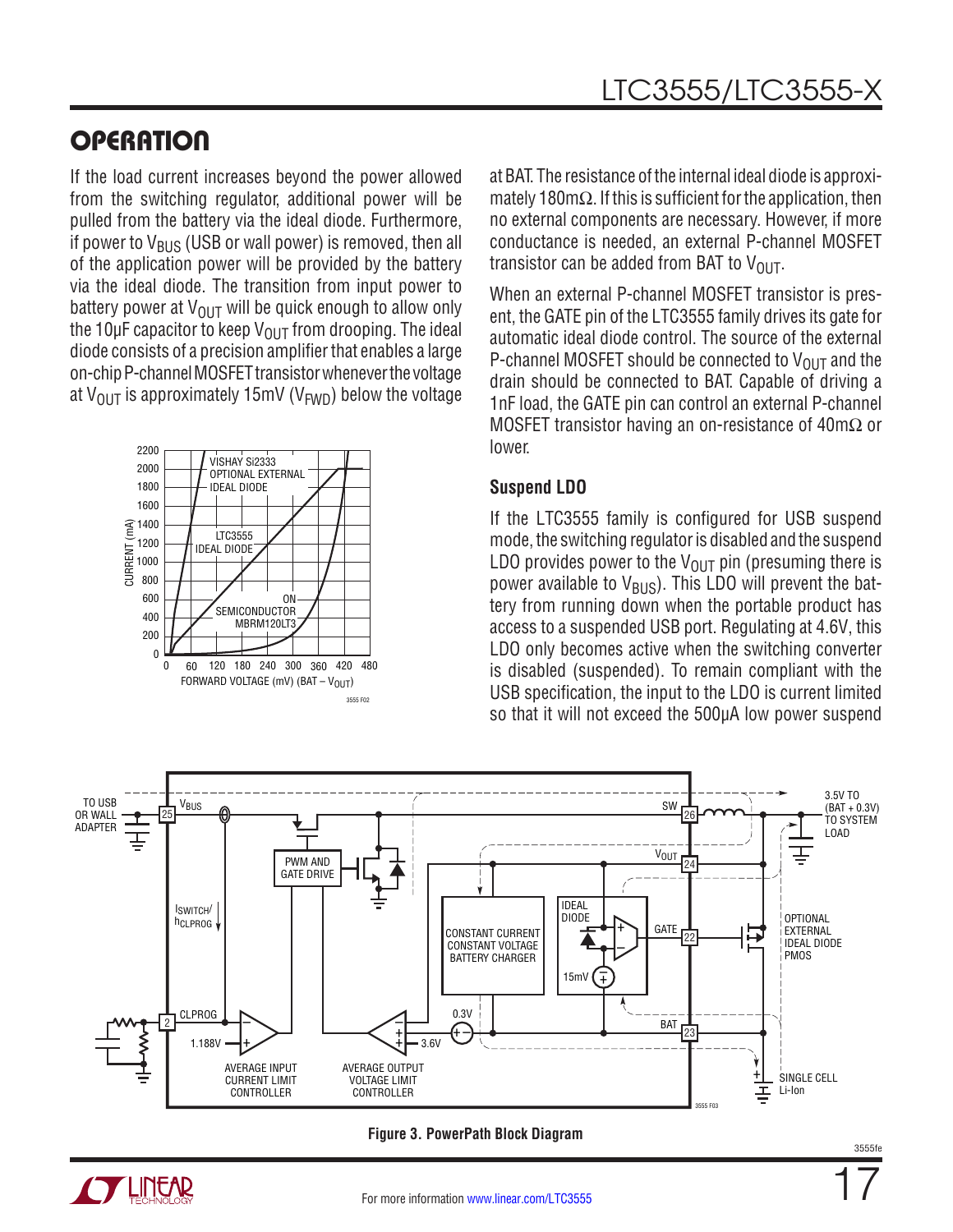specification. If the load on  $V_{OIIT}$  exceeds the suspend current limit, the additional current will come from the battery via the ideal diode.

## **3.3V Always-On LDO Supply**

The LTC3555 family includes a low quiescent current low dropout regulator that is always powered. This LDO can be used to provide power to a system pushbutton controller, standby microcontroller or real time clock. Designed to deliver up to 25mA, the always-on LDO requires at least a 1µF low impedance ceramic bypass capacitor for compensation. The LDO is powered from  $V_{OUT}$ , and therefore will enter dropout at loads less than 25mA as  $V_{OUT}$  falls near 3.3V. If the LDO3V3 output is not used, it should be disabled by connecting it to  $V_{\text{OUT}}$ .

## **V<sub>BUS</sub> Undervoltage Lockout (UVLO)**

An internal undervoltage lockout circuit monitors  $V_{BUS}$  and keeps the PowerPath switching regulator off until  $V_{BUS}$ rises above 4.30V and is about 200mV above the battery voltage. Hysteresis on the UVLO turns off the regulator if  $V_{\rm BUS}$  drops below 4.00V or to within 50mV of BAT. When this happens, system power at  $V_{\text{OUT}}$  will be drawn from the battery via the ideal diode.

## **Battery Charger**

The LTC3555 family includes a constant-current/ constant-voltage battery charger with automatic recharge, automatic termination by safety timer, low voltage trickle charging, bad cell detection and thermistor sensor input for out-of-temperature charge pausing.

## **Battery Preconditioning**

When a battery charge cycle begins, the battery charger first determines if the battery is deeply discharged. If the battery voltage is below  $V_{TRKI}$ , typically 2.85V, an automatic trickle charge feature sets the battery charge current to 10% of the programmed value. If the low voltage persists for more than 1/2 hour, the battery charger automatically terminates and indicates via the CHRG pin that the battery was unresponsive.

Once the battery voltage is above 2.85V, the battery charger begins charging in full power constant-current mode. The current delivered to the battery will try to reach 1022V/ R<sub>PROG</sub>. Depending on available input power and external load conditions, the battery charger may or may not be able to charge at the full programmed rate. The external load will always be prioritized over the battery charge current. The USB current limit programming will always be observed and only additional power will be available to charge the battery. When system loads are light, battery charge current will be maximized.

## **Charge Termination**

The battery charger has a built-in safety timer. When the voltage on the battery reaches the pre-programmed float voltage, the battery charger will regulate the battery voltage and the charge current will decrease naturally. Once the battery charger detects that the battery has reached the float voltage, the four hour safety timer is started. After the safety timer expires, charging of the battery will discontinue and no more current will be delivered.

### **Automatic Recharge**

After the battery charger terminates, it will remain off drawing only microamperes of current from the battery. If the portable product remains in this state long enough, the battery will eventually self discharge. To ensure that the battery is always topped off, a charge cycle will automatically begin when the battery voltage falls below the recharge threshold which is typically 100mV less than the charger's float voltage. In the event that the safety timer is running when the battery voltage falls below the recharge threshold, it will reset back to zero. To prevent brief excursions below the recharge threshold from resetting the safety timer, the battery voltage must be below the recharge threshold for more than 1.3ms. The charge cycle and safety timer will also restart if the  $V_{\text{BUS}}$  UVLO cycles low and then high (e.g.,  $V_{\text{BUS}}$  is removed and then replaced), or if the battery charger is cycled on and off by the  $1<sup>2</sup>C$  port.

## **Charge Current**

The charge current is programmed using a single resistor from PROG to ground. 1/1022th of the battery charge current is sent to PROG which will attempt to servo to 1.000V. Thus, the battery charge current will try to reach

![](_page_17_Picture_22.jpeg)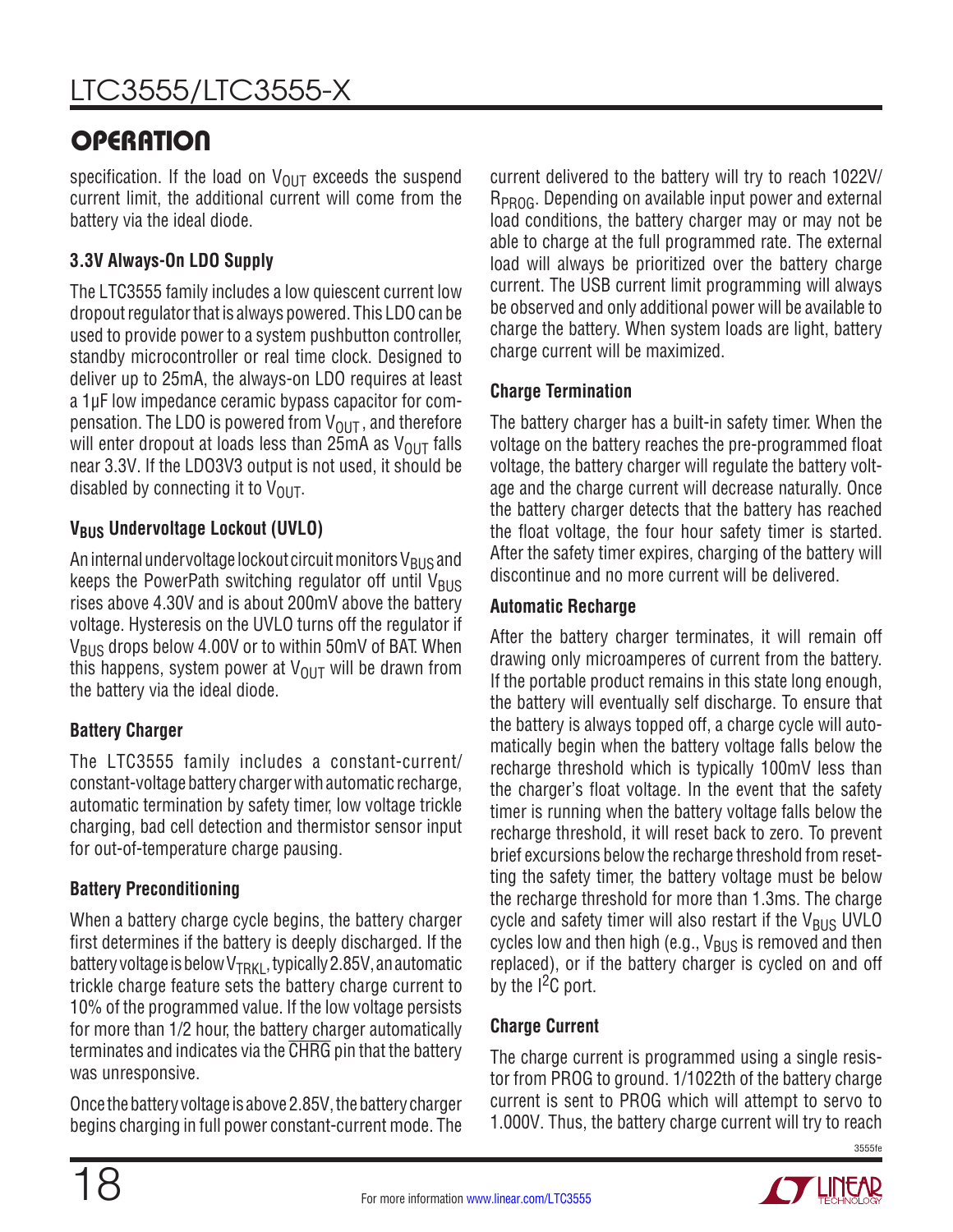1022 times the current in the PROG pin. The program resistor and the charge current are calculated using the following equations:

$$
R_{PROG} = \frac{1022V}{I_{CHG}}, I_{CHG} = \frac{1022V}{R_{PROG}}
$$

In either the constant-current or constant-voltage charging modes, the voltage at the PROG pin will be proportional to the actual charge current delivered to the battery. Therefore, the actual charge current can be determined at any time by monitoring the PROG pin voltage and using the following equation:

$$
I_{BAT} = \frac{V_{PROG}}{R_{PROG}} \cdot 1022
$$

In many cases, the actual battery charge current,  $I_{BAT}$ , will be lower than  $I_{CHG}$  due to limited input power available and prioritization with the system load drawn from  $V_{\text{OUT}}$ .

### **Charge Status Indication**

The CHRG pin indicates the status of the battery charger. Four possible states are represented by CHRG which include charging, not charging, unresponsive battery, and battery temperature out of range.

The signal at the CHRG pin can be easily recognized as one of the above four states by either a human or a microprocessor. An open-drain output, the CHRG pin can drive an indicator LED through a current limiting resistor for human interfacing or simply a pull-up resistor for microprocessor interfacing.

To make the CHRG pin easily recognized by both humans and microprocessors, the pin is either low for charging, high for not charging, or it is switched at high frequency (35kHz) to indicate the two possible faults, unresponsive battery and battery temperature out of range.

When charging begins, CHRG is pulled low and remains low for the duration of a normal charge cycle. When charging is complete, i.e., the BAT pin reaches the float voltage and the charge current has dropped to one tenth of the programmed value, the CHRG pin is released (Hi-Z). If a fault occurs, the pin is switched at 35kHz. While switching, its duty cycle is modulated between a low and high value at a very low frequency. The low and high

duty cycles are disparate enough to make an LED appear to be on or off thus giving the appearance of "blinking". Each of the two faults has its own unique "blink" rate for human recognition as well as two unique duty cycles for machine recognition.

The CHRG pin does not respond to the C/10 threshold if the LTC3555 family is in  $V_{\rm BUS}$  current limit. This prevents false end-of-charge indications due to insufficient power available to the battery charger.

Table 1 illustrates the four possible states of the CHRG pin when the battery charger is active.

#### **Table 1. CHRG Signal**

| <b>STATUS</b>      | <b>FREQUENCY</b> | <b>MODULATION</b><br>(BLINK) FREQUENCY | <b>DUTY CYCLES</b> |
|--------------------|------------------|----------------------------------------|--------------------|
| Charging           | 0Hz              | $OHz$ (Lo-Z)                           | 100%               |
| Not Charging       | 0Hz              | $OHz$ (Hi-Z)                           | $0\%$              |
| <b>NTC Fault</b>   | 35kHz            | 1.5Hz at 50%                           | 6.25% to 93.75%    |
| <b>Bad Battery</b> | 35kHz            | 6.1Hz at 50%                           | 12.5% to 87.5%     |

An NTC fault is represented by a 35kHz pulse train whose duty cycle varies between 6.25% and 93.75% at a 1.5Hz rate. A human will easily recognize the 1.5Hz rate as a "slow" blinking which indicates the out-of-range battery temperature while a microprocessor will be able to decode either the 6.25% or 93.75% duty cycles as an NTC fault.

If a battery is found to be unresponsive to charging (i.e., its voltage remains below 2.85V for 1/2 hour), the CHRG pin gives the battery fault indication. For this fault, a human would easily recognize the frantic 6.1Hz "fast" blink of the LED while a microprocessor would be able to decode either the 12.5% or 87.5% duty cycles as a bad battery fault.

Note that the LTC3555 family is a three terminal PowerPath product where system load is always prioritized over battery charging. Due to excessive system load, there may not be sufficient power to charge the battery beyond the trickle charge threshold voltage within the bad battery timeout period. In this case, the battery charger will falsely indicate a bad battery. System software may then reduce the load and reset the battery charger to try again.

Although very improbable, it is possible that a duty cycle reading could be taken at the bright-dim transition (low duty cycle to high duty cycle). When this happens the

![](_page_18_Picture_21.jpeg)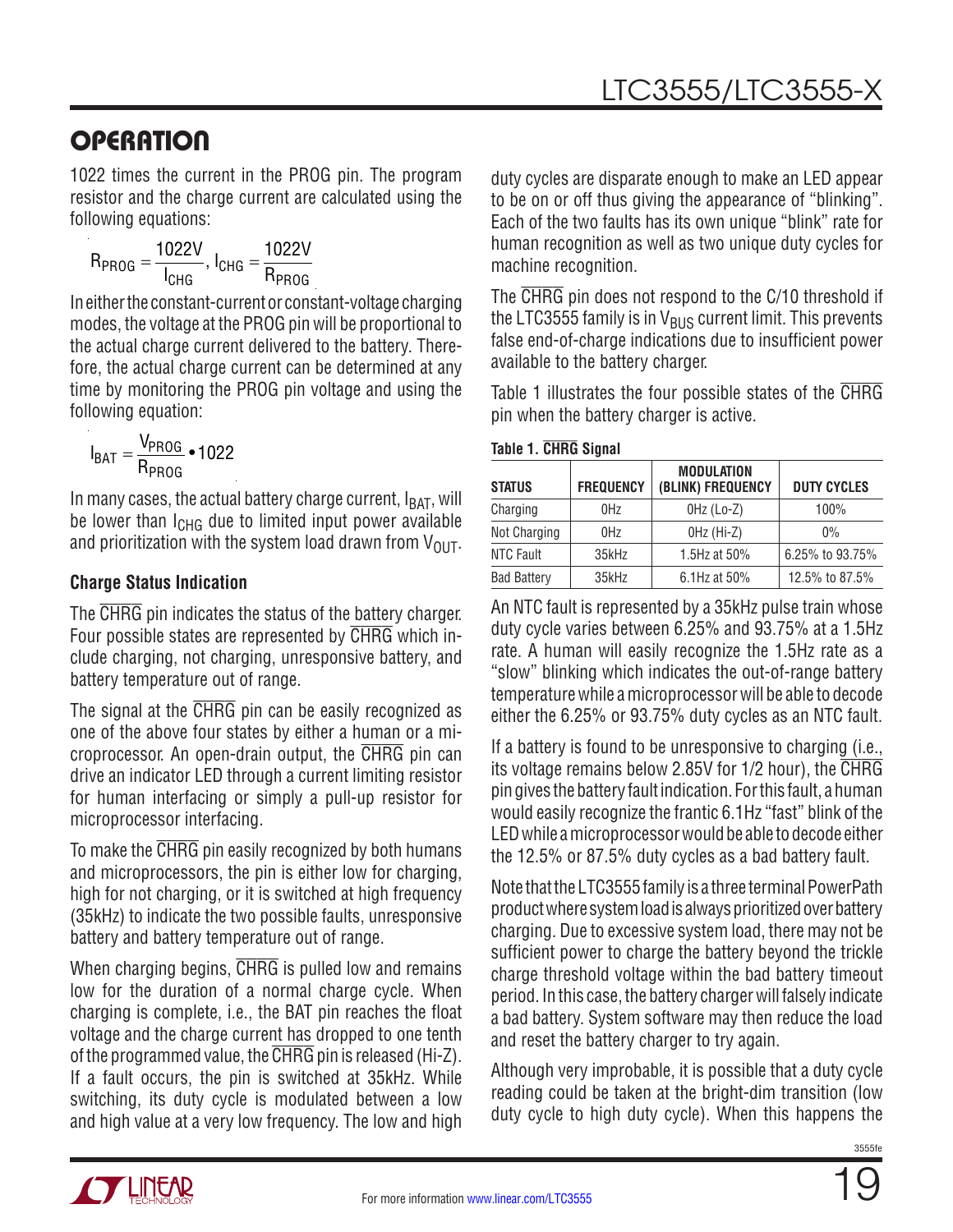duty cycle reading will be precisely 50%. If the duty cycle reading is 50%, system software should disqualify it and take a new duty cycle reading.

## **NTC Thermistor**

The battery temperature is measured by placing a negative temperature coefficient (NTC) thermistor close to the battery pack.

To use this feature, connect the NTC thermistor,  $R_{NTC}$ , between the NTC pin and ground and a resistor,  $R_{NOM}$ , from  $V_{BUS}$  to the NTC pin.  $R_{NOM}$  should be a 1% resistor with a value equal to the value of the chosen NTC thermistor at 25°C (R25). For applications requiring greater than 750mA of charging current, a 10k NTC thermistor is recommended due to increased interference.

The LTC3555 family will pause charging when the resistance of the NTC thermistor drops to 0.54 times the value of R25 or approximately 5.4k. For a Vishay "Curve 1" thermistor, this corresponds to approximately 40°C. If the battery charger is in constant voltage (float) mode, the safety timer also pauses until the thermistor indicates a return to a valid temperature. As the temperature drops, the resistance of the NTC thermistor rises. The LTC3555 family is also designed to pause charging when the value of the NTC thermistor increases to 3.25 times the value of R25. For Vishay "Curve 1" this resistance, 32.5k, corresponds to approximately 0°C. The hot and cold comparators each have approximately 3°C of hysteresis to prevent oscillation about the trip point. Grounding the NTC pin disables the NTC charge pausing function.

## **Thermal Regulation**

To optimize charging time, an internal thermal feedback loop may automatically decrease the programmed charge current. This will occur if the die temperature rises to approximately 110°C. Thermal regulation protects the LTC3555 family from excessive temperature due to high power operation or high ambient thermal conditions and allows the user to push the limits of the power handling capability with a given circuit board design without risk of damaging the part or external components. The benefit of the LTC3555 family thermal regulation loop is that charge current can be set according to actual conditions rather

than worst-case conditions with the assurance that the battery charger will automatically reduce the current in worst-case conditions.

### **I 2C Interface**

The LTC3555 family may receive commands from a host (master) using the standard  $1<sup>2</sup>C$  2-wire interface. The Timing Diagram shows the timing relationship of the signals on the bus. The two bus lines, SDA and SCL, must be high when the bus is not in use. External pull-up resistors or current sources, such as the LTC1694 I2C accelerator, are required on these lines. The LTC3555 family is a receiveonly slave device. The  $1^2C$  control signals, SDA and SCL are scaled internally to the DV $_{\text{CC}}$  supply. DV $_{\text{CC}}$  should be connected to the same power supply as the microcontroller generating the  $1<sup>2</sup>C$  signals.

The I<sup>2</sup>C port has an undervoltage lockout on the DV<sub>CC</sub> pin. When DV<sub>CC</sub> is below approximately 1V, the I<sup>2</sup>C serial port is cleared and switching regulators 2 and 3 are set to full scale.

### **Bus Speed**

The  $1^2C$  port is designed to be operated at speeds of up to 400kHz. It has built-in timing delays to ensure correct operation when addressed from an I2C compliant master device. It also contains input filters designed to suppress glitches should the bus become corrupted.

## **Start and Stop Conditions**

A bus-master signals the beginning of a communication to a slave device by transmitting a START condition. A START condition is generated by transitioning SDA from high to low while SCL is high. When the master has finished communicating with the slave, it issues a STOP condition by transitioning SDA from low to high while SCL is high.

### **Byte Format**

Each byte sent to the LTC3555 family must be eight bits long followed by an extra clock cycle for the acknowledge bit to be returned by the LTC3555 family. The data should be sent to the LTC3555 family most significant bit (MSB) first.

![](_page_19_Picture_19.jpeg)

![](_page_19_Picture_22.jpeg)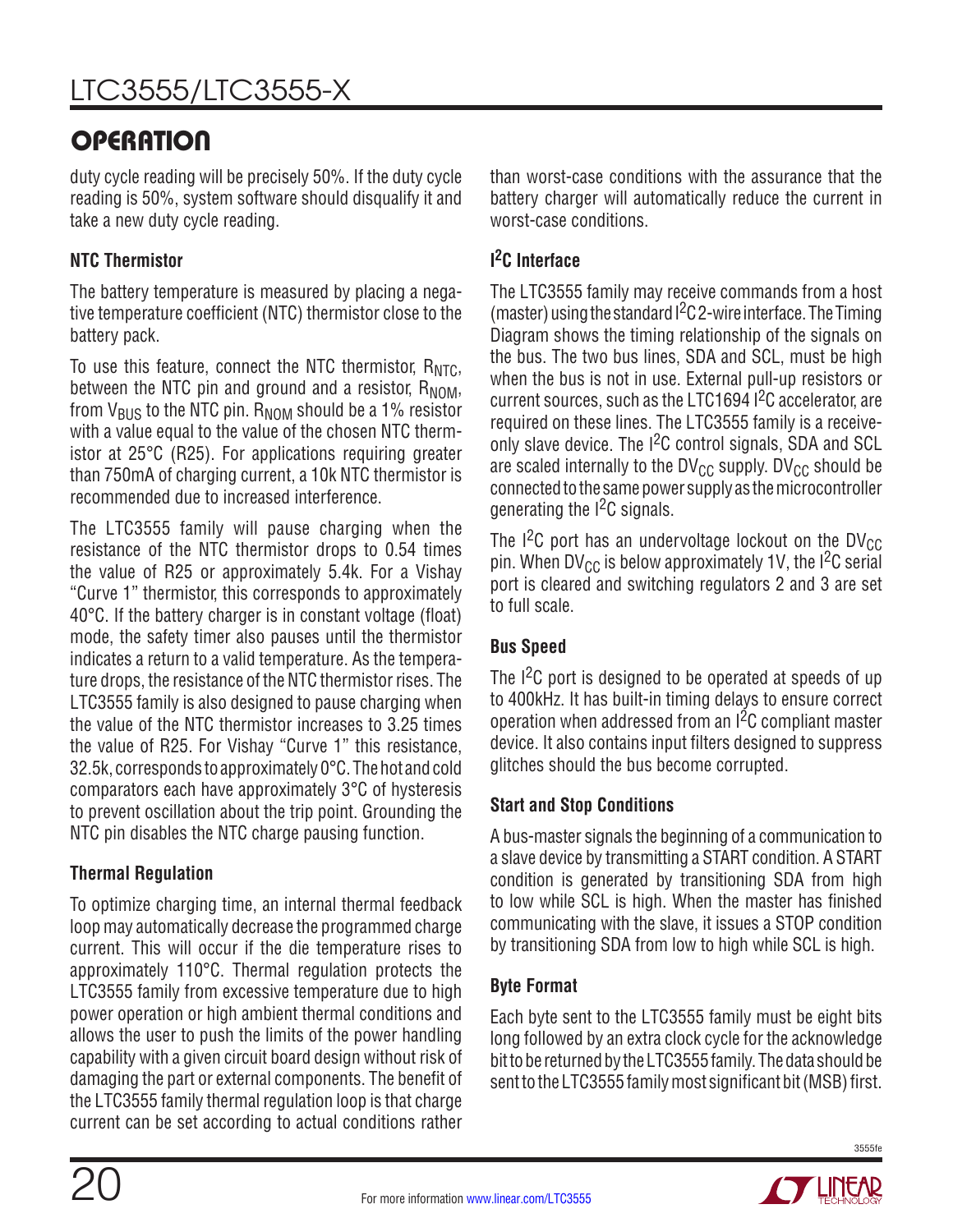#### **Table 2. I2C Serial Port Mapping**

| A7 | A <sub>6</sub>                                        | A <sub>5</sub> | A4 | A3 | A2                                             | A1 | A0 | B7                                   | B <sub>6</sub>                                   | B <sub>5</sub> | B4                  | B <sub>3</sub>      | B2                  | B <sub>1</sub> | B <sub>0</sub>                                 |
|----|-------------------------------------------------------|----------------|----|----|------------------------------------------------|----|----|--------------------------------------|--------------------------------------------------|----------------|---------------------|---------------------|---------------------|----------------|------------------------------------------------|
|    | <b>Switching Regulator 2</b><br>Voltage (See Table 4) |                |    |    | Switching Regulator 3<br>Voltage (See Table 4) |    |    | <b>Disable</b><br>Battery<br>Charger | Switching<br>Regulator<br>Modes<br>(See Table 5) |                | Enable<br>Regulator | Enable<br>Regulator | Enable<br>Regulator |                | <b>Input Current</b><br>Limit<br>(See Table 3) |

#### **Table 3. USB Current Limit Settings**

| B1<br>$(I_{LIM1})$ | BO<br>$(I_{LIMO})$ | USB SETTING               |
|--------------------|--------------------|---------------------------|
|                    |                    | 1x Mode (USB 100mA Limit) |
|                    |                    | 10x Mode (Wall 1A Limit)  |
|                    |                    | Suspend                   |
|                    |                    | 5x Mode (USB 500mA Limit) |

#### **Table 4. Switching Regulator Servo Voltage**

| А7 | A6       | A5       | A4       | <b>Switching Regulator 2 Servo Voltage</b> |
|----|----------|----------|----------|--------------------------------------------|
| A3 | A2       | А1       | A0       | <b>Switching Regulator 3 Servo Voltage</b> |
| 0  | 0        | 0        | 0        | 0.425V                                     |
| 0  | 0        | 0        | 1        | 0.450V                                     |
| 0  | 0        | 1        | 0        | 0.475V                                     |
| 0  | $\Omega$ | 1        | 1        | 0.500V                                     |
| 0  | 1        | $\Omega$ | $\Omega$ | 0.525V                                     |
| 0  | 1        | 0        | 1        | 0.550V                                     |
| 0  | 1        | 1        | $\Omega$ | 0.575V                                     |
| 0  | 1        | 1        | 1        | 0.600V                                     |
| 1  | 0        | 0        | 0        | 0.625V                                     |
| 1  | 0        | 0        | 1        | 0.650V                                     |
| 1  | 0        | 1        | $\Omega$ | 0.675V                                     |
| 1  | 0        | 1        | 1        | 0.700V                                     |
| 1  | 1        | 0        | 0        | 0.725V                                     |
| 1  | 1        | 0        | 1        | 0.750V                                     |
| 1  | 1        | 1        | 0        | 0.775V                                     |
| 1  | 1        | 1        | 1        | 0.800V                                     |

#### **Table 5. General Purpose Switching Regulator Modes**

| B6<br>$(SDA)^*$ | B5<br>$(SCL)^*$ | <b>Switching Regulator Mode</b>    |
|-----------------|-----------------|------------------------------------|
|                 |                 | Pulse Skip                         |
|                 |                 | <b>Forced Burst Mode Operation</b> |
|                 |                 | LDO Mode                           |
|                 |                 | <b>Burst Mode Operation</b>        |

\*SDA and SCL take on this context only when  $DV_{CC} = 0V$ .

### **Acknowledge**

The acknowledge signal is used for handshaking between the master and the slave. An acknowledge (active low) generated by the slave (LTC3555 family) lets the master know that the latest byte of information was received. The acknowledge related clock pulse is generated by the master. The master releases the SDA line (high) during the acknowledge clock cycle. The slave-receiver must pull down the SDA line during the acknowledge clock pulse so that it remains a stable low during the high period of this clock pulse.

#### **Slave Address**

The LTC3555 family responds to only one 7-bit address which has been factory programmed to 0001001. The eighth bit of the address byte (R/W) must be 0 for the LTC3555 family to recognize the address since it is a write only device. This effectively forces the address to be eight bits long where the least significant bit of the address is 0. If the correct seven bit address is given but the R/W bit is 1, the LTC3555 family will not respond.

#### **Bus Write Operation**

3555fe The master initiates communication with the LTC3555 family with a START condition and a 7-bit address followed by the write bit  $R/W = 0$ . If the address matches that of the LTC3555 family, the LTC3555 family returns an acknowledge. The master should then deliver the most significant data byte. Again the LTC3555 family acknowledges and the cycle is repeated for a total of one address byte and two data bytes. Each data byte is transferred to an internal holding latch upon the return of an acknowledge. After both data bytes have been transferred to the LTC3555 family, the master may terminate the communication with a STOP condition. Alternatively, a REPEAT-START condition can be initiated by the master and another chip on the  $1^2C$  bus can be addressed. This cycle can continue indefinitely and

![](_page_20_Picture_17.jpeg)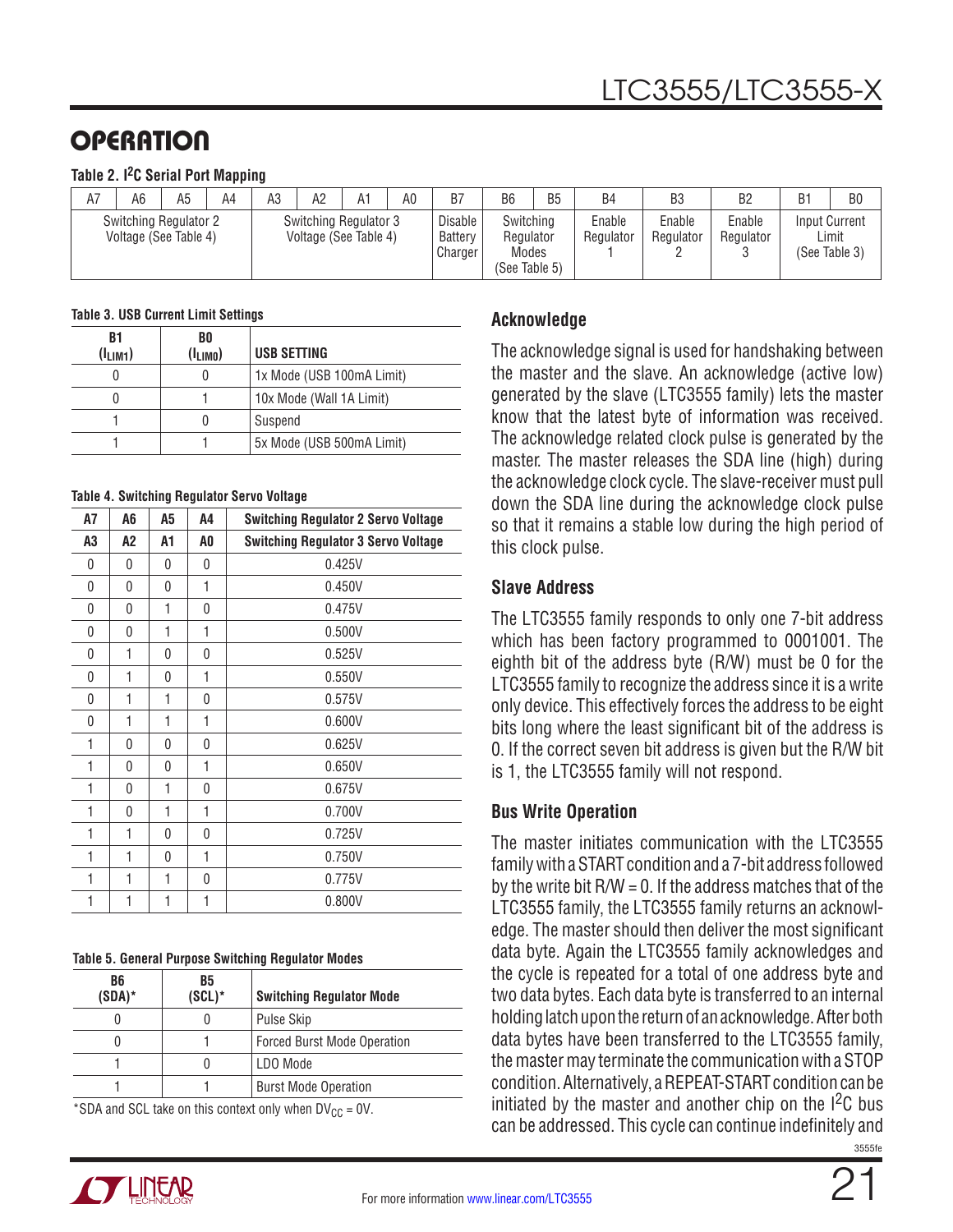the LTC3555 family will remember the last input of valid data that it received. Once all chips on the bus have been addressed and sent valid data, a global STOP condition can be sent and the LTC3555 family will update its command latch with the data that it had received.

In certain circumstances the data on the  $12C$  bus may become corrupted. In these cases the LTC3555 family responds appropriately by preserving only the last set of complete data that it has received. For example, assume the LTC3555 family has been successfully addressed and is receiving data when a STOP condition mistakenly occurs. The LTC3555 family will ignore this STOP condition and will not respond until a new START condition, correct address, new set of data and STOP condition are transmitted.

Likewise, with only one exception, if the LTC3555 family was previously addressed and sent valid data but not updated with a STOP, it will respond to any STOP that appears on the bus, independent of the number of REPEAT-STARTS that have occurred. If a REPEAT-START is given and the LTC3555 family successfully acknowledges its address and first byte, it will not respond to a STOP until both bytes of the new data have been received and acknowledged.

## **Disabling the I2C Port**

The I<sup>2</sup>C serial port can be disabled by grounding the DV<sub>CC</sub> pin. In this mode, control automatically passes to the individual logic input pins EN1, EN2, EN3,  $I_{LIM0}$ ,  $I_{LIM1}$ , SDA and SCL. Some functionality is not available in this mode such as the programmability of switching regulators 2 and 3's output voltage and the battery charger disable feature. In this mode, both of the programmable switching regulators have a fixed servo voltage of 0.8V.

Because the SDA and SCL pins have no other context when  $DV_{CC}$  is grounded, these pins are re-mapped to control the switching regulator mode bits B5 and B6. SCL maps to B5 and SDA maps to B6.

## **RST3 Pin**

The RST3 pin is an open-drain output used to indicate that switching regulator 3 has reached its final voltage. RST3 remains low impedance until regulator 3 reaches 92% of its regulation value. A 230ms delay is included to allow a system microcontroller ample time to reset itself. RST3 may be used as a power-on reset to the microprocessor powered by regulator 3 or may be used to enable regulators 1 and/or 2 for supply sequencing. RST3 is an open-drain output and requires a pull-up resistor to the output voltage of regulator 3 or another appropriate power source.

### **General Purpose Step-Down Switching Regulators**

The LTC3555 family contains three general purpose 2.25MHz step-down constant-frequency current mode switching regulators. Two regulators provide up to 400mA and a third switching regulator can produce up to 1A. All three switching regulators can be programmed for a minimum output voltage of 0.8V and can be used to power a microcontroller core, microcontroller I/O, memory, disk drive or other logic circuitry. Two of the switching regulators have I<sup>2</sup>C programmable set-points for on-the-fly power savings. All three converters support 100% duty cycle operation (low dropout mode) when their input voltage drops very close to their output voltage. To suit a variety of applications, selectable mode functions can be used to trade-off noise for efficiency. Four modes are available to control the operation of the LTC3555 family's general purpose switching regulators. At moderate to heavy loads, the pulse skip mode provides the least noise switching solution. At lighter loads, either Burst Mode operation, forced Burst Mode operation or LDO mode may be selected. The switching regulators include soft-start to limit inrush current when powering on, short-circuit current protection and switch node slew limiting circuitry to reduce radiated EMI. No external compensation components are required. The operating mode of the regulators may be set by either  $1<sup>2</sup>C$  control or by manual control of the SDA and SCL pins if the  $1^2C$  port is not used. Each converter may be individually enabled by either their external control pins EN1, EN2, EN3 or by the  $1<sup>2</sup>C$  port. Switching regulators 2 and 3 have individual programmable feedback servo voltages via I2C control. The switching regulator input supplies  $V_{IM1}$ ,  $V_{IM2}$ and  $V_{1M3}$  will generally be connected to the system load pin V<sub>OUT</sub>.

![](_page_21_Picture_13.jpeg)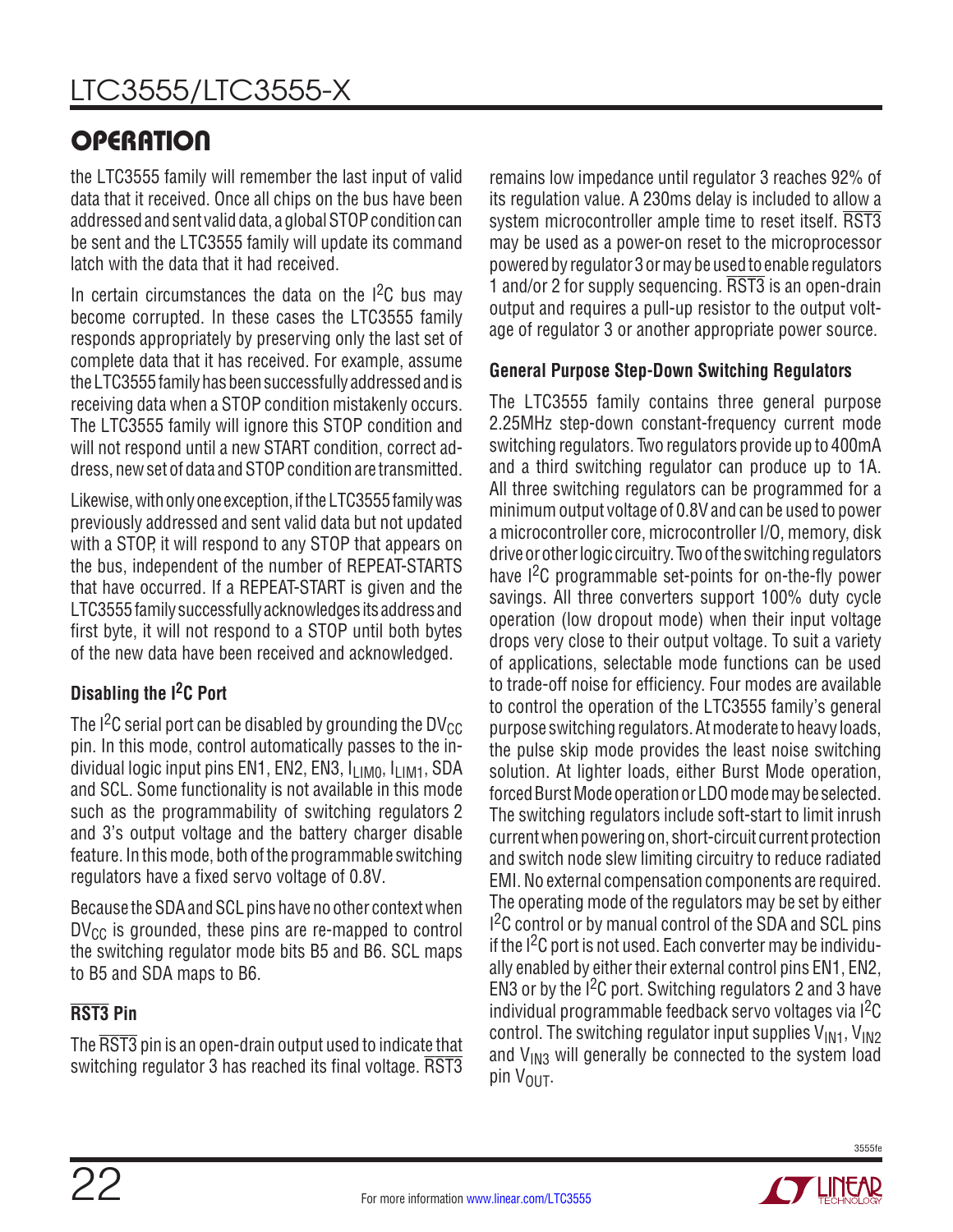#### **Step-Down Switching Regulator Output Voltage Programming**

All three switching regulators can be programmed for output voltages greater than 0.8V. Switching regulators 2 and 3 have  $1<sup>2</sup>C$  programmable set-points while regulator 1 has a single fixed set-point. The full-scale output voltage for each switching regulator is programmed using a resistor divider from the switching regulator output connected to the feedback pins (FB1, FB2 and FB3) such that:

$$
V_{\text{OUTX}} = V_{\text{FBX}} \left( \frac{R1}{R2} + 1 \right)
$$

where  $V_{FBX}$  ranges from 0.425V to 0.8V for switching regulators 2 and 3 and  $V_{FBX}$  is fixed at 0.8V for switching regulator 1. See Figure 4

![](_page_22_Figure_6.jpeg)

**Figure 4. Buck Converter Application Circuit**

Typical values for R1 are in the range of 40k to 1M. The capacitor  $C_{FR}$  cancels the pole created by feedback resistors and the input capacitance of the FB pin and also helps to improve transient response for output voltages much greater than 0.8V. A variety of capacitor sizes can be used for  $C_{FB}$  but a value of 10pF is recommended for most applications. Experimentation with capacitor sizes between 2pF and 22pF may yield improved transient response.

### **Step-Down Switching Regulator Operating Modes**

The LTC3555 family's general purpose switching regulators include four possible operating modes to meet the noise/ power needs of a variety of applications.

In pulse skip mode, an internal latch is set at the start of every cycle which turns on the main P-channel MOSFET switch. During each cycle, a current comparator compares the peak inductor current to the output of an error amplifier. The output of the current comparator resets the internal

latch which causes the main P-channel MOSFET switch to turn off and the N-channel MOSFET synchronous rectifier to turn on. The N-channel MOSFET synchronous rectifier turns off at the end of the 2.25MHz cycle or if the current through the N-channel MOSFET synchronous rectifier drops to zero. Using this method of operation, the error amplifier adjusts the peak inductor current to deliver the required output power. All necessary compensation is internal to the switching regulator requiring only a single ceramic output capacitor for stability. At light loads in PWM mode, the inductor current may reach zero on each pulse which will turn off the N-channel MOSFET synchronous rectifier. In this case, the switch node (SW) goes high impedance and the switch node voltage will "ring". This is discontinuous mode operation, and is normal behavior for a switching regulator. At very light loads in pulse skip mode, the switching regulators will automatically skip pulses as needed to maintain output regulation.

At high duty cycles ( $V_{\text{OUTX}} > V_{\text{INX}}/2$ ) it is possible for the inductor current to reverse, causing the regulator to operate continuously at light loads. This is normal and regulation is maintained, but the supply current will increase to several milliamperes due to continuous switching.

3555fe In forced Burst Mode operation, the switching regulators use a constant current algorithm to control the inductor current. By controlling the inductor current directly and using a hysteretic control loop, both noise and switching losses are minimized. In this mode output power is limited. While in forced Burst Mode operation, the output capacitor is charged to a voltage slightly higher than the regulation point. The step-down converter then goes into sleep mode, during which the output capacitor provides the load current. In sleep mode, most of the regulator's circuitry is powered down, helping conserve battery power. When the output voltage drops below a pre-determined value, the switching regulator circuitry is powered on and another burst cycle begins. The duration for which the regulator operates in sleep mode depends on the load current. The sleep time decreases as the load current increases. The maximum output current in forced Burst Mode operation is about 100mA for switching regulators 1 and 2, and about 250mA for switching regulator 3. The step-down switching regulators will not enter sleep mode if the maximum output current is exceeded in forced Burst Mode operation and

![](_page_22_Picture_15.jpeg)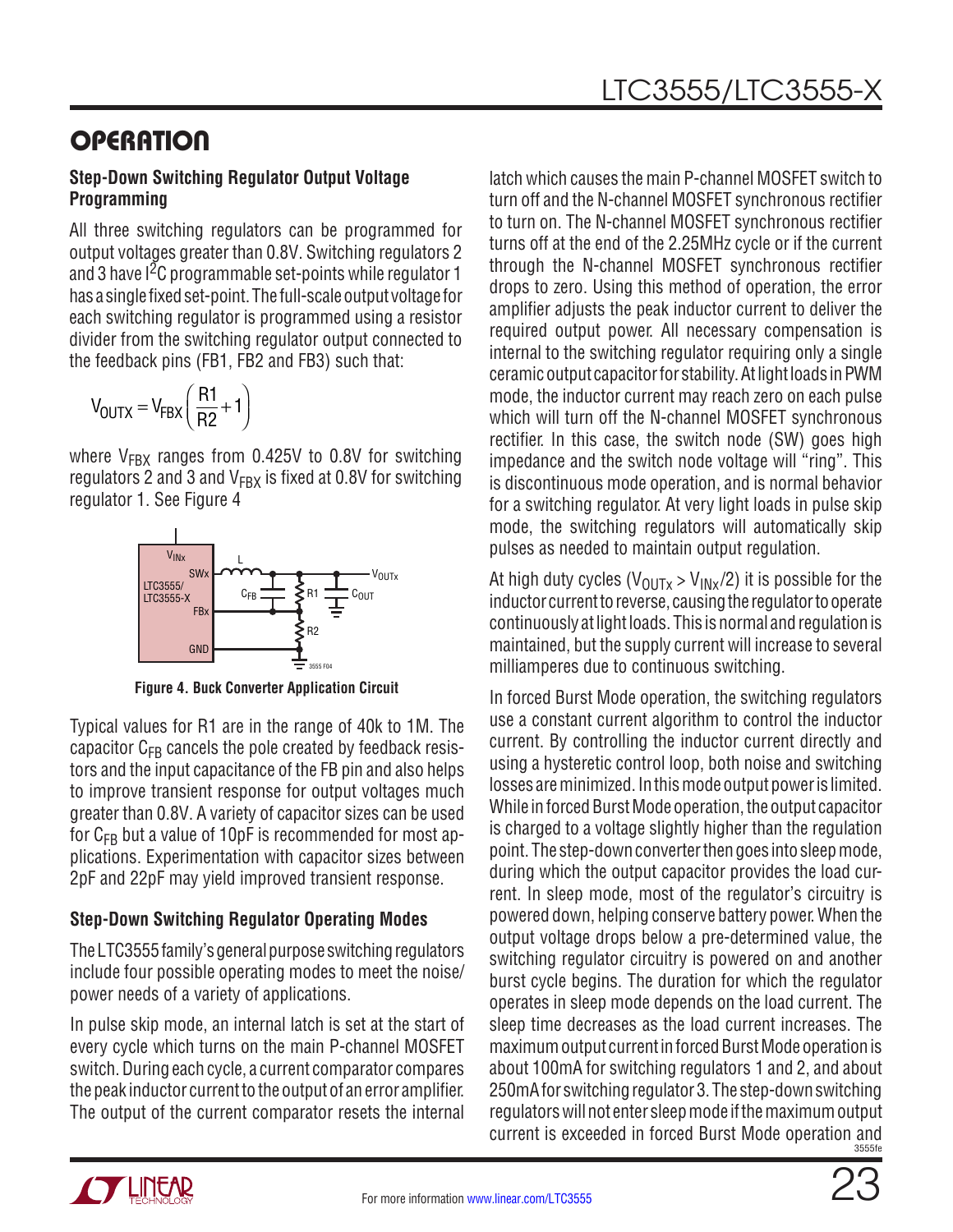the output will drop out of regulation. Forced Burst Mode operation provides a significant improvement in efficiency at light loads at the expense of higher output ripple when compared to pulse skip mode. For many noise-sensitive systems, forced Burst Mode operation might be undesirable at certain times (i.e., during a transmit or receive cycle of a wireless device), but highly desirable at others (i.e., when the device is in low power standby mode). The  $I^2C$ port can be used to enable or disable forced Burst Mode operation at any time, offering both low noise and low power operation when they are needed.

In Burst Mode operation, the switching regulator automatically switches between fixed frequency PWM operation and hysteretic control as a function of the load current. At light loads, the regulators operate in hysteretic mode in much the same way as described for the forced Burst Mode operation. Burst Mode operation provides slightly less output ripple at the expense of slightly lower efficiency than forced Burst Mode operation. At heavy loads the switching regulator operates in the same manner as pulse skip operation at high loads. For applications that can tolerate some output ripple at low output currents, Burst Mode operation provides better efficiency than pulse skip at light loads while still providing the full specified output current of the switching regulator.

Finally, the switching regulators have an LDO mode that gives a DC option for regulating their output voltages. In LDO mode, the switching regulators are converted to linear regulators and deliver continuous power from their SWx pins through their respective inductors. This mode gives the lowest possible output noise as well as low quiescent current at light loads.

The step-down switching regulators allow mode transition on the fly, providing seamless transition between modes even under load. This allows the user to switch back and forth between modes to reduce output ripple or increase low current efficiency as needed.

## **Step-Down Switching Regulator in Shutdown**

The step-down switching regulators are in shutdown when not enabled for operation. In shutdown, all circuitry in the step-down switching regulator is disconnected from

the switching regulator input supply leaving only a few nanoamperes of leakage current. The step-down switching regulator outputs are individually pulled to ground through a 10k resistor on the switch pins (SW1-SW3) when in shutdown.

### **General Purpose Switching Regulator Dropout Operation**

It is possible for a switching regulator's input voltage,  $V_{INx}$ , to approach its programmed output voltage (e.g., a battery voltage of 3.4V with a programmed output voltage of 3.3V). When this happens, the PMOS switch duty cycle increases until it is turned on continuously at 100%. In this dropout condition, the respective output voltage equals the regulator's input voltage minus the voltage drops across the internal P-channel MOSFET and the inductor.

### **Step-Down Switching Regulator Soft-Start Operation**

Soft-start is accomplished by gradually increasing the peak inductor current for each switching regulator over a 500μs period. This allows each output to rise slowly, helping minimize the battery surge current. A soft-start cycle occurs whenever a given switching regulator is enabled, or after a fault condition has occurred (thermal shutdown or UVLO). A soft-start cycle is not triggered by changing operating modes. This allows seamless output operation when transitioning between forced Burst Mode, Burst Mode, pulse skip mode or LDO operation.

### **Step-Down Switching Regulator Switching Slew Rate Control**

The step-down switching regulators contain new patent pending circuitry to limit the slew rate of the switch nodes (SWx). This new circuitry is designed to transition the switch nodes over a period of a couple of nanoseconds, significantly reducing radiated EMI and conducted supply noise.

### **Low Supply Operation**

The LTC3555 family incorporates an undervoltage lockout circuit on  $V_{\text{OUT}}$  which shuts down the general purpose switching regulators when  $V_{\text{OUT}}$  drops below  $V_{\text{OUTUV}}$   $_0$ . This UVLO prevents unstable operation.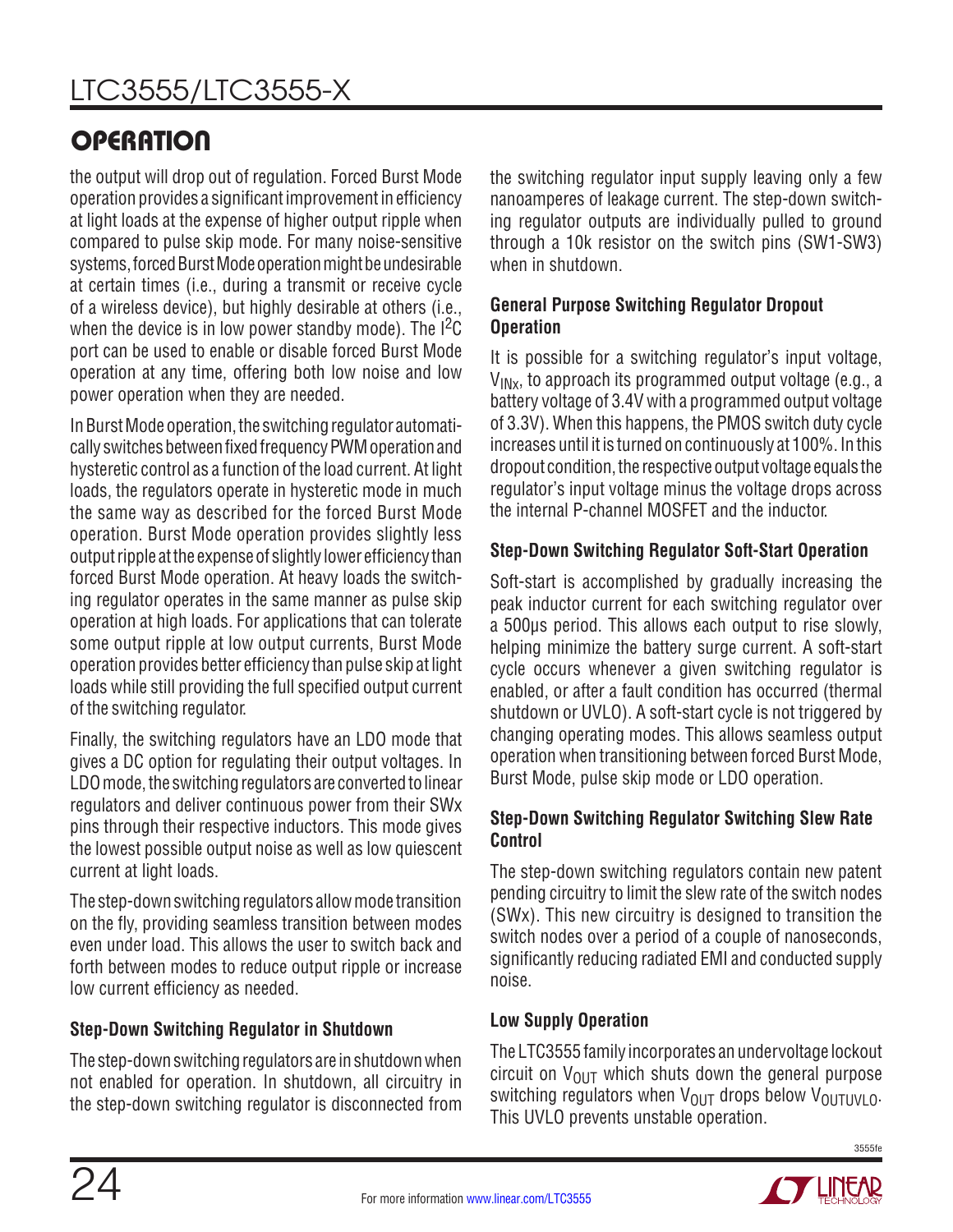### **CLPROG Resistor and Capacitor**

As described in the High Efficiency Switching PowerPath Controller section, the resistor on the CLPROG pin determines the average input current limit when the switching regulator is set to either the 1x mode (USB 100mA), the 5x mode (USB 500mA) or the 10x mode. The input current will be comprised of two components, the current that is used to drive  $V_{OUT}$  and the quiescent current of the switching regulator. To ensure that the USB specification is strictly met, both components of input current should be considered. The Electrical Characteristics table gives values for quiescent currents in either setting as well as current limit programming accuracy. To get as close to the 500mA or 100mA specifications as possible, a 1% resistor should be used. Recall that

```
I_{VBIIS} = I_{VBIISO} + V_{CI PROG}/R_{CI PPROG} (h<sub>CLPROG</sub> +1)
```
An averaging capacitor or an R-C combination is required in parallel with the CLPROG resistor so that the switching regulator can determine the average input current. This network also provides the dominant pole for the feedback loop when current limit is reached. To ensure stability, the capacitor on CLPROG should be 0.47µF or larger. Alternatively, faster transient response may be achieved with 0.1μF in series with 8.2 $Ω$ .

### **Choosing the PowerPath Inductor**

Because the average input current circuit does not measure reverse current (i.e., current from SW to  $V_{\rm RIS}$ ), current reversal in the inductor at light loads will contribute an error to the average  $V_{BUS}$  current measurement. The error is conservative in that if the current reverses, the voltage at CLPROG will be higher than what would represent the actual average input current drawn. The current available for battery charging plus system load is thus reduced but the USB specification will not be violated.

This reduction in available  $V_{BUS}$  current will happen when the peak-peak inductor ripple is greater than twice the average current limit setting. For example, if the average current limit is set to 100mA, the peak-peak ripple should not exceed 200mA. If the input current is less than 100mA, the measurement accuracy may be reduced. However, this will not affect the average current loop since it will not be in regulation.

The LTC3555 family includes a current-reversal comparator which monitors inductor current and disables the synchronous rectifier as current approaches zero. This comparator will minimize the effect of current reversal on the average input current measurement. For some low inductance values, however, the inductor current may still reverse slightly. This value depends on the speed of the comparator in relation to the slope of the current waveform, given by  $V_1/L$ .  $V_1$  is the voltage across the inductor (approximately  $-V_{\text{OUT}}$ ) and L is the inductance value.

An inductance value of 3.3μH is a good starting value. The ripple will be small enough for the regulator to remain in continuous conduction at 100mA average  $V_{BUS}$  current. At lighter loads the current-reversal comparator will disable the synchronous rectifier for currents slightly above 0mA. As the inductance is reduced from this value, the LTC3555 family will enter discontinuous conduction mode at progressively higher loads. Ripple at  $V_{OUT}$  will increase directly proportionally to the magnitude of inductor ripple. Transient response, however, will improve. The current mode controller controls inductor current to exactly the amount required by the load to keep  $V_{\text{OUT}}$  in regulation. A transient load step requires the inductor current to change to a new level. Since inductor current cannot change instantaneously, the capacitance on  $V_{\text{OUT}}$  delivers or absorbs the difference in current until the inductor current can change to meet the new load demand. A smaller inductor changes its current more quickly for a given voltage drive than a larger inductor, resulting in faster transient response. A larger inductor will reduce output ripple and current ripple, but at the expense of reduced transient performance and a physically larger inductor package size. For this reason a larger  $C_{VOUT}$  will be required for larger inductor sizes.

The input regulator has an instantaneous peak current clamp to prevent the inductor from saturating during transient load or start-up conditions. The clamp is designed so that it does not interfere with normal operation at high loads and reasonable inductor ripple. It is intended to prevent inductor current runaway in case of a shorted output.

The DC winding resistance and AC core losses of the inductor will affect efficiency, and therefore available output power. These effects are difficult to characterize and vary

![](_page_24_Picture_13.jpeg)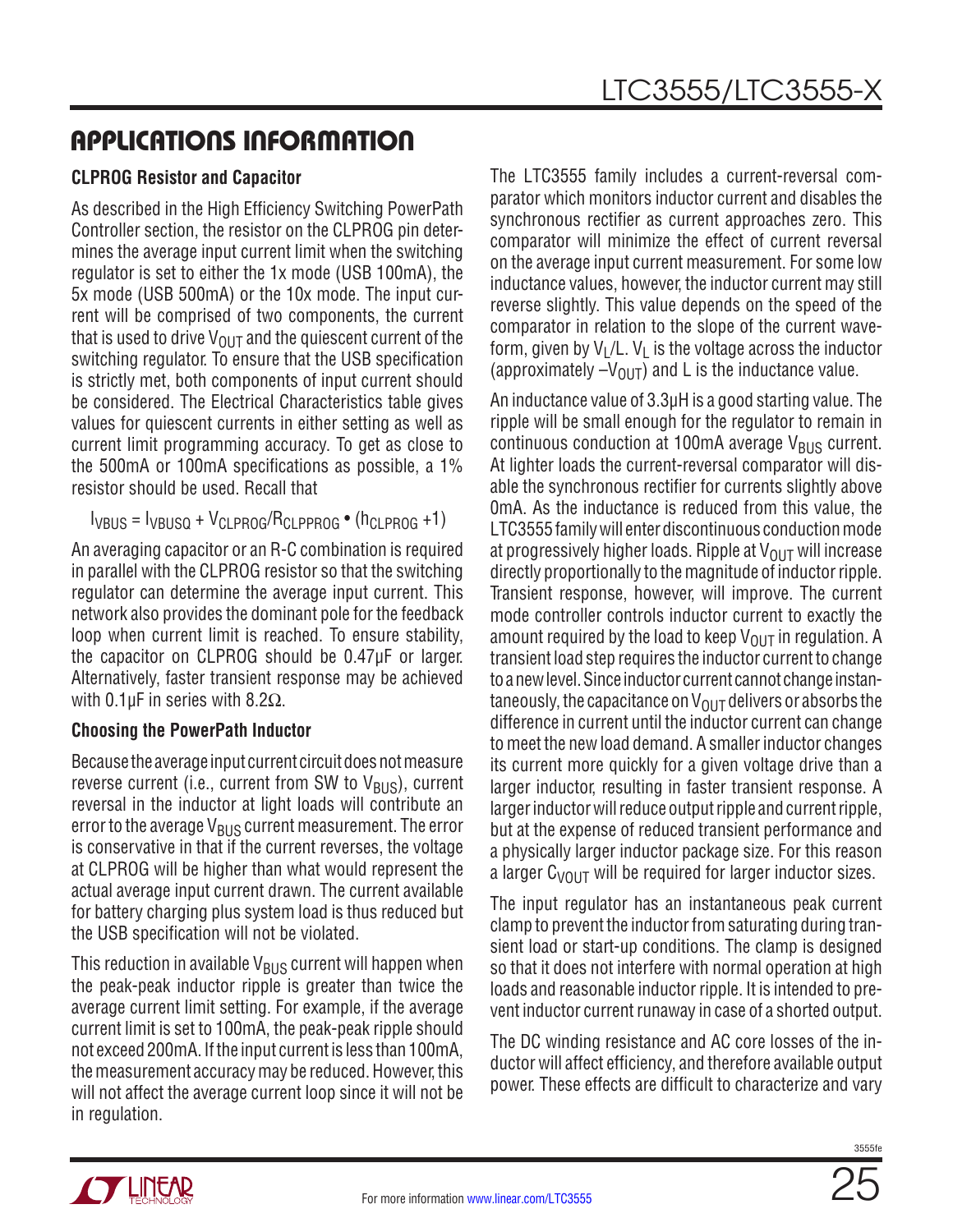by application. Some inductors that may be suitable for this application are listed in Table 6.

| <b>INDUCTOR</b><br><b>TYPE</b>      | L<br>(µH)  | <b>MAX</b><br><b>I</b> DC<br>(A) | <b>MAX</b><br><b>DCR</b><br>$(\Omega)$ | SIZE in mm<br>$(L \times W \times H)$                | <b>MANUFACTURER</b>                          |
|-------------------------------------|------------|----------------------------------|----------------------------------------|------------------------------------------------------|----------------------------------------------|
| LPS4018                             | 3.3        | 2.2                              | 0.08                                   | $3.9 \times 3.9 \times 1.7$                          | Coilcraft<br>www.coilcraft.com               |
| D <sub>53</sub> LC<br><b>DB318C</b> | 3.3<br>3.3 | 2.26<br>1.55                     | 0.034<br>0.070                         | $5 \times 5 \times 3$<br>$3.8 \times 3.8 \times 1.8$ | Toko<br>www.toko.com                         |
| WE-TPC<br>Type M1                   | 3.3        | 1.95                             | 0.065                                  | $4.8 \times 4.8 \times 1.8$                          | <b>Wurth Elektronik</b><br>www.we-online.com |
| CDRH6D12<br>CDRH6D38                | 3.3<br>3.3 | 2.2<br>3.5                       | 0.0625<br>0.020                        | $6.7 \times 6.7 \times 1.5$<br>$7 \times 7 \times 4$ | Sumida<br>www.sumida.com                     |

#### **Table 6. Recommended Inductors**

### **V<sub>BUS</sub>** and V<sub>OUT</sub> Bypass Capacitors

The style and value of capacitors used with the LTC3555 family determine several important parameters such as regulator control-loop stability and input voltage ripple. Because the LTC3555 family uses a step-down switching power supply from  $V_{BUS}$  to  $V_{OUT}$ , its input current waveform contains high frequency components. It is strongly recommended that a low equivalent series resistance (ESR) multilayer ceramic capacitor be used to bypass  $V_{\text{BUS}}$ . Tantalum and aluminum capacitors are not recommended because of their high ESR. The value of the capacitor on  $V_{\rm BUS}$  directly controls the amount of input ripple for a given load current. Increasing the size of this capacitor will reduce the input ripple.

To prevent large  $V_{OUT}$  voltage steps during transient load conditions, it is also recommended that a ceramic capacitor be used to bypass  $V_{\Omega I}$ . The output capacitor is used in the compensation of the switching regulator. At least 4μF of actual capacitance with low ESR are required on  $V<sub>OUT</sub>$ . Additional capacitance will improve load transient performance and stability.

Multilayer ceramic chip capacitors typically have exceptional ESR performance. MLCCs combined with a tight board layout and an unbroken ground plane will yield very good performance and low EMI emissions.

There are several types of ceramic capacitors available, each having considerably different characteristics. For example, X7R ceramic capacitors have the best voltage and temperature stability. X5R ceramic capacitors have apparently higher packing density but poorer performance over their rated voltage and temperature ranges. Y5V ceramic capacitors have the highest packing density, but must be used with caution because of their extreme non-linear characteristic of capacitance verse voltage. The actual in-circuit capacitance of a ceramic capacitor should be measured with a small AC signal as is expected in-circuit. Many vendors specify the capacitance versus voltage with a  $1V<sub>RMS</sub>$  AC test signal and as a result, overstate the capacitance that the capacitor will present in the application. Using similar operating conditions as the application, the user must measure or request from the vendor the actual capacitance to determine if the selected capacitor meets the minimum capacitance that the application requires.

### **General Purpose Switching Regulator Inductor Selection**

Many different sizes and shapes of inductors are available from numerous manufacturers. Choosing the right inductor from such a large selection of devices can be overwhelming, but following a few basic guidelines will make the selection process much simpler.

The general purpose step-down converters are designed to work with inductors in the range of 2.2µH to 10µH. For most applications a 4.7µH inductor is suggested for the lower power switching regulators 1 and 2 and 2.2µH is recommended for the more powerful switching regulator 3. Larger value inductors reduce ripple current which improves output ripple voltage. Lower value inductors result in higher ripple current and improved transient response time. To maximize efficiency, choose an inductor with a low DC resistance. For a 1.2V output, efficiency is reduced about 2% for 100mΩ series resistance at 400mA load current, and about 2% for 300mΩ series resistance at 100mA load current. Choose an inductor with a DC current rating at least 1.5 times larger than the maximum load current to ensure that the inductor does not saturate during normal operation. If output short circuit is a possible condition, the inductor should be rated to handle the maximum peak current specified for the step-down converters.

3555fe Different core materials and shapes will change the size/ current and price/current relationship of an inductor. Toroid or shielded pot cores in ferrite or Permalloy materials are small and don't radiate much energy, but generally cost more than powdered iron core inductors with similar

![](_page_25_Picture_17.jpeg)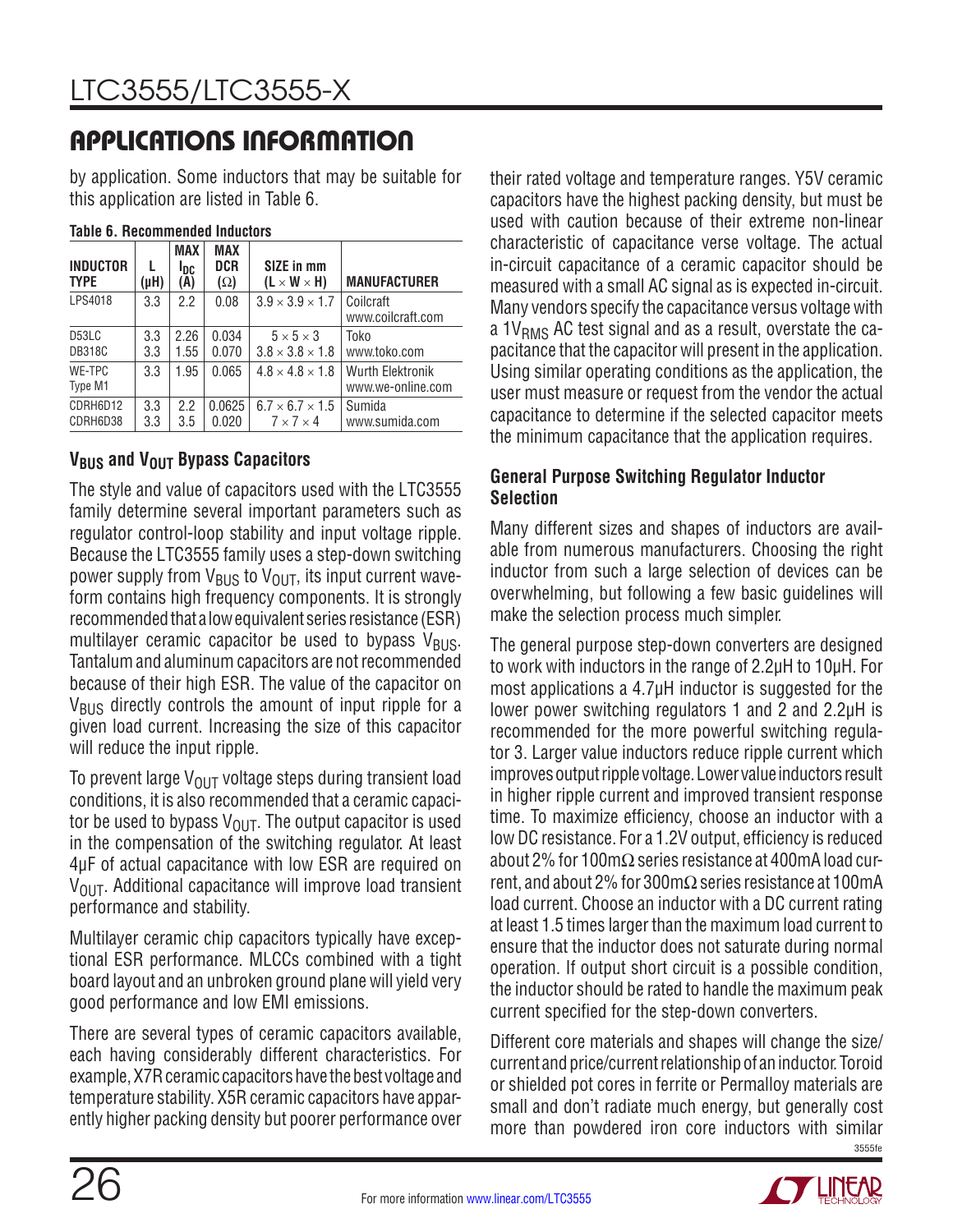electrical characteristics. Inductors that are very thin or have a very small volume typically have much higher core and DCR losses, and will not give the best efficiency. The choice of which style inductor to use often depends more on the price vs size, performance and any radiated EMI requirements than on what the LTC3555 family requires to operate.

The inductor value also has an effect on forced Burst Mode and Burst Mode operations. Lower inductor values will cause the Burst and forced Burst Mode switching frequencies to increase.

Table 7 shows several inductors that work well with the LTC3555 family's general purpose regulators. These inductors offer a good compromise in current rating, DCR and physical size. Consult each manufacturer for detailed information on their entire selection of inductors.

| <b>INDUCTOR</b> | L         | <b>MAX</b>  | MAX            | SIZE in mm                  |                     |
|-----------------|-----------|-------------|----------------|-----------------------------|---------------------|
| <b>TYPE</b>     | $(\mu H)$ | $I_{DC}(A)$ | DCR $(\Omega)$ | $(L \times W \times H)$     | <b>MANUFACTURER</b> |
| <b>DE2818C</b>  | 4.7       | 1.25        | 0.072          | $3.0 \times 2.8 \times 1.8$ | Toko                |
|                 | 3.3       | 1.45        | 0.053          | $3.0 \times 2.8 \times 1.8$ | www.toko.com        |
| D312C           | 4.7       | 0.79        | 0.24           | $3.6 \times 3.6 \times 1.2$ |                     |
|                 | 3.3       | 0.90        | 0.20           | $3.6 \times 3.6 \times 1.2$ |                     |
|                 | 2.2       | 1.14        | 0.14           | $3.6 \times 3.6 \times 1.2$ |                     |
| DE2812C         | 4.7       | 1.2         | $0.13*$        | $3.0 \times 2.8 \times 1.2$ |                     |
|                 | 3.3       | 1.4         | $0.10*$        | $3.0 \times 2.8 \times 1.2$ |                     |
|                 | 2.0       | 1.8         | $0.067*$       | $3.0 \times 2.8 \times 1.2$ |                     |
| CDRH3D16        | 4.7       | 0.9         | 0.11           | $4 \times 4 \times 1.8$     | Sumida              |
|                 | 3.3       | 1.1         | 0.085          | $4 \times 4 \times 1.8$     | www.sumida.         |
|                 | 2.2       | 1.2         | 0.072          | $4 \times 4 \times 1.8$     | com                 |
| CDRH2D11        | 4.7       | 0.5         | 0.17           | $3.2 \times 3.2 \times 1.2$ |                     |
|                 | 3.3       | 0.6         | 0.123          | $3.2 \times 3.2 \times 1.2$ |                     |
|                 | 2.2       | 0.78        | 0.098          | $3.2 \times 3.2 \times 1.2$ |                     |
| CLS4D09         | 4.7       | 0.75        | 0.19           | $4.9 \times 4.9 \times 1$   |                     |
| SD3118          | 4.7       | 1.3         | 0.162          | $3.1 \times 3.1 \times 1.8$ | Cooper              |
|                 | 3.3       | 1.59        | 0.113          | $3.1 \times 3.1 \times 1.8$ | www.cooperet.       |
|                 | 2.2       | 2.0         | 0.074          | $3.1 \times 3.1 \times 1.8$ | com                 |
| SD3112          | 4.7       | 0.8         | 0.246          | $3.1 \times 3.1 \times 1.2$ |                     |
|                 | 3.3       | 0.97        | 0.165          | $3.1 \times 3.1 \times 1.2$ |                     |
|                 | 2.2       | 1.12        | 0.14           | $3.1 \times 3.1 \times 1.2$ |                     |
| <b>SD12</b>     | 4.7       | 1.29        | $0.117*$       | $5.2 \times 5.2 \times 1.2$ |                     |
|                 | 3.3       | 1.42        | $0.104*$       | $5.2 \times 5.2 \times 1.2$ |                     |
|                 | 2.2       | 1.80        | $0.075*$       | $5.2 \times 5.2 \times 1.2$ |                     |
| <b>SD10</b>     | 4.7       | 1.08        | $0.153*$       | $5.2 \times 5.2 \times 1.0$ |                     |
|                 | 3.3       | 1.31        | $0.108*$       | $5.2 \times 5.2 \times 1.0$ |                     |
|                 | 2.2       | 1.65        | $0.091*$       | $5.2 \times 5.2 \times 1.0$ |                     |
| LPS3015         | 4.7       | 1.1         | 0.2            | $3.0 \times 3.0 \times 1.5$ | Coil Craft          |
|                 | 3.3       | 1.3         | 0.13           | $3.0 \times 3.0 \times 1.5$ | www.coilcraft.      |
|                 | 2.2       | 1.5         | 0.11           | $3.0 \times 3.0 \times 1.5$ | com                 |

**Table 7. Recommended Inductors**

\*Typical DCR

### **General Purpose Switching Regulator Input/Output Capacitor Selection**

Low ESR (equivalent series resistance) MLCC capacitors should be used at both switching regulator outputs as well as at each switching regulator input supply  $(V_{INX})$ . Only X5R or X7R ceramic capacitors should be used because they retain their capacitance over wider voltage and temperature ranges than other ceramic types. A 10μF output capacitor is sufficient for most applications. For good transient response and stability the output capacitor should retain at least 4μF of capacitance over operating temperature and bias voltage. Each switching regulator input supply should be bypassed with a 1μF capacitor. Consult with capacitor manufacturers for detailed information on their selection and specifications of ceramic capacitors. Many manufacturers now offer very thin (<1mm tall) ceramic capacitors ideal for use in height-restricted designs. Table 8 shows a list of several ceramic capacitor manufacturers.

|  |  | <b>Table 8. Recommended Ceramic Capacitor Manufacturers</b> |  |  |  |
|--|--|-------------------------------------------------------------|--|--|--|
|--|--|-------------------------------------------------------------|--|--|--|

| <b>AVX</b>       | www.avxcorp.com |
|------------------|-----------------|
| Murata           | www.murata.com  |
| Taiyo Yuden      | www.t-yuden.com |
| Vishay Siliconix | www.vishay.com  |
| <b>TDK</b>       | www.tdk.com     |

### **Over-Programming the Battery Charger**

The USB high power specification allows for up to 2.5W to be drawn from the USB port ( $5V \times 500$ mA). The PowerPath switching regulator transforms the voltage at  $V_{\rm BUS}$  to just above the voltage at BAT with high efficiency, while limiting power to less than the amount programmed at CLPROG. In some cases the battery charger may be programmed (with the PROG pin) to deliver the maximum safe charging current without regard to the USB specifications. If there is insufficient current available to charge the battery at the programmed rate, the PowerPath regulator will reduce charge current until the system load on  $V_{\text{OUT}}$  is satisfied and the  $V_{\text{BUS}}$  current limit is satisfied. Programming the battery charger for more current than is available will not cause the average input current limit to be violated. It will merely allow the battery charger to make use of all available power to charge the battery as quickly as possible, and with minimal power dissipation within the battery charger.

![](_page_26_Picture_14.jpeg)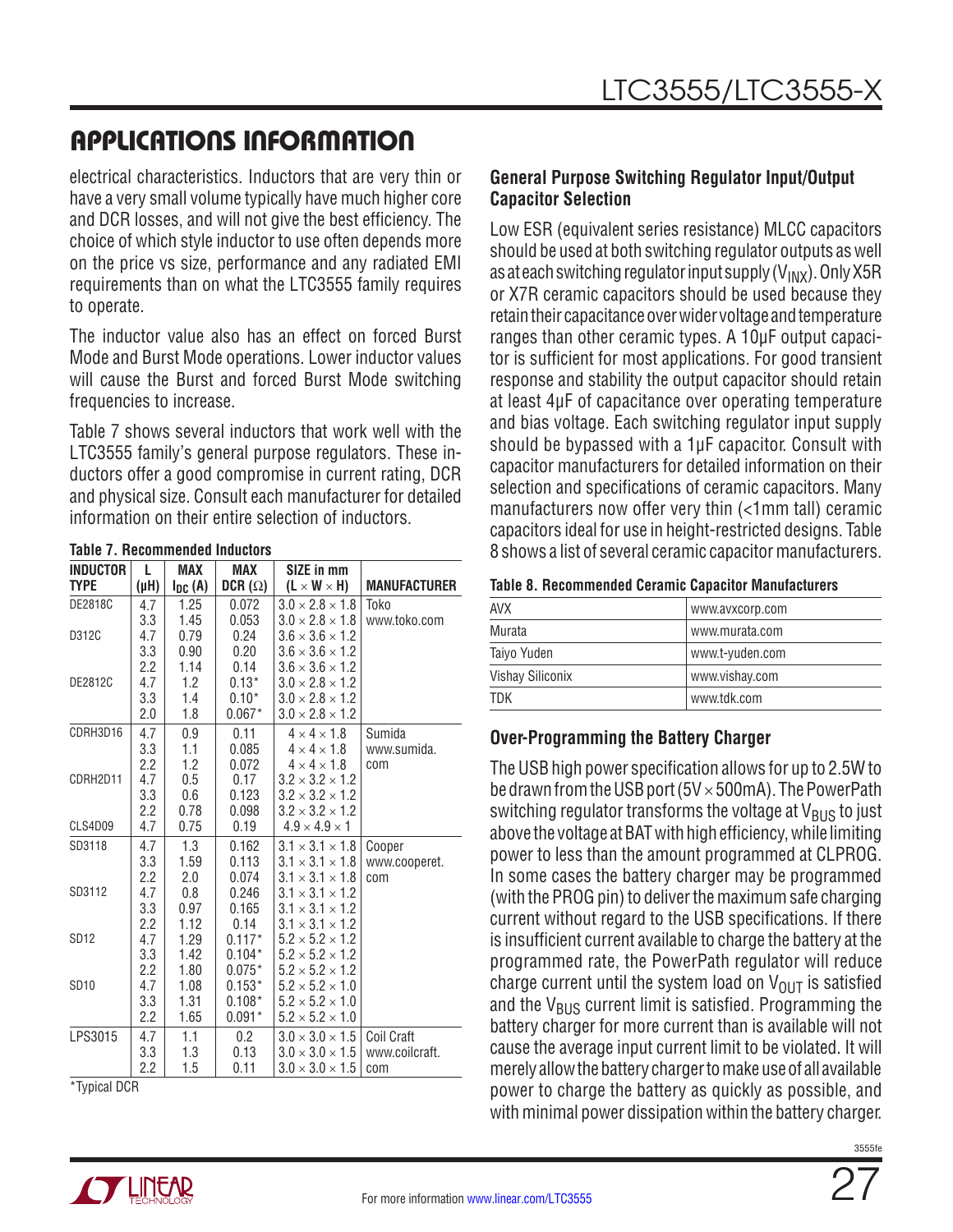## **Alternate NTC Thermistors and Biasing**

The LTC3555 family provides temperature qualified charging if a grounded thermistor and a bias resistor are connected to NTC. By using a bias resistor whose value is equal to the room temperature resistance of the thermistor (R25) the upper and lower temperatures are pre-programmed to approximately 40°C and 0°C, respectively (assuming a Vishay "Curve 1" thermistor).

The upper and lower temperature thresholds can be adjusted by either a modification of the bias resistor value or by adding a second adjustment resistor to the circuit. If only the bias resistor is adjusted, then either the upper or the lower threshold can be modified but not both. The other trip point will be determined by the characteristics of the thermistor. Using the bias resistor in addition to an adjustment resistor, both the upper and the lower temperature trip points can be independently programmed with the constraint that the difference between the upper and lower temperature thresholds cannot decrease. Examples of each technique are given below.

NTC thermistors have temperature characteristics which are indicated on resistance-temperature conversion tables. The Vishay-Dale thermistor NTHS0603N011-N1002F, used in the following examples, has a nominal value of 10k and follows the Vishay "Curve 1" resistance-temperature characteristic.

In the explanation below, the following notation is used.

R25 = Value of the Thermistor at 25°C

 $R_{NTCICOLD}$  = Value of thermistor at the cold trip point

 $R_{\text{NTCHOT}}$  = Value of the thermistor at the hot trip point

 $\alpha_{\text{COLD}}$  = Ratio of  $R_{\text{NTC}(\text{COLD})}$  to R25

 $\alpha$ <sub>HOT</sub> = Ratio of  $R_{NTCIHOT}$  to R25

 $R_{\text{NOM}}$  = Primary thermistor bias resistor (see Figure 5a)

R1 = Optional temperature range adjustment resistor (see Figure 5b)

The trip points for the LTC3555 family's temperature qualification are internally programmed at  $0.349 \cdot V_{\rm BUS}$  for the hot threshold and  $0.765 \cdot V_{\text{BUS}}$  for the cold threshold.

Therefore, the hot trip point is set when:

![](_page_27_Figure_16.jpeg)

![](_page_27_Figure_17.jpeg)

![](_page_27_Figure_18.jpeg)

**Figure 5. NTC Circuits**

 ${\sf R}_{\sf NTC|HOT}$  $R_{\text{NOM}} + R_{\text{NTC}|\text{HOT}}$  $\bullet$  V $_{\rm{BUS}}$   $=$  0.349  $\bullet$  V $_{\rm{BUS}}$ 

and the cold trip point is set when:

R<sub>NTCICOLD</sub>  $R_{NOM}$  +  $R_{NTC|COLD}$  $\bullet$  V $_{\rm{BUS}}$   $=$  0.765  $\bullet$  V $_{\rm{BUS}}$ 

Solving these equations for RNTCICOLD and RNTCIHOT results in the following:

$$
R_{NTC|HOT} = 0.536 \cdot R_{NOM}
$$

and

$$
R_{NTC|COLD} = 3.25 \cdot R_{NOM}
$$

![](_page_27_Picture_28.jpeg)

![](_page_27_Picture_30.jpeg)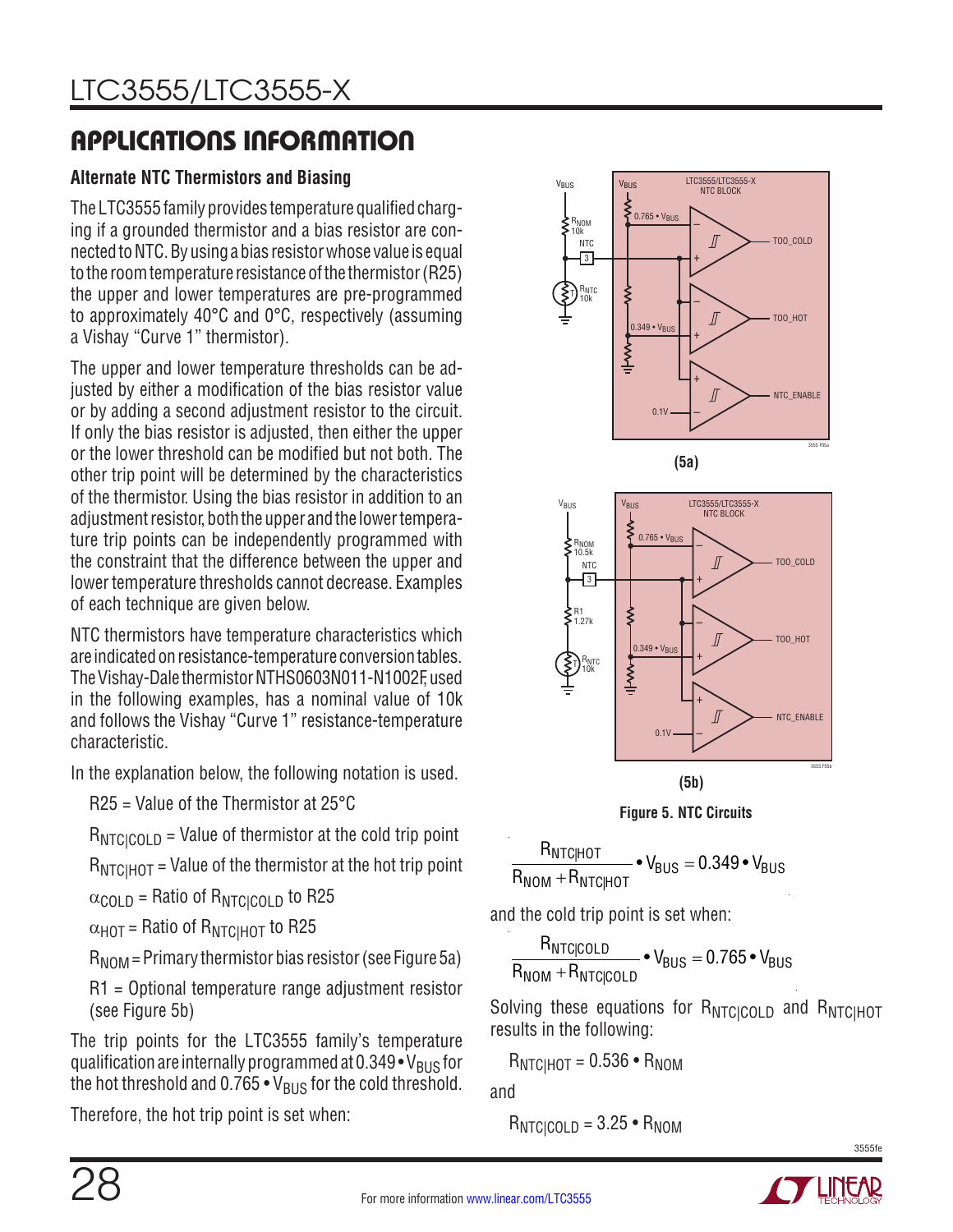By setting  $R_{\text{NOM}}$  equal to R25, the above equations result in  $\alpha_{HOT}$  = 0.536 and  $\alpha_{COL}$   $_D$  = 3.25. Referencing these ratios to the Vishay Resistance-Temperature Curve 1 chart gives a hot trip point of about 40°C and a cold trip point of about 0°C. The difference between the hot and cold trip points is approximately 40°C.

By using a bias resistor,  $R_{\text{NOM}}$ , different in value from R25, the hot and cold trip points can be moved in either direction. The temperature span will change somewhat due to the nonlinear behavior of the thermistor. The following equations can be used to easily calculate a new value for the bias resistor:

$$
R_{NOM} = \frac{\alpha_{HOT}}{0.536} \cdot R25
$$

$$
R_{NOM} = \frac{\alpha_{COLD}}{3.25} \cdot R25
$$

where  $\alpha_{\text{HOT}}$  and  $\alpha_{\text{COLD}}$  are the resistance ratios at the desired hot and cold trip points. Note that these equations are linked. Therefore, only one of the two trip points can be chosen, the other is determined by the default ratios designed in the IC. Consider an example where a 60°C hot trip point is desired.

From the Vishay Curve 1 R-T characteristics,  $\alpha_{\text{HOT}}$  is 0.2488 at  $60^{\circ}$ C. Using the above equation,  $R_{\text{NOM}}$  should be set to 4.64k. With this value of  $R_{\text{NOM}}$ , the cold trip point is about 16°C. Notice that the span is now 44°C rather than the previous 40°C. This is due to the decrease in "temperature gain" of the thermistor as absolute temperature increases.

The upper and lower temperature trip points can be independently programmed by using an additional bias resistor as shown in Figure 5b. The following formulas can be used to compute the values of  $R_{\text{NOM}}$  and R1:

$$
R_{NOM} = \frac{\alpha_{COLD} - \alpha_{HOT}}{2.714} \cdot R25
$$
  
R1 = 0.536 \cdot R\_{NOM} - \alpha\_{HOT} \cdot R25

For example, to set the trip points to 0°C and 45°C with a Vishay Curve 1 thermistor choose:

$$
R_{NOM} = \frac{3.266 - 0.4368}{2.714} \cdot 10k = 10.42k
$$

the nearest 1% value is 10.5k:

 $R1 = 0.536 \cdot 10.5k - 0.4368 \cdot 10k = 1.26k$ 

the nearest 1% value is 1.27k. The final circuit is shown in Figure 5b and results in an upper trip point of 45°C and a lower trip point of 0°C.

## **USB Inrush Limiting**

When a USB cable is plugged into a portable product, the inductance of the cable and the high-Q ceramic input capacitor form an L-C resonant circuit. If the cable does not have adequate mutual coupling or if there is not much impedance in the cable, it is possible for the voltage at the input of the product to reach as high as twice the USB voltage (~10V) before it settles out. In fact, due to the high voltage coefficient of many ceramic capacitors, a nonlinearity, the voltage may even exceed twice the USB voltage. To prevent excessive voltage from damaging the LTC3555 family during a hot insertion, it is best to have a low voltage coefficient capacitor at the  $V_{BUS}$  pin to the LTC3555 family. This is achievable by selecting an MLCC capacitor that has a higher voltage rating than that required for the application. For example, a 16V, X5R, 10µF capacitor in a 1206 case would be a better choice than a 6.3V, X5R, 10µF capacitor in a smaller 0805 case.

Alternatively, the following soft connect circuit (Figure 6) can be employed. In this circuit, capacitor C1 holds MP1 off when the cable is first connected. Eventually C1 begins to charge up to the USB input voltage applying increasing gate support to MP1. The long time constant of R1 and C1 prevent the current from building up in the cable too fast thus dampening out any resonant overshoot.

## **Printed Circuit Board Layout Considerations**

In order to be able to deliver maximum current under all conditions, it is critical that the Exposed Pad on the backside of the LTC3555 family package be soldered to the PC board ground. Failure to make thermal contact between the Exposed Pad on the backside of the package and the copper board will result in higher thermal resistances.

Furthermore, due to its high frequency switching circuitry, it is imperative that the input capacitors, inductors and output capacitors be as close to the LTC3555 family as possible and that there be an unbroken ground plane under the IC and all of its external high frequency components.

![](_page_28_Picture_21.jpeg)

![](_page_28_Picture_23.jpeg)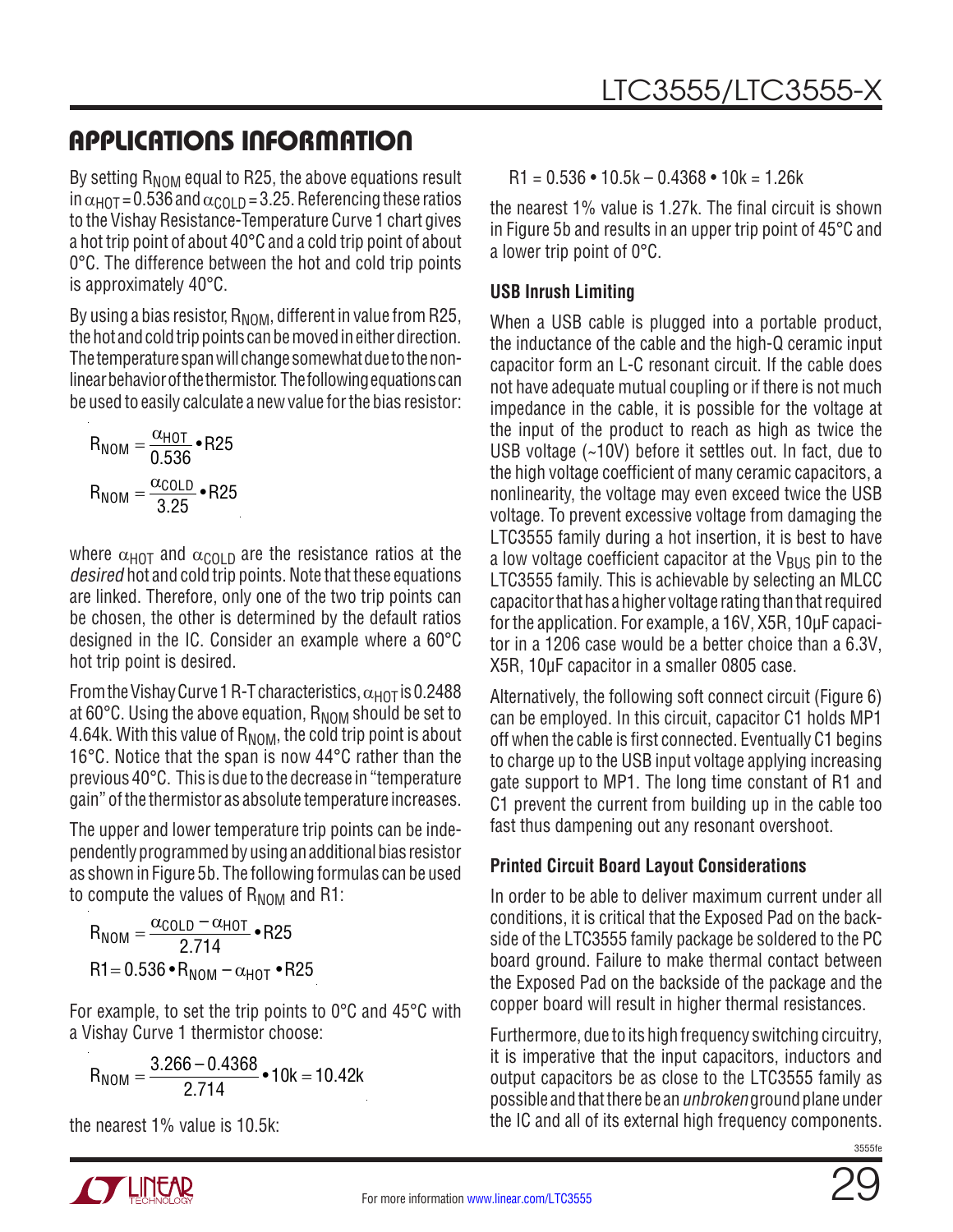![](_page_29_Figure_2.jpeg)

**Figure 6. USB Soft Connect Circuit**

High frequency currents, such as the  $V_{BUS}$ ,  $V_{IN1}$ ,  $V_{IN2}$ and  $V_{1N3}$  currents on the LTC3555 family, tend to find their way along the ground plane in a myriad of paths ranging from directly back to a mirror path beneath the incident path on the top of the board. If there are slits or cuts in the ground plane due to other traces on that layer, the current will be forced to go around the slits. If high frequency currents are not allowed to flow back through their natural least-area path, excessive voltage will build up and radiated emissions will occur. There should be a group of vias under the grounded backside of the package leading directly down to an internal ground plane. To minimize parasitic inductance, the ground plane should be on the second layer of the PC board.

The GATE pin for the external ideal diode controller has extremely limited drive current. Care must be taken to minimize leakage to adjacent PC board traces. 100nA of leakage from this pin will introduce an offset to the 15mV ideal diode of approximately 10mV. To minimize leakage, the trace can be guarded on the PC board by surrounding it with  $V_{\text{OUT}}$  connected metal, which should generally be less that one volt higher than GATE.

When laying out the printed circuit board, the following checklist should be used to ensure proper operation of the LTC3555 family.

- 1. Are the capacitors at  $V_{BUS}$ ,  $V_{IM1}$ ,  $V_{IN2}$  and  $V_{IN3}$  as close as possible to the LTC3555? These capacitors provide the AC current to the internal power MOSFETs and their drivers. Minimizing inductance from these capacitors to the LTC3555 is a top priority.
- 2. Are C<sub>OUT</sub> and L1 closely connected? The  $(-)$  plate of  $C<sub>OUT</sub>$  returns current to the GND plane.
- 3. Keep sensitive components away from the SW pins.

![](_page_29_Figure_10.jpeg)

**Figure 7. Higher Frequency Ground Currents Follow Their Incident Path. Slices in the Ground Plane Cause High Voltage and Increased Emissions**

### **Battery Charger Stability Considerations**

The LTC3555 family's battery charger contains both a constant-voltage and a constant-current control loop. The constant-voltage loop is stable without any compensation when a battery is connected with low impedance leads. Excessive lead length, however, may add enough series inductance to require a bypass capacitor of at least 1µF from BAT to GND. Furthermore, when the battery is disconnected, a 100uF MLCC capacitor in series with a  $0.3\Omega$ resistor from BAT to GND is required to prevent oscillation.

High value, low ESR multilayer ceramic chip capacitors reduce the constant-voltage loop phase margin, possibly resulting in instability. Ceramic capacitors up to 22µF may be used in parallel with a battery, but larger ceramics should be decoupled with 0.2 $\Omega$  to 1 $\Omega$  of series resistance.

In constant-current mode, the PROG pin is in the feedback loop rather than the battery voltage. Because of the additional pole created by any PROG pin capacitance, capacitance on this pin must be kept to a minimum. With no additional capacitance on the PROG pin, the battery charger is stable with program resistor values as high as 25k. However, additional capacitance on this node reduces the maximum allowed program resistor. The pole frequency at the PROG pin should be kept above 100kHz. Therefore, if the PROG pin has a parasitic capacitance, C<sub>PROG</sub>, the following equation should be used to calculate the maximum resistance value for  $R_{PROG}$ :

$$
R_{PROG} \leq \frac{1}{2\pi \cdot 100 \text{kHz} \cdot C_{PROG}}
$$

![](_page_29_Picture_17.jpeg)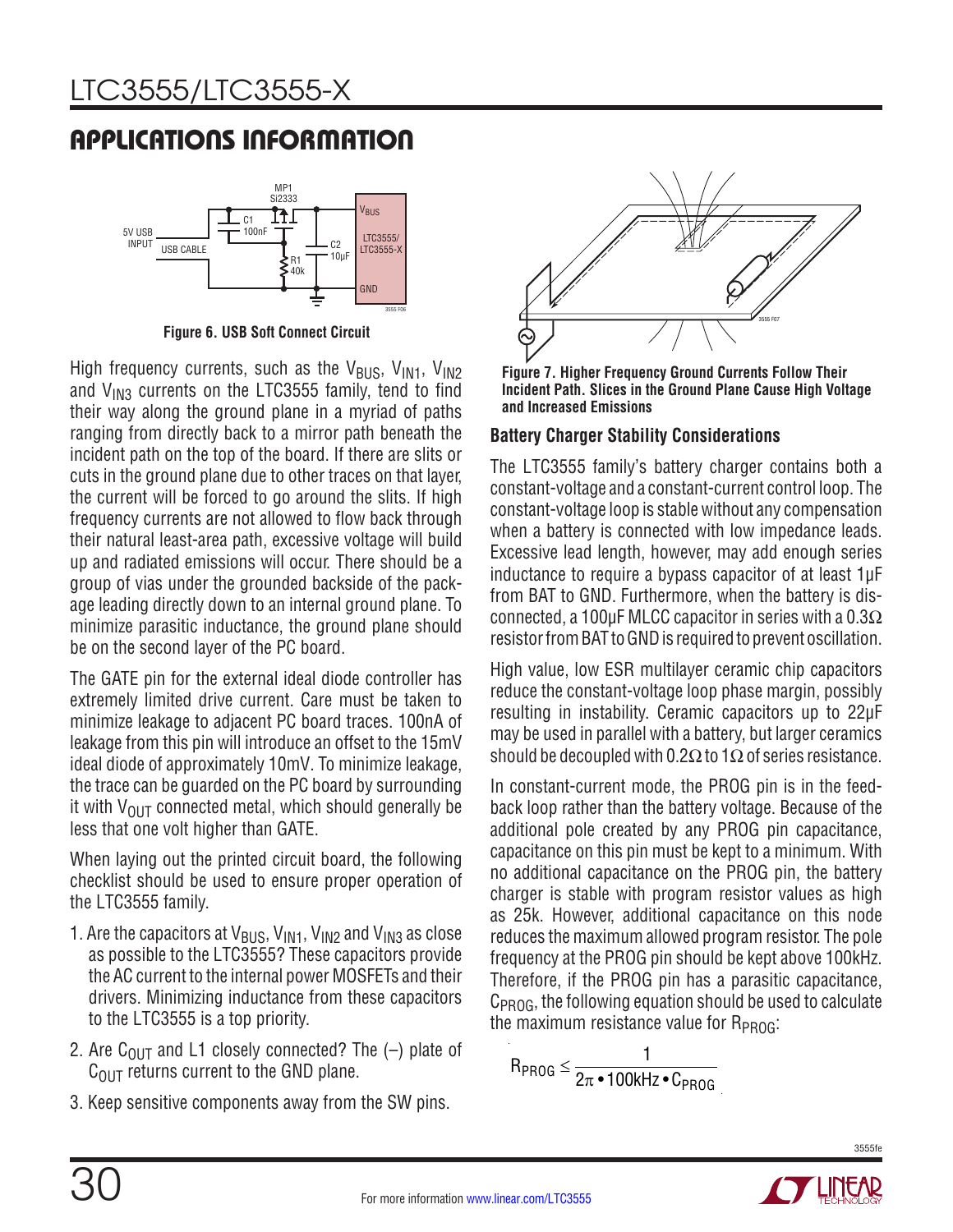## TYPICAL APPLICATION

![](_page_30_Figure_2.jpeg)

**Watchdog Microcontroller Operation**

![](_page_30_Picture_4.jpeg)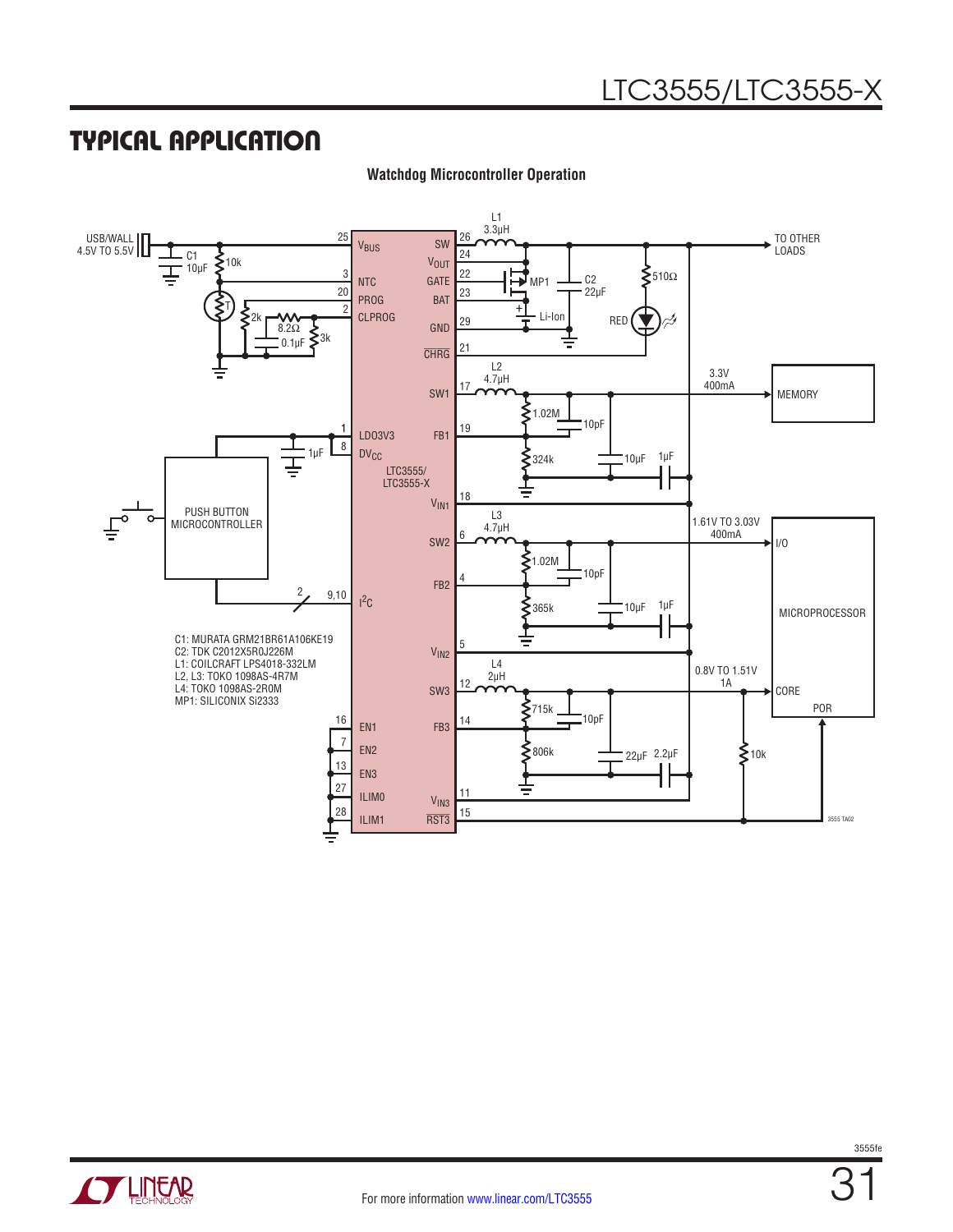## PACKAGE DESCRIPTION

**Please refer to<http://www.linear.com/product/LTC3555#packaging> for the most recent package drawings.**

![](_page_31_Figure_3.jpeg)

3. ALL DIMENSIONS ARE IN MILLIMETERS

- 4. DIMENSIONS OF EXPOSED PAD ON BOTTOM OF PACKAGE DO NOT INCLUDE
- MILINORIUS OF ENESSEE THE SITE OF ESTIMALE TO THE HISTORICIAL MOLD FLASH. IF PRESENT, SHALL NOT EXCEED 0.15mm ON ANY SIDE 5. EXPOSED PAD SHALL BE SOLDER PLATED
- 6. SHADED AREA IS ONLY A REFERENCE FOR PIN 1 LOCATION
- ON THE TOP AND BOTTOM OF PACKAGE

![](_page_31_Picture_10.jpeg)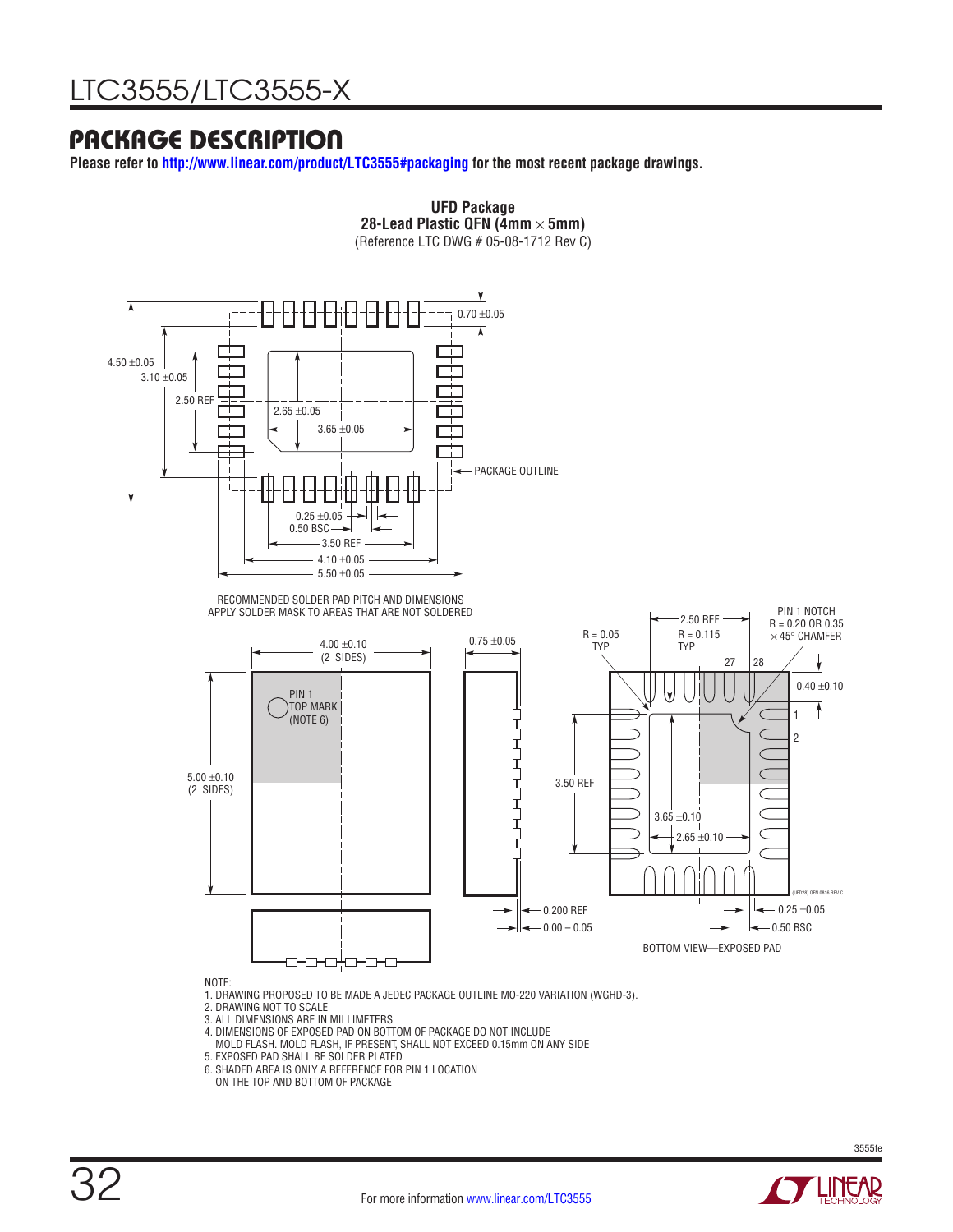## REVISION HISTORY **(Revision history begins at Rev E)**

| <b>REV</b> | <b>DATE</b>  | SCRIPTION<br>ш                                                                     | <b>NUMBER</b><br><b>PAGE</b> |
|------------|--------------|------------------------------------------------------------------------------------|------------------------------|
|            | 1/1G<br>1710 | ENx<br>Changed<br>and<br>l conditions in Absolute Maximum<br>n Ratings section for |                              |

![](_page_32_Picture_3.jpeg)